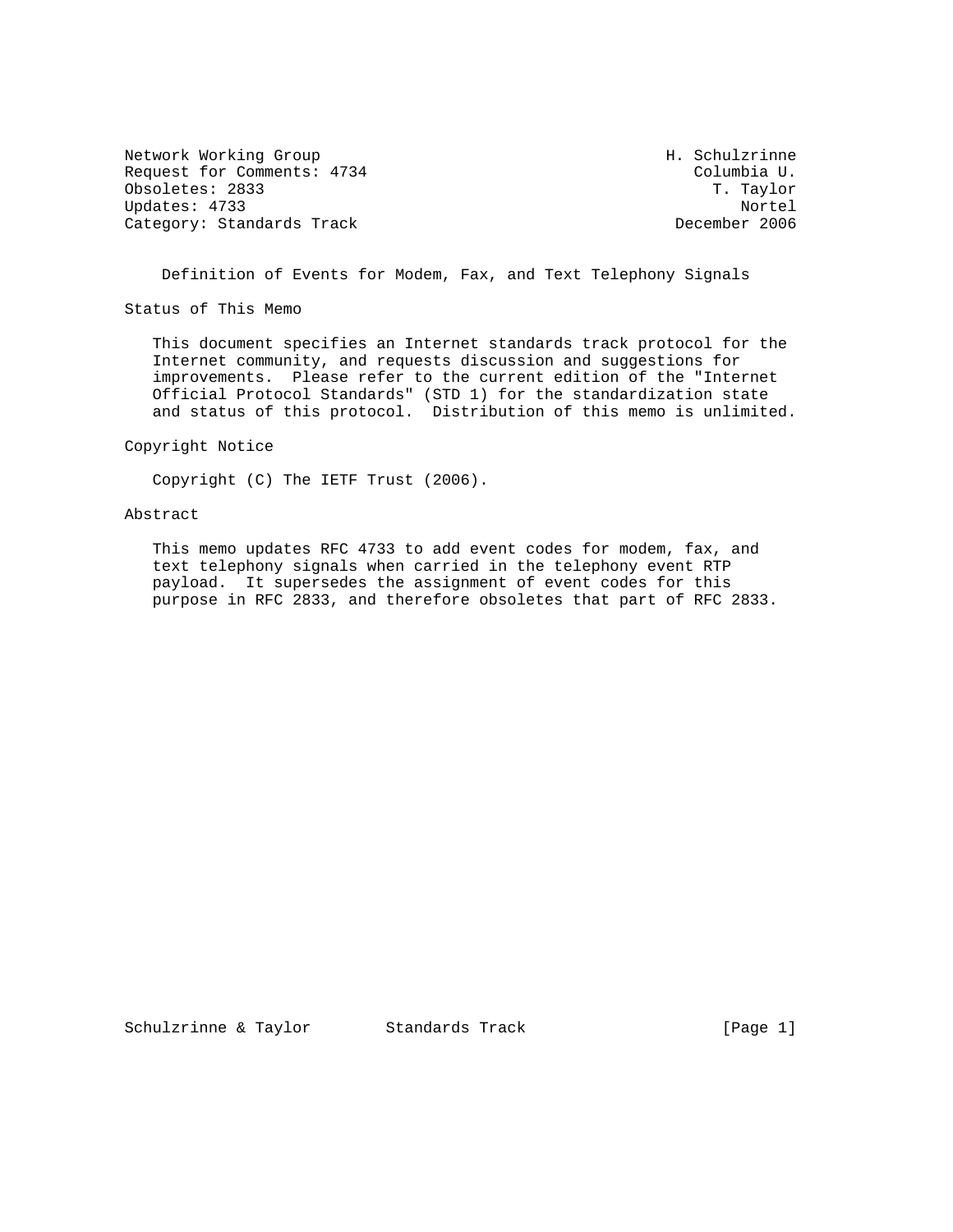# Table of Contents

|     | 1.1.                                                        |
|-----|-------------------------------------------------------------|
|     |                                                             |
|     | 2. Definitions of Events for Control of Data, Fax, and Text |
|     |                                                             |
|     |                                                             |
|     |                                                             |
|     |                                                             |
|     | 2.2.1. Handling of Congestion 11                            |
|     |                                                             |
|     | 2.3.1. Handling of Congestion 15                            |
|     |                                                             |
|     | 2.4.1. Handling of Congestion 17                            |
|     |                                                             |
|     | 2.5.1. Handling of Congestion 19                            |
|     |                                                             |
|     |                                                             |
|     |                                                             |
|     | 2.7.1. Signal Format Indicators for Text Telephony 23       |
|     | 2.7.2. Use of Events with V.18 Modems 27                    |
|     |                                                             |
|     | 3. Strategies for Handling Fax and Modem Signals 29         |
|     |                                                             |
|     | 4.1. Simultaneous Transmission of Events and                |
|     | Retransmitted Events Using RFC 2198 Redundancy 35           |
|     | 4.2. Simultaneous Transmission of Events and Voice-Band     |
|     | Data Using RFC 2198 Redundancy 37                           |
| 5.  |                                                             |
| რ — |                                                             |
|     |                                                             |
|     |                                                             |
|     |                                                             |
|     |                                                             |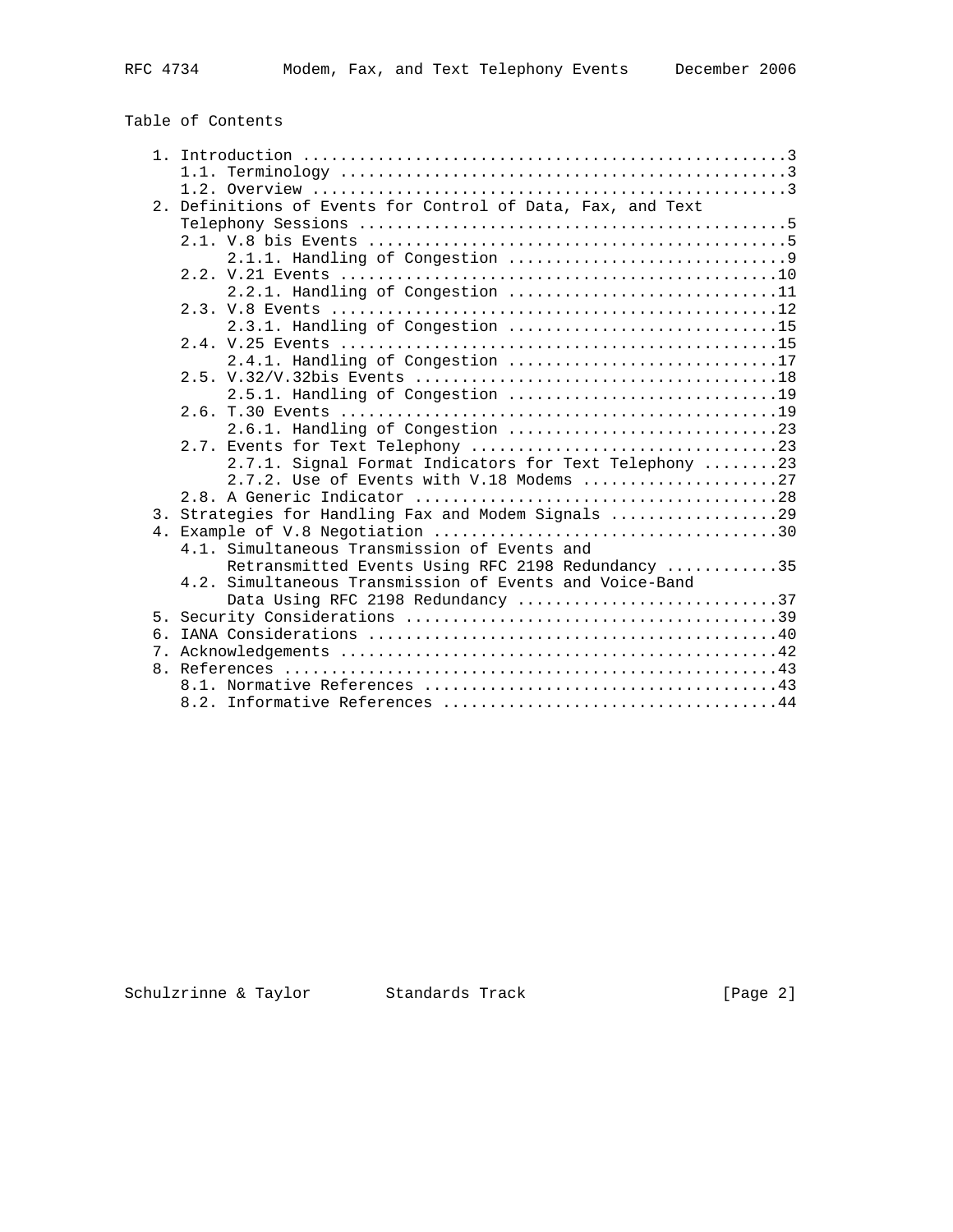## 1. Introduction

## 1.1. Terminology

 In this document, the key words "MUST", "MUST NOT", "REQUIRED", "SHALL", "SHALL NOT", "SHOULD", "SHOULD NOT", "RECOMMENDED", "MAY", and "OPTIONAL" are to be interpreted as described in RFC 2119 [1].

 In addition to those defined for specific events, this document uses the following abbreviations:

Fax facsimile

HDLC High-level Data Link Control

PSTN Public Switched (circuit) Telephone Network

#### 1.2. Overview

 This document extends the set of telephony events defined within the framework of RFC 4733 [5] to include the control events and tones that can appear on a subscriber line serving a fax machine, a modem, or a text telephony device. The events are organized into several groups, corresponding to the ITU-T Recommendation in which they are defined. Their purpose is to support negotiation, start-up and takedown of fax, modem, or text telephony sessions and transitions between operating modes. The actual fax, modem, and text payload is typically carried by other payload types (e.g., V.150.1 [32] modem relay, voice-band data as formalized in ITU-T Rec. V.152 [33], Clearmode [17] for digital data, T.38 [21] for fax, or RFC 4103 [18] for character-mode text).

 NOTE: implementers SHOULD NOT rely on the descriptions of the various modem protocols described below without consulting the original references (generally ITU-T Recommendations). The descriptions are provided in this document to give a context for the use of the events defined here. They frequently omit important details needed for implementation.

 The typical application of these events is to allow the Internet to serve as a bridge between terminals operating on the PSTN. This application is characterized as follows:

- o each gateway will act both as sender and as receiver;
- o time constraints apply to the exchange of signals, making the early identification and reporting of events desirable so that receiver playout can proceed in a timely fashion;

Schulzrinne & Taylor Standards Track [Page 3]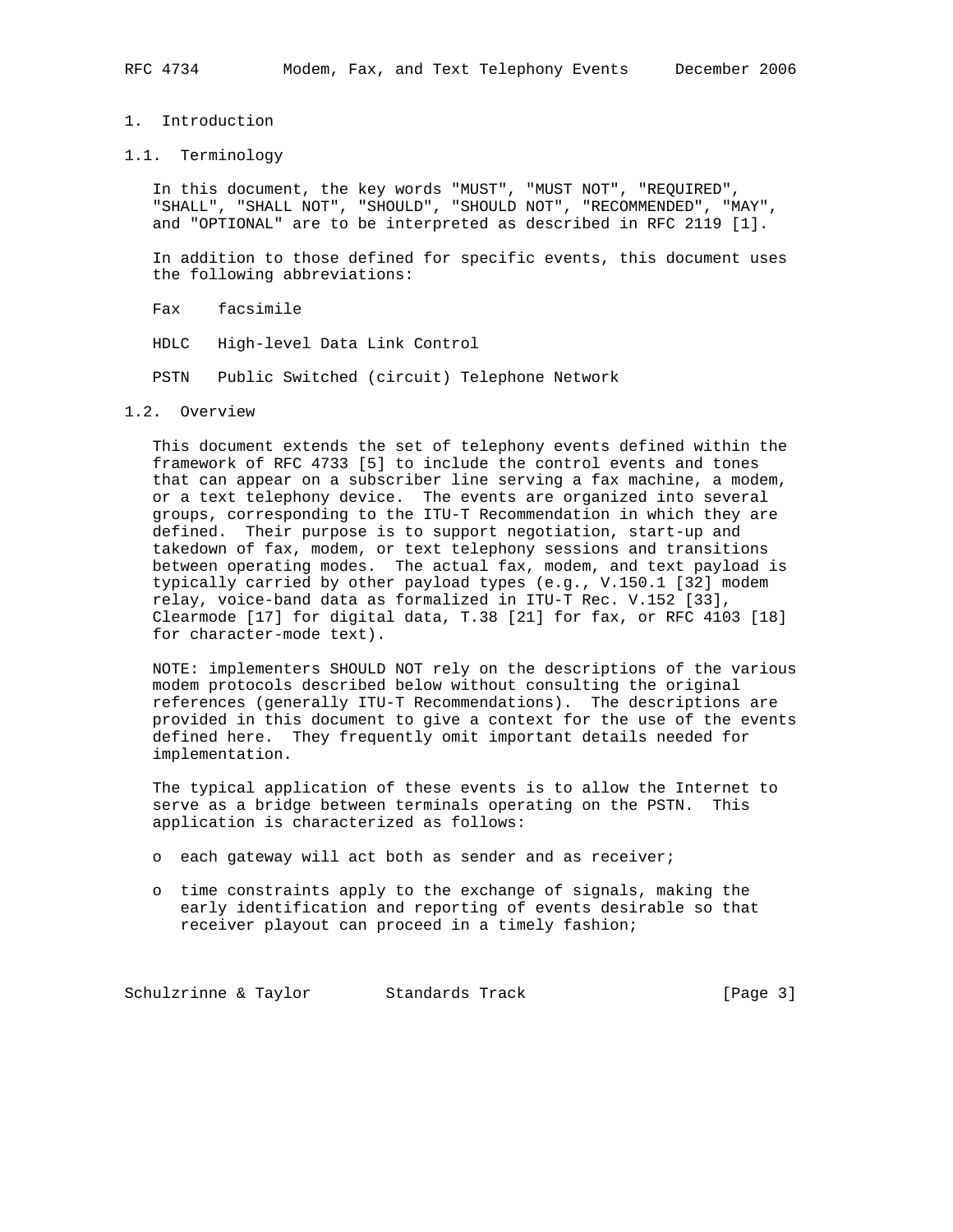- o the receiver must play out events in their proper order;
- o transfer of the events must be reliable. Applications will vary in their ability to recover from missing events.

 In some cases, an implementation may simply ignore certain events, such as fax tones, that do not make sense in a particular environment. Section 2.4.1 of RFC 4733 [5] specifies how an implementation can use the Session Description Protocol (SDP) "fmtp" parameter within an SDP description [4] to indicate which events it is prepared to handle.

 Regardless of which events they support, implementations MUST be prepared to send and receive data signals using payload types other than telephone-event, simultaneously with the use of the latter. This is discussed further in Section 3.

 In many cases, continuity of playout is critical. In principle, this is achieved through buffering at the receiving end. It is generally desirable to minimize such buffering to reduce round-trip response times. Maintenance of a constant packetization interval at the sending end while reporting events is helpful for this purpose.

 A further word on time constraints is in order. Time constraints governing the duration of tones do not pose a problem when using the telephone-event payload type: the payload specifies the duration and the receiving gateway can play out the tones accordingly. Problems occur when time constraints are specified for the duration of silence between tones. A silent period of "at least x ms" is not a problem -- event notifications can be received late, but they can still be played out at their specified durations.

 The problem occurs if silence must last for a specific duration or at most some specific period. The most general constraint of the latter type has to do with the operation of echo suppressors (ITU-T Rec. G.164 [6]) and echo cancellers (ITU-T Rec. G.165 [7]). These devices may re-activate after as little as 100 ms of no signal on the line. As a result, in any situation where echo suppressors or cancellers must be disabled for signalling to work, tone events must be reported quickly enough to ensure that these devices do not become re-enabled.

Schulzrinne & Taylor Standards Track [Page 4]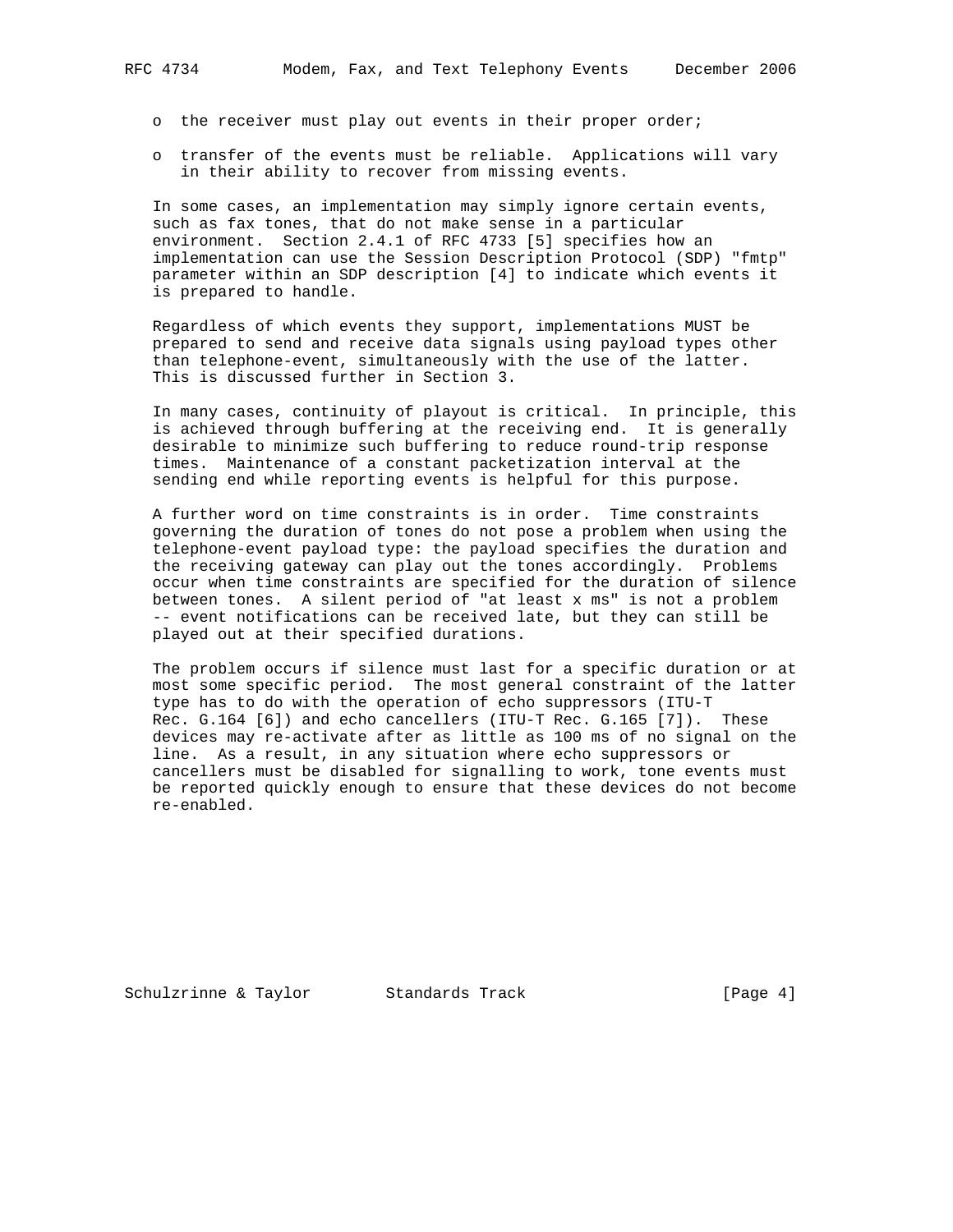2. Definitions of Events for Control of Data, Fax, and Text Telephony Sessions

## 2.1. V.8 bis Events

 Recommendation V.8 bis [10] is a general procedure for two endpoints to establish each other's capabilities and to transition between different operating modes, both at call startup and after the call has been established. It supports many of the same terminals as V.8 [9] (Section 2.3 below), but allows more detailed parameter negotiation. It lacks support for some of the older V-series modems defined in V.8, but adds capabilities for simultaneous or alternating voice and data, H.324 [20] multilink, and T.120 [23] conferencing.

 Following V.8 bis capability negotiations, if the terminals have negotiated a modem-based operating mode, they initiate the actual modem session using either V.8, a truncated version of V.8 (preferred), or V.25 start-up. V.25 is described in Section 2.4.

 V.8 bis distinguishes between "signals" and "messages". The V.8 bis signals -- ESi/ESr, MRe/MRd, and CRe/CRd -- consist of tones, as described in the next few paragraphs. The V.8 bis messages -- MS, CL, CLR,  $ACK(1)$ ,  $ACK(2)$ ,  $NAK(1)$ ,  $NAK(2)$ ,  $NACK(3)$ , and  $NACK(4)$  -consist of sequences of bits transported over V.21 [12] modulation.

 Signals are intended to be comprehensible at the receiver even in the presence of voice content. They consist of two tone segments. The first segment consists of a dual-frequency tone held for 400 ms, and has the function of preparing the receiver and any in-line echo suppressor or canceller for what follows. The specific frequencies depend only on whether the signal is from the initiator or the responder in a transaction. When using the telephone-event payload, the V8bISeg and V8bRSeg events in Table 1 represent the first segment of any V.8 bis signal in the initiating and responding case, respectively.

 The complete V.8 bis strategy for dealing with echo suppressors or cancellers is described in Rec. V.8 bis Appendix III. The only silent period constraints imposed are of the "at least" type, posing no difficulties for the use of the telephone-event payload.

 The second segment follows immediately after the first, and is a single tone held for 100 ms. The frequency used indicates the specific signal of the six signals defined. When using the telephone-event payload, the second segment of a V.8 bis signal is represented by the applicable event: CRdSeg, CReSeg, MRdSeg, MReSeg,

Schulzrinne & Taylor Standards Track [Page 5]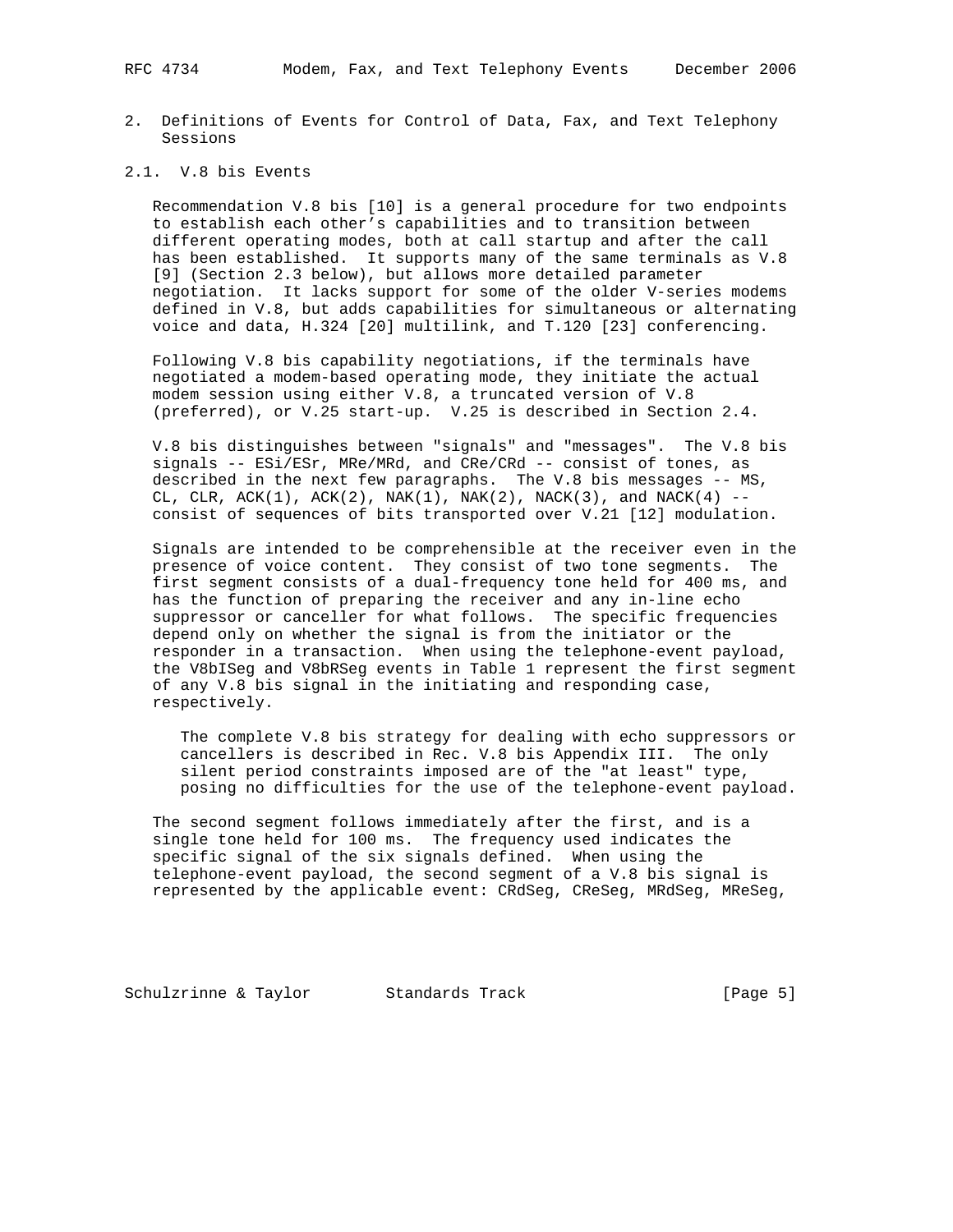ESiSeg, or ESrSeg, as defined in Table 1. ESiSeg and ESrSeg use the same frequencies as V.21 low and high channel '1' bits, respectively (see Table 2), and are therefore assigned the same event codes.

 V.8 bis messages use V.21 [12] frequency-shift signalling to transfer message content. V.21 is described in the next section. V.8 bis uses V.21 in half-duplex mode at 300 bits/s, with the lower channel assigned to the initiator and the upper channel to the responder.

 Each V.8 bis message is preceded by a 100-ms preamble of continuous V.21 marking frequency except if it was immediately preceded by an ESi or ESr signal (the second segment of which is that same V.21 marking frequency). The sender SHALL NOT report this preamble tone using the ESiSeg or ESrSeg events; these are to be used only for the V.8 bis signals to which they pertain.

 Spelling this out, continuous V.21 marking tone immediately following V8bISeg and V8bRSeg is reported as ESiSeg or ESrSeg, respectively. Continuous V.21 marking tone occurring in any other context, and particularly after CRdSeg, CReSeg, MRdSeg, or MReSeg, is reported by other means such as a different payload type or using the V.21 '1' bit events defined in Section 2.2.

 No events are defined for V.8 bis messages, but a brief description follows.

- o the V.8 bis CL message describes the sending terminal's capabilities;
- o the CLR message also describes capabilities, but indicates that the sender wants to receive a CL in return;
- o the MS establishes a particular operating mode;
- o the ACK and NAK messages are used to terminate the message transactions.

 The V.8 bis messages are organized as a sequence of octets. The first two to five octets are HDLC flags  $(0x7E)$ . Then comes a message type identifier (four bits), a V.8 bis version identifier (four bits), zero to two more octets of identifying information, followed by zero or more information field parameters in the form of bit maps. An individual bit map is one to five octets in length. Up to 64 octets of non-standard information may also be present. The information fields are followed by a checksum and one to three HDLC flags. Because of limits on the size of any one information field, V.8 bis defines segmentation procedures. Excess data is sent in an additional message, but only after prompting from the receiving end.

Schulzrinne & Taylor Standards Track [Page 6]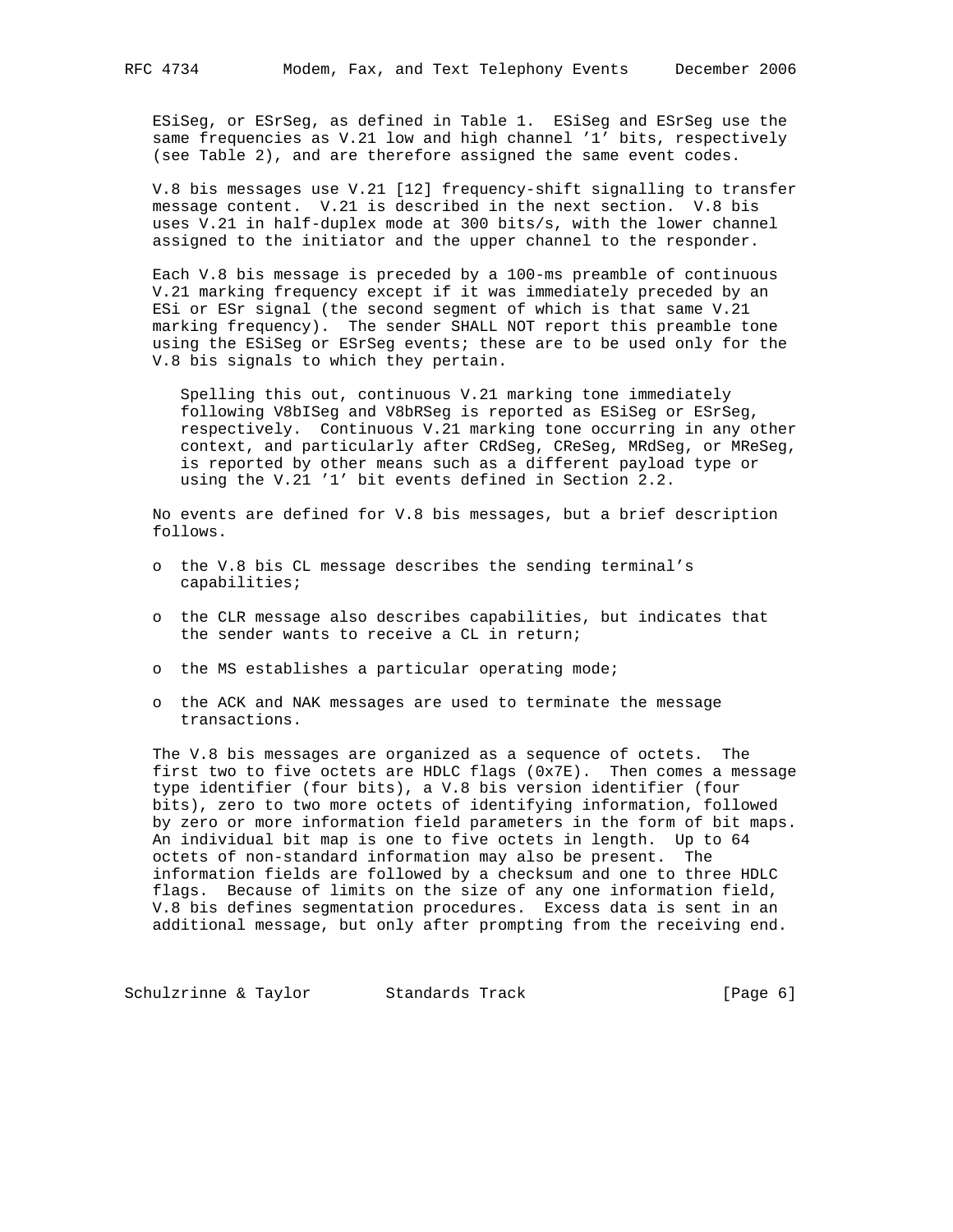Applications supporting V.8 bis signalling using the telephone-event payload MAY transfer V.8 bis messages in the form of sequences of bits, using the V.21 bit events defined in the next section. If they do so, the transmitted information MUST include the complete contents of the message: the initial HDLC flags, the information field, the checksum, and the terminating HDLC flags.

 Transmission MUST also include the extra '0' bits added according to the procedures of Rec. V.8 bis, clause 7.2.8, to prevent false recognition of HDLC flags at the receiver. Implementers should note that these extra '0' bits mean that in general V.8 bis messages as transmitted on the wire will not come out to an even multiple of octets. Sending implementations MAY choose to vary the packetization interval to include exactly one octet of information plus any extra '0' bits inserted into that octet; the resulting variation will be insignificant compared with the amount of buffering required to guard against network delays in delivery of packets to the receiver (see below).

 One reason for reporting the V.21 bits exactly as presented on the wire is to match the corresponding content if it is also carried by other means, such as voice-band data.

 The power levels of the V.8 bis and V.21 signals are subject to national regulation. Thus, it seems suitable to model V.8 bis events as tones for which the volumes SHOULD be specified by the sender. If the receiver is rendering the V.8 bis tones as audio content for onward transmission, the receiver MAY use the volumes contained in the event reports, or MAY modify the volumes to match downstream national requirements.

 Table 1 summarizes the event codes defined for V.8 bis signalling in this document. The individual events are described following the table. Each event begins when the beginning of the tone segment is detected and ends when the tone is no longer detected.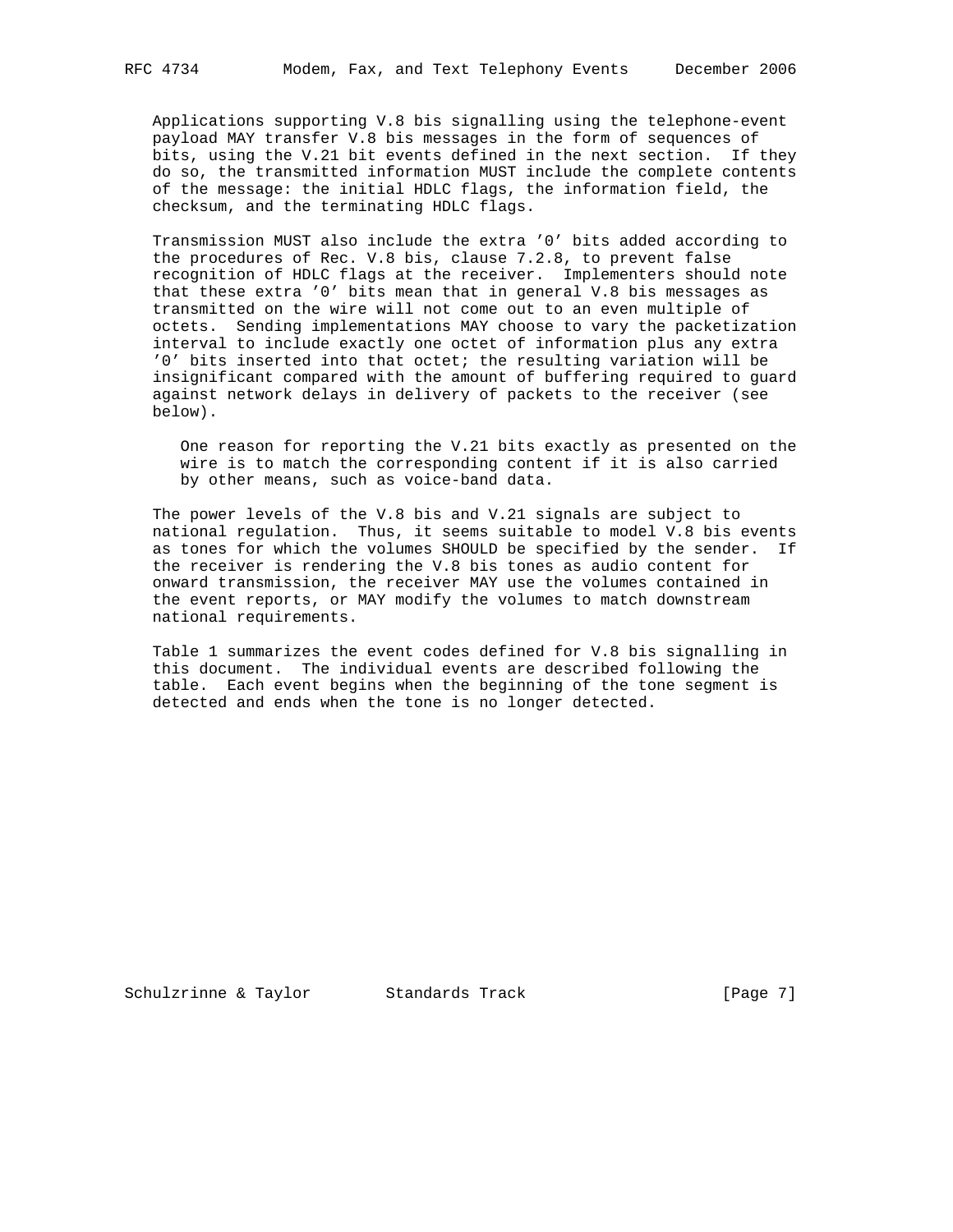| Event Code  <br>Type   Volume?<br>Freq. $(Hz)$   Dur. $(ms)$  <br>Event<br>980<br>100<br>38<br>ESiSeq<br>tone<br>yes<br>40<br>100<br>1650<br>ESrSeq<br>tone<br>yes<br>100<br>23<br>1900<br>CRdSeq<br>tone<br>yes<br>100<br>24<br>400<br>CReSeg<br>tone<br>yes<br>100<br>25<br>MRdSeq<br>1150<br>tone<br>yes<br>100<br>26<br>650<br>MReSeg<br>tone<br>yes<br>28<br>$1375 + 2002$<br>400<br>V8bISeg<br>tone<br>yes<br>29<br>400<br>V8bRSeq<br>$1529 + 2225$<br>tone<br>yes |  |  |  |
|--------------------------------------------------------------------------------------------------------------------------------------------------------------------------------------------------------------------------------------------------------------------------------------------------------------------------------------------------------------------------------------------------------------------------------------------------------------------------|--|--|--|
|                                                                                                                                                                                                                                                                                                                                                                                                                                                                          |  |  |  |
|                                                                                                                                                                                                                                                                                                                                                                                                                                                                          |  |  |  |
|                                                                                                                                                                                                                                                                                                                                                                                                                                                                          |  |  |  |
|                                                                                                                                                                                                                                                                                                                                                                                                                                                                          |  |  |  |
|                                                                                                                                                                                                                                                                                                                                                                                                                                                                          |  |  |  |
|                                                                                                                                                                                                                                                                                                                                                                                                                                                                          |  |  |  |
|                                                                                                                                                                                                                                                                                                                                                                                                                                                                          |  |  |  |
|                                                                                                                                                                                                                                                                                                                                                                                                                                                                          |  |  |  |
|                                                                                                                                                                                                                                                                                                                                                                                                                                                                          |  |  |  |

Table 1: Events for V.8 bis Signals

### ESiSeg:

 The second segment of a V.8 bis initiating Escape Signal (ESi). The complete ESi signal is represented by events V8bISeg followed by ESiSeg. ESi will be followed by an MS, CL, or CLR message from the same terminal. A 1.5-s silent interval may come between the ESi signal and the transmission of the MS, CL, or CLR message to accommodate network echo suppressors.

## ESrSeg:

 The second segment of a V.8 bis responding Escape Signal (ESr). The complete ESr signal is represented by events V8bRSeg followed by ESrSeg. ESr is always sent by the calling terminal in response to an MRe or CRe from an automatic answering station. It will be followed by an MS, CL, or CLR message. The ESr signal turns off any announcement being generated by the automatic answering station.

### CRdSeg:

 The second segment of a V.8 bis Capabilities Request signal (CRd). The first segment of the CRd signal is represented either by V8bISeg or V8bRSeg, depending on context. The other end will return a capabilities list (CL or CLR message).

Schulzrinne & Taylor Standards Track [Page 8]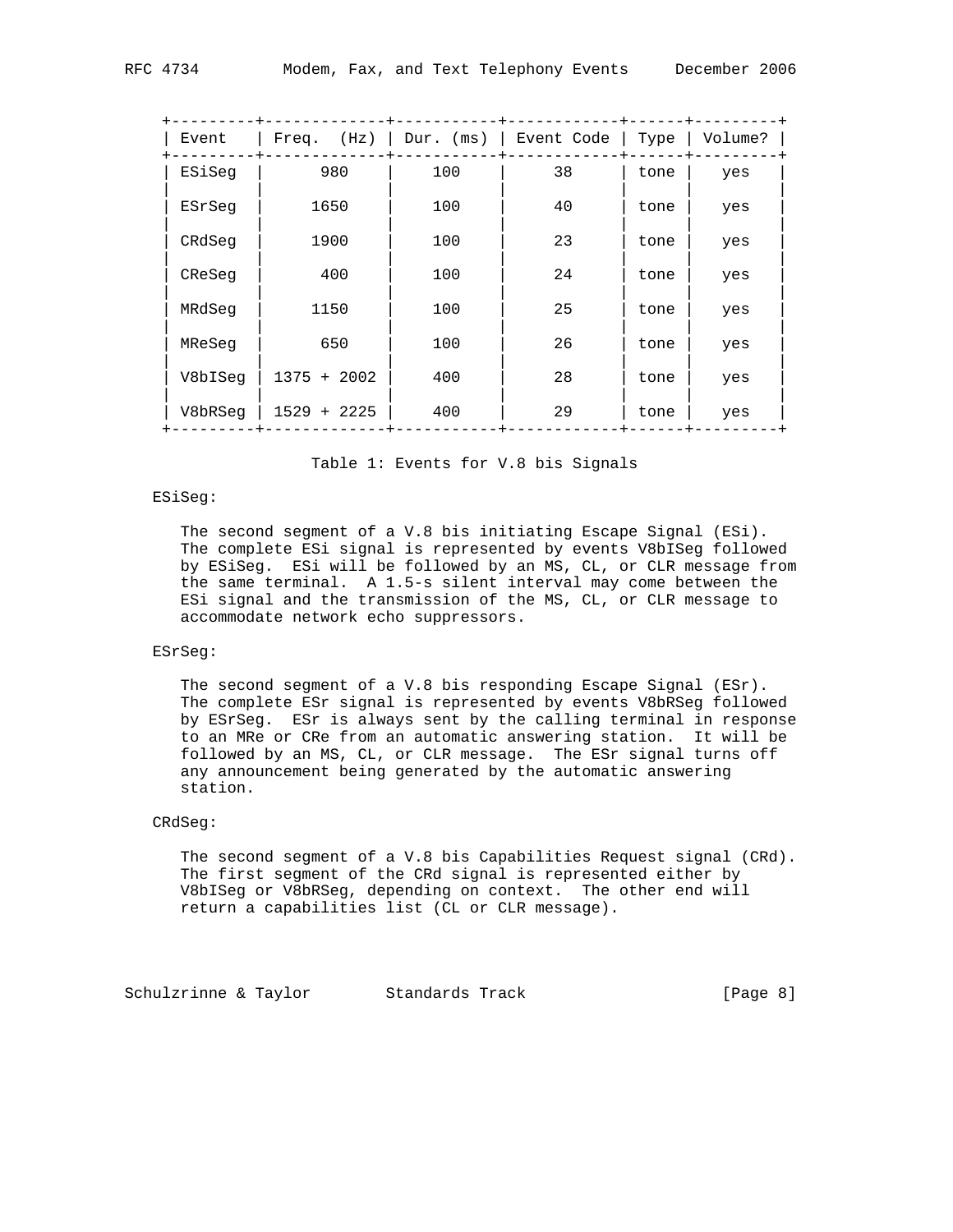CReSeg:

 The second segment of a V.8 bis Capabilities Request signal (CRe) initiated by an automatic answering terminal. The complete CRe signal is represented by events V8bISeg followed by CReSeg. The calling terminal will respond with a CRd signal or a CL or CLR message.

#### MRdSeg:

 The second segment of a V.8 bis Mode Request signal (MRd). The first segment of the MRd signal is represented either by V8bISeg or V8bRSeg, depending on context. The other end will return a CRd signal or an MS message.

#### MReSeg:

 The second segment of a V.8 bis Mode Request signal (MRe) initiated by an automatic answering terminal. The complete MRe signal is represented by events V8bISeg followed by MReSeg. The calling terminal will respond with an MRd or CRd signal or an MS message.

### V8bISeg:

 The first segment of an initiating V.8 bis signal, which may be one of ESi, CRd, CRe, MRd, or MRe.

#### V8bRSeg:

 The first segment of a responding V.8 bis signal, which may be one of ESr, CRd, or MRd.

### 2.1.1. Handling of Congestion

 V.8 bis implementations are unlikely to tolerate gaps or extensions in playout times due to congestion-caused packet delay. At a minimum, the current transaction is liable to be reset when these defects in playout occur. As a result, careful management of the playout buffer is required at the receiver to increase robustness in the face of possible lost or delayed packets. The playout algorithm should also be such as not to cause event playout to exceed the nominal duration of the event.

 V.8 bis does not appear to offer opportunities for dynamic adaptation to congestion through manipulation of the packetization interval.

Schulzrinne & Taylor Standards Track [Page 9]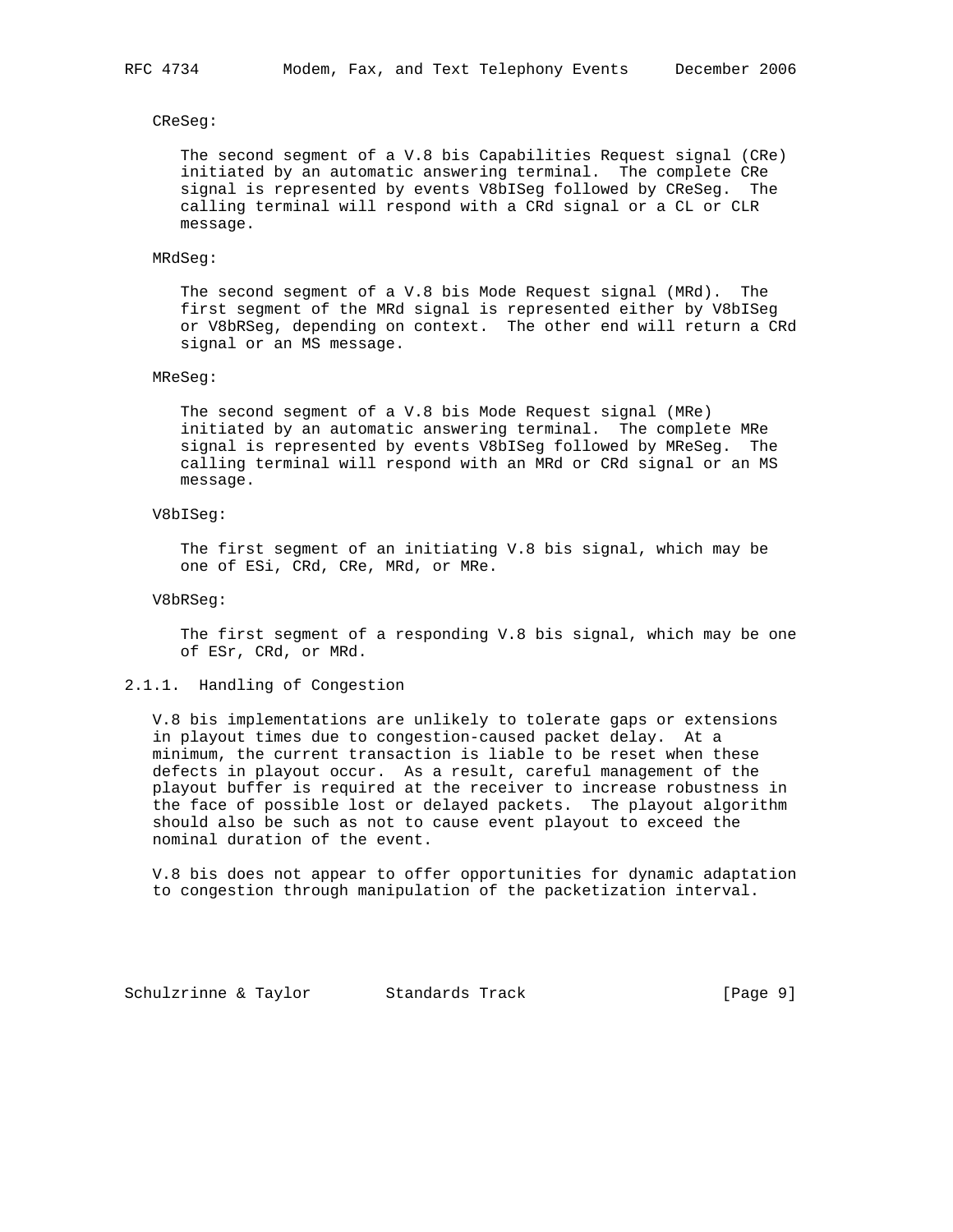## 2.2. V.21 Events

 V.21 [12] is a modem protocol offering data transmission at a maximum rate of 300 bits/s. Two channels are defined, supporting full duplex data transmission if required. The low channel uses frequencies 980 Hz for '1' (mark) and 1180 Hz for '0' (space); the high channel uses frequencies 1650 Hz for '1' and 1850 Hz for '0'. The modem can operate synchronously or asynchronously.

 V.21 is used by other protocols (e.g., V.8 bis, V.18, T.30) for transmission of control data, and is also used in its own right between text terminals. The V.21 events are summarized in Table 2.

 Sending implementations SHOULD report a completed event for every bit transmitted (i.e., rather than at transitions between '0' and '1'). Bit events are assumed to begin and end with the clock interval for the event, neglecting the rise and fall times between bit transitions. Thus, it is important for a gateway to determine the actual bit rate in use before beginning to report V.21 events.

 Sometimes determination of the bit rate is not immediately possible, as in the case of the 100-ms training signal at V.21 mark frequency used before V.8 bis messages. Transmission of a single longer-duration V.21 event is reasonable under these circumstances and should not cause any difficulties at the receiving end.

 Implementations SHOULD pack multiple events into one packet, using the procedures of Section 2.5.1.5 of RFC 4733 [5]. Eight to ten bits is a reasonable packetization interval.

 Reliable transmission of V.21 events is important, to prevent data corruption. Reporting an event per bit rather than per transition increases reporting redundancy and thus reporting reliability, since each event completion is transmitted three times as described in Section 2.5.1.4 of RFC 4733 [5]. To reduce the number of packets required for reporting, implementations SHOULD carry the retransmitted events using RFC 2198 [2] redundancy encoding. This is illustrated in the example in Section 4.1.

 The time to transmit one V.21 bit at the nominal rate of 300 bits/s is 3.33 ms, or 26.67 timestamp units at the default 8000-Hz sampling rate for the telephone-event payload type. Because this duration is not an integral number of timestamp units, accurate reporting of the beginning of the event and the event duration is impossible. Sending gateways SHOULD round V.21 event starting times to the nearest whole timestamp unit.

Schulzrinne & Taylor Standards Track [Page 10]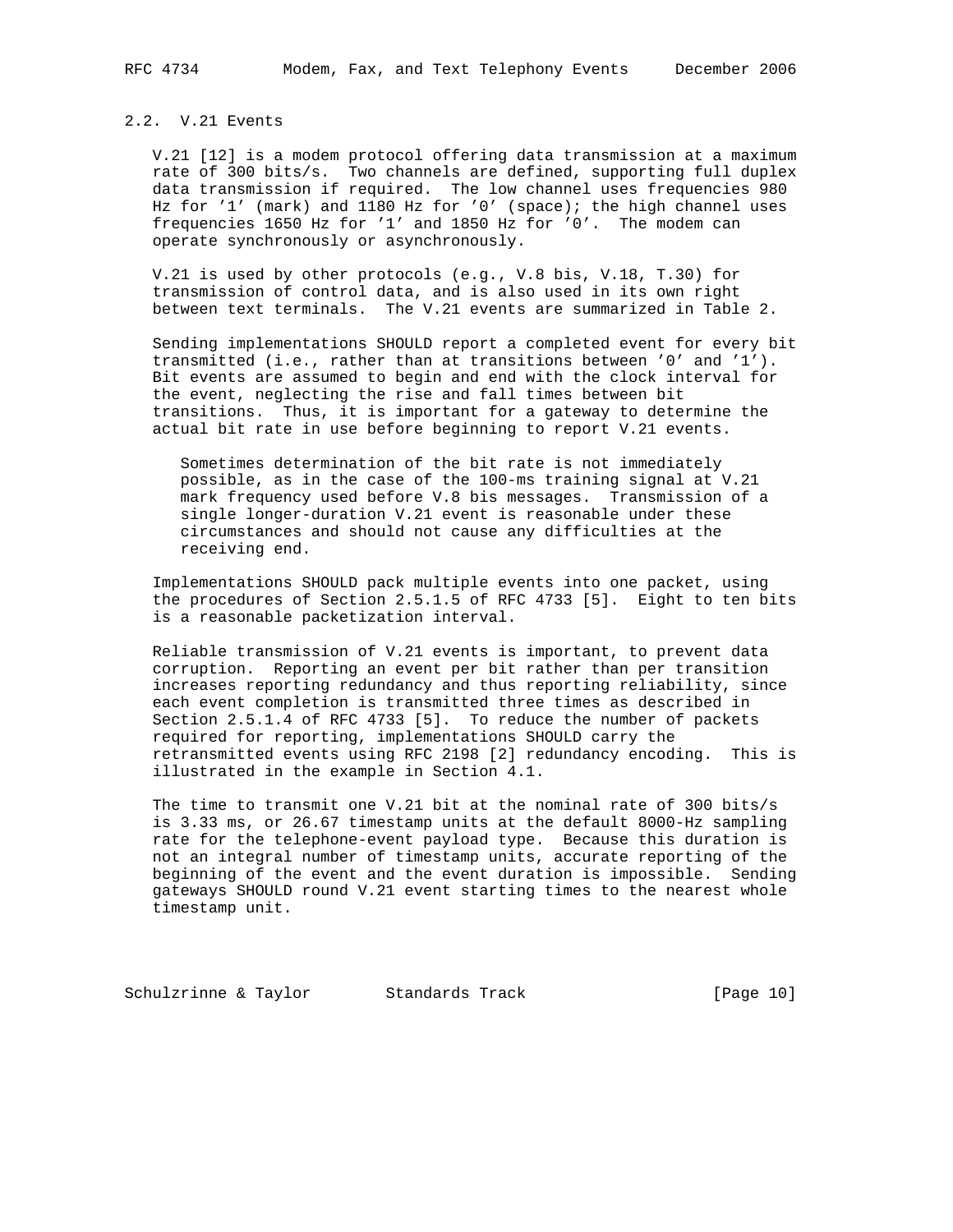When sending multiple consecutive V.21 events in a succession of

 packets, the sending gateway MUST ensure that individual event durations reported do not cause the last event of one packet to overlap with the first event of the next, taking into account the respective initial event timestamps. To accomplish this, the sending gateway MUST derive the individual event durations as the succession of differences between the event starting times (so that, at 8000 Hz, every third event has reported duration 26 units, the remainder 27 units).

 Where a receiving gateway recognizes that a packet reports a consecutive series of V.21 bit events, it SHOULD play them out at a uniform rate despite the possible one-timestamp-unit discrepancies in their reported spacing and duration.

| Event                          | Frequency $(Hz)$   Event Code   Type   Volume? |    |      |     |
|--------------------------------|------------------------------------------------|----|------|-----|
| $V.21$ channel 1,<br>$'0'$ bit | 1180                                           | 37 | tone | yes |
| $V.21$ channel 1,<br>$'1'$ bit | 980                                            | 38 | tone | yes |
| $V.21$ channel 2,<br>$'0'$ bit | 1850                                           | 39 | tone | yes |
| $V.21$ channel 2,<br>$'1'$ bit | 1650                                           | 40 | tone | yes |

### Table 2: Events for V.21 Signals

 Implementations that choose to transmit V.21 content using a different payload type may wish to use one of the indicator events defined in Table 7 to alert the receiver to the nature of the content. It is not expected that an implementation will send both one of these indicator events and the V.21 bit events defined above for the same content.

2.2.1. Handling of Congestion

 The duration of V.21 bits cannot be extended from its nominal value (which depends on the transmission rate). The playout algorithm at the receiver should take this constraint into account when compensating for the delay or loss of packets due to congestion.

Schulzrinne & Taylor Standards Track [Page 11]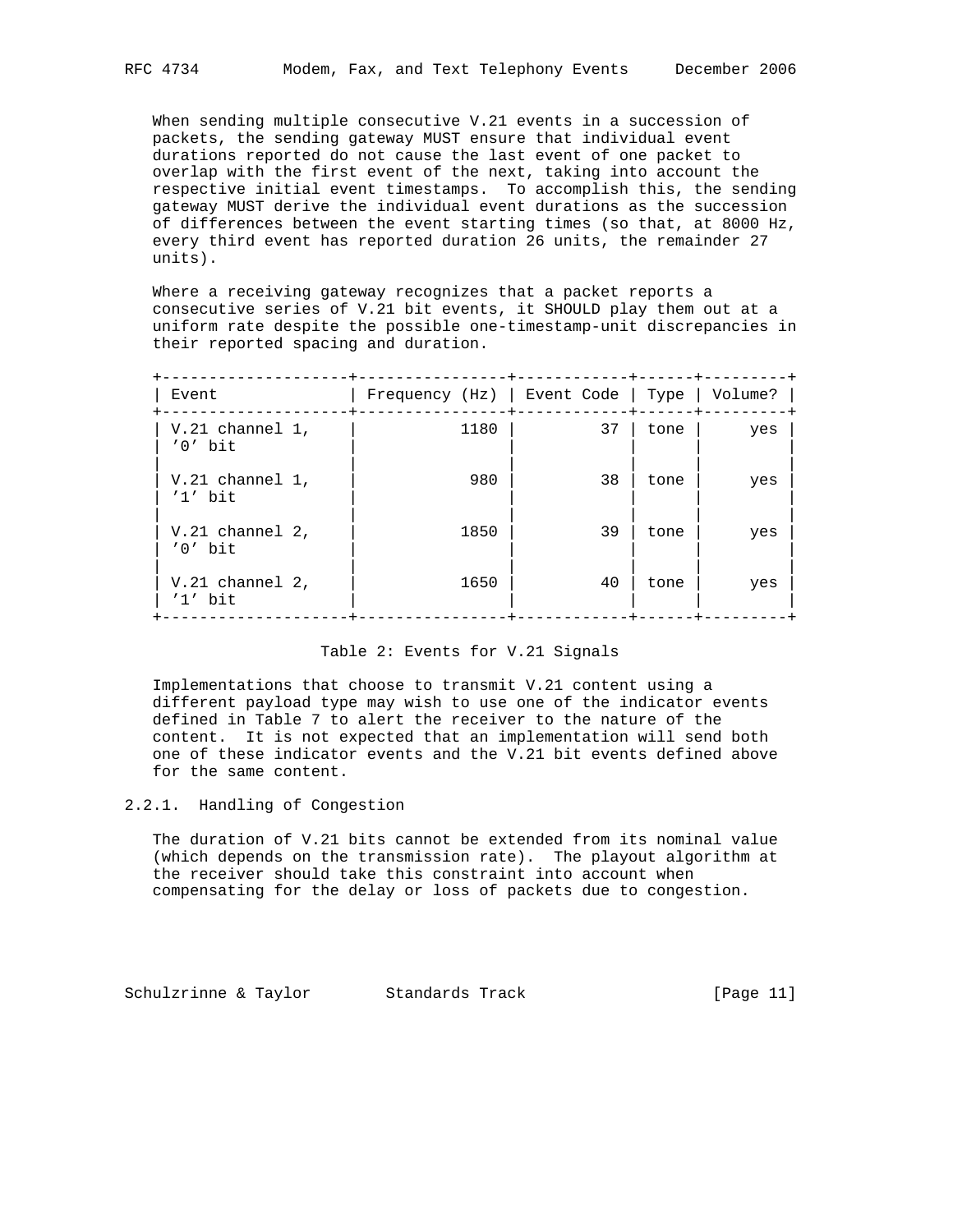Other congestion-related considerations depend on the specific application for which the V.21 bit events are being used.

## 2.3. V.8 Events

 V.8 [9] is an older general negotiation and control protocol, supporting startup for the following terminals: H.324 [20] multimedia, V.18 [11] text, T.101 [22] videotext, T.30 [8] send or receive fax, and a long list of V-series modems including V.34 [28], V.90 [29], V.91 [30], and V.92 [31]. In contrast to V.8 bis [10], in V.8 only the calling terminal can determine the operating mode.

 V.8 does not use the same terminology as V.8 bis. Rather, it defines four signals that consist of bits transferred by V.21 [12] at 300 bits/s: the call indicator signal (CI), the call menu signal (CM), the CM terminator (CJ), and the joint menu signal (JM). In addition, it uses tones defined in V.25 [13] and T.30 [8] (described below), and one tone (ANSam) defined in V.8 itself. The calling terminal sends using the V.21 low channel; the answering terminal uses the high channel.

 The basic protocol sequence is subject to a number of variations to accommodate different terminal types. A pure V.8 sequence is as follows:

- 1. After an initial period of silence, the calling terminal transmits the V.8 CI signal. It repeats CI at least three times, continuing with occasional pauses until it detects ANSam tone. The CI indicates whether the calling terminal wants to function as H.324, V.18, T.30 send, T.30 receive, or a V-series modem.
- 2. The answering terminal transmits ANSam after detecting CI. ANSam will disable any G.164 [6] echo suppressors on the circuit after 400 ms and any G.165 [7] echo cancellers after one second of ANSam playout.
- 3. On detecting ANSam, the calling terminal pauses at least half a second, then begins transmitting CM to indicate detailed capabilities within the chosen mode.
- 4. After detecting at least two identical sequences of CM, the answering terminal begins to transmit JM, indicating its own capabilities (or offering an alternative terminal type if it cannot support the one requested).

Schulzrinne & Taylor Standards Track [Page 12]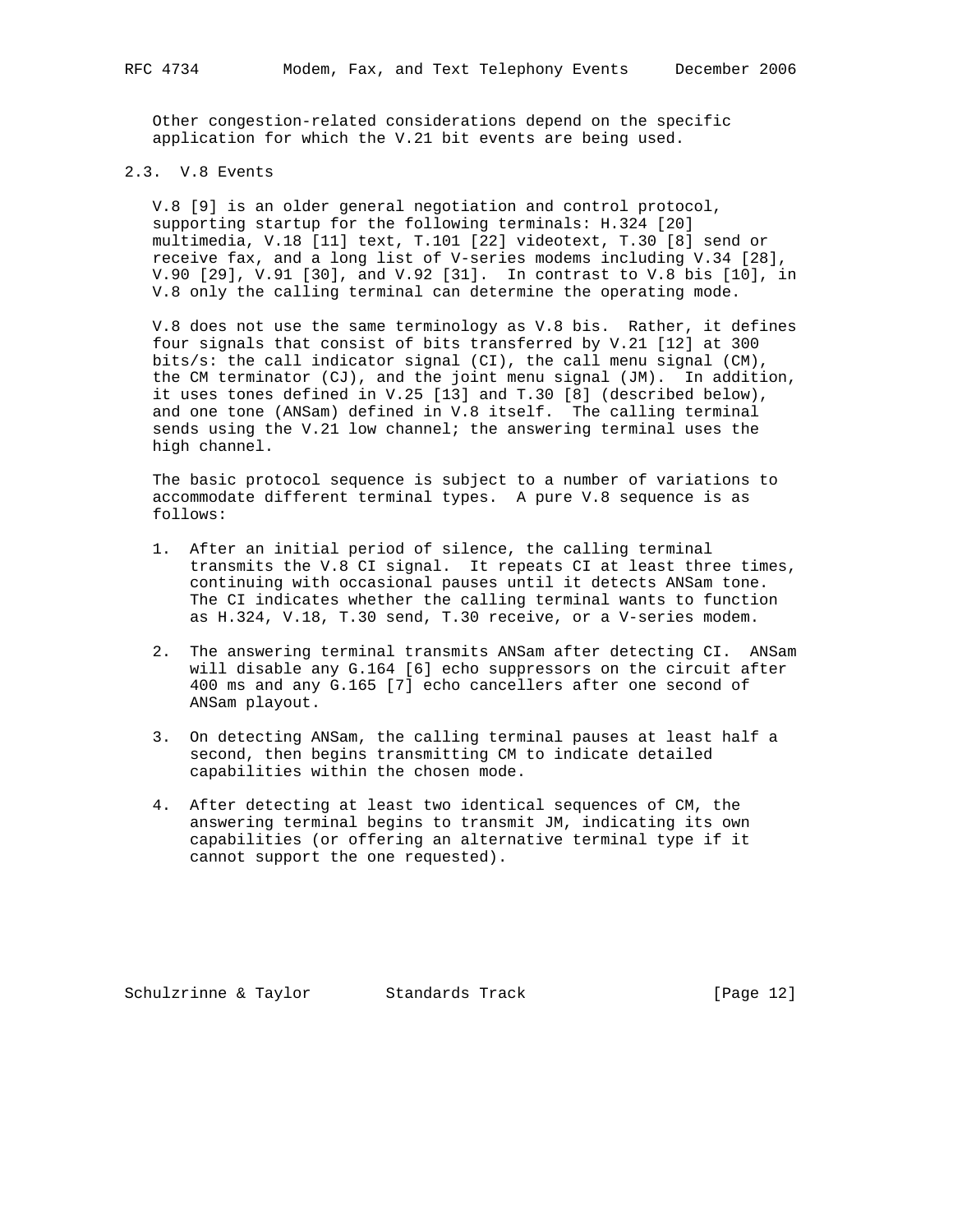- - 5. After detecting at least two identical sequences of JM, the calling terminal completes the current octet of CM, then transmits CJ to acknowledge the JM signal. It pauses exactly 75 ms, then starts operating in the selected mode.
	- 6. The answering terminal transmits JM until it has detected CJ. At that point, it stops transmitting JM immediately, pauses exactly 75 ms, then starts operating in the selected mode.

 The CI, CM, and JM signals all consist of a fixed sequence of ten '1' bits followed by a signal-dependent pattern of ten synchronization bits, followed by one or more octets of variable information. Each octet is preceded by a '0' start bit and followed by a '1' stop bit. The combination of the synchronization pattern and V.21 channel uniquely identifies the message type. The CJ signal consists of three successive octets of all zeros with stop and start bits but without the preceding '1's and synchronizing pattern of the other signals.

 Applications MAY report each instance of a CM, JM, and CJ signal, respectively, as a series of V.21 bit events (Section 2.2), or may use another payload type to carry this information. Applications supporting V.8 signalling using the telephone-event payload MAY report the synchronization part of the CI signal (ten '1's followed by '00000 00001') both as a series of V.21 bit events and, when it has been recognized, as a single CI event.

 Note that the CI event covers only the synchronization part of the CI signal. The remaining call function octet and its start and stop bits need to be transmitted also, either as a series of V.21 bit events or in some other payload format. Presumably, the calling end gateway will use the same format for the CM and CJ signals.

 The overlapping nature of V.8 signalling means that there is no risk of silence exceeding 100 ms once ANSam has disabled any echo control circuitry. However, the 75-ms pause before entering operation in the selected data mode will require both the calling and the answering gateways to recognize the completion of CJ, so they can change from playout of telephone-event to playout of the data-bearing payload after the 75-ms period.

Schulzrinne & Taylor Standards Track [Page 13]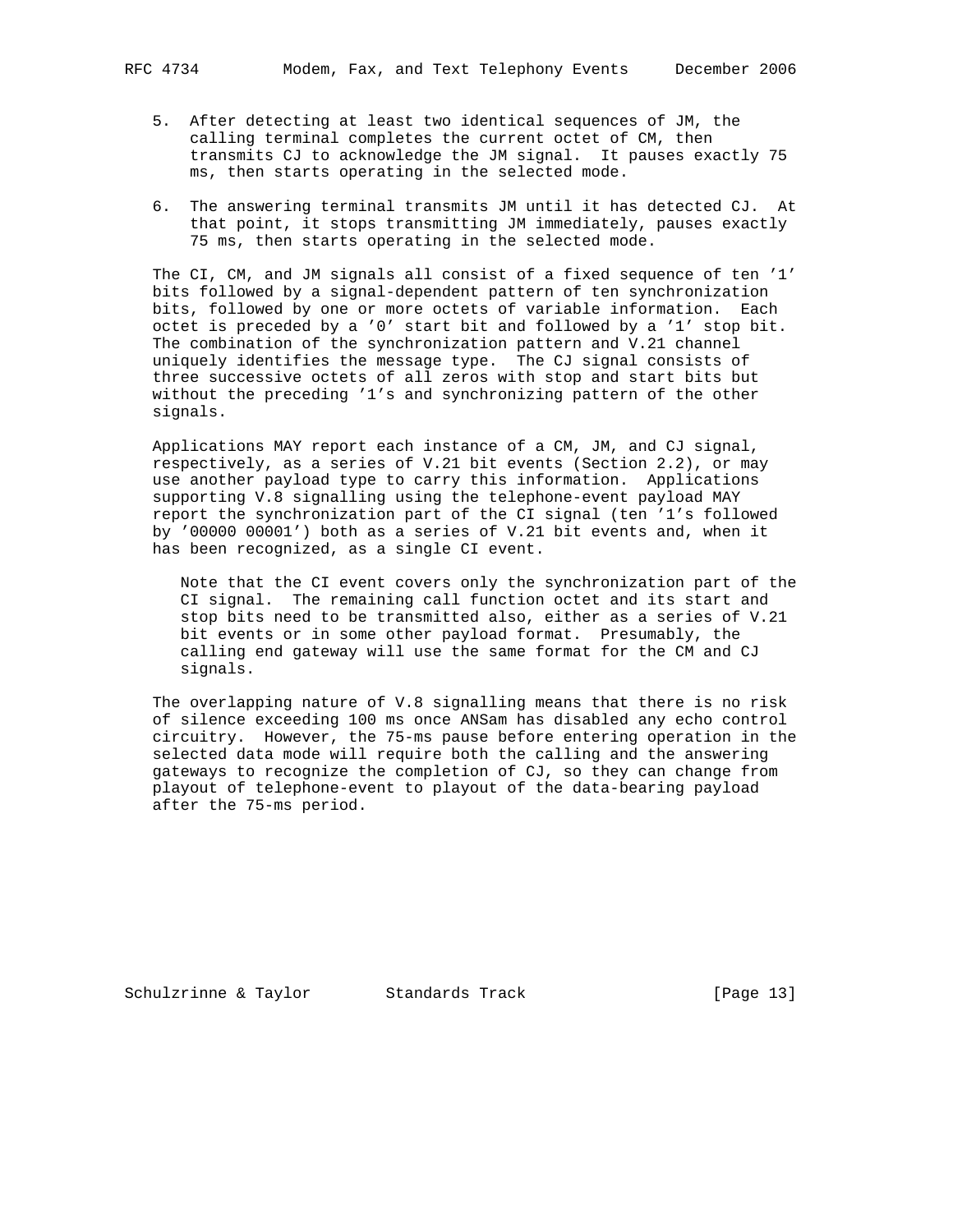| Event  | Frequency (Hz)   Event Code   Type |    |      | Volume? |  |
|--------|------------------------------------|----|------|---------|--|
| ANSam  | $2100 \times 15$                   | 34 | tone | yes     |  |
| /ANSam | $2100 \times 15$ phase rev.        | 35 | tone | yes     |  |
| CΙ     | $(V.21 \; bits)$                   | 53 | tone | yes     |  |

Table 3: Events for V.8 Signals

#### ANSam:

 The modified answer tone ANSam consists of a sinewave signal at 2100 Hz, amplitude-modulated by a sine wave at 15 Hz. The beginning of the event is at the beginning of the tone. The end of the event is at the sooner of the ending of the tone or the occurrence of a phase reversal (marking the beginning of a /ANSam event). Phase reversals are used to disable echo cancellation; if they are being applied, they occur at 450-ms intervals.

 An ANSam event packet SHOULD NOT be sent until it is possible to discriminate between an ANSam event and an ANS event (see V.25 events, below).

 The modulated envelope for the ANSam tone ranges in amplitude between 0.8 and 1.2 times its average amplitude. The average transmitted power is governed by national regulations. Thus, it makes sense to indicate the volume of the signal.

#### /ANSam:

 /ANSam reports the same physical signal as ANSam, but is reported following the first phase reversal in that signal. It begins with the phase reversal and ends at the end of the tone. The receiver of /ANSam MUST reverse the phase of the tone at the beginning of playout of /ANSam and every 450 ms thereafter until the end of the tone is reached.

### CI:

 CI reports the occurrence of the V.21 bit pattern '11111 11111 00000 00001' indicating the beginning of a V.8 CI signal. The event begins at the beginning of the first bit and ends at the end of the last one. This event MUST NOT be reported except in a context where a V.8 CI signal might be expected (i.e., at the calling end during call setup). Note that if the calling modem

Schulzrinne & Taylor Standards Track [Page 14]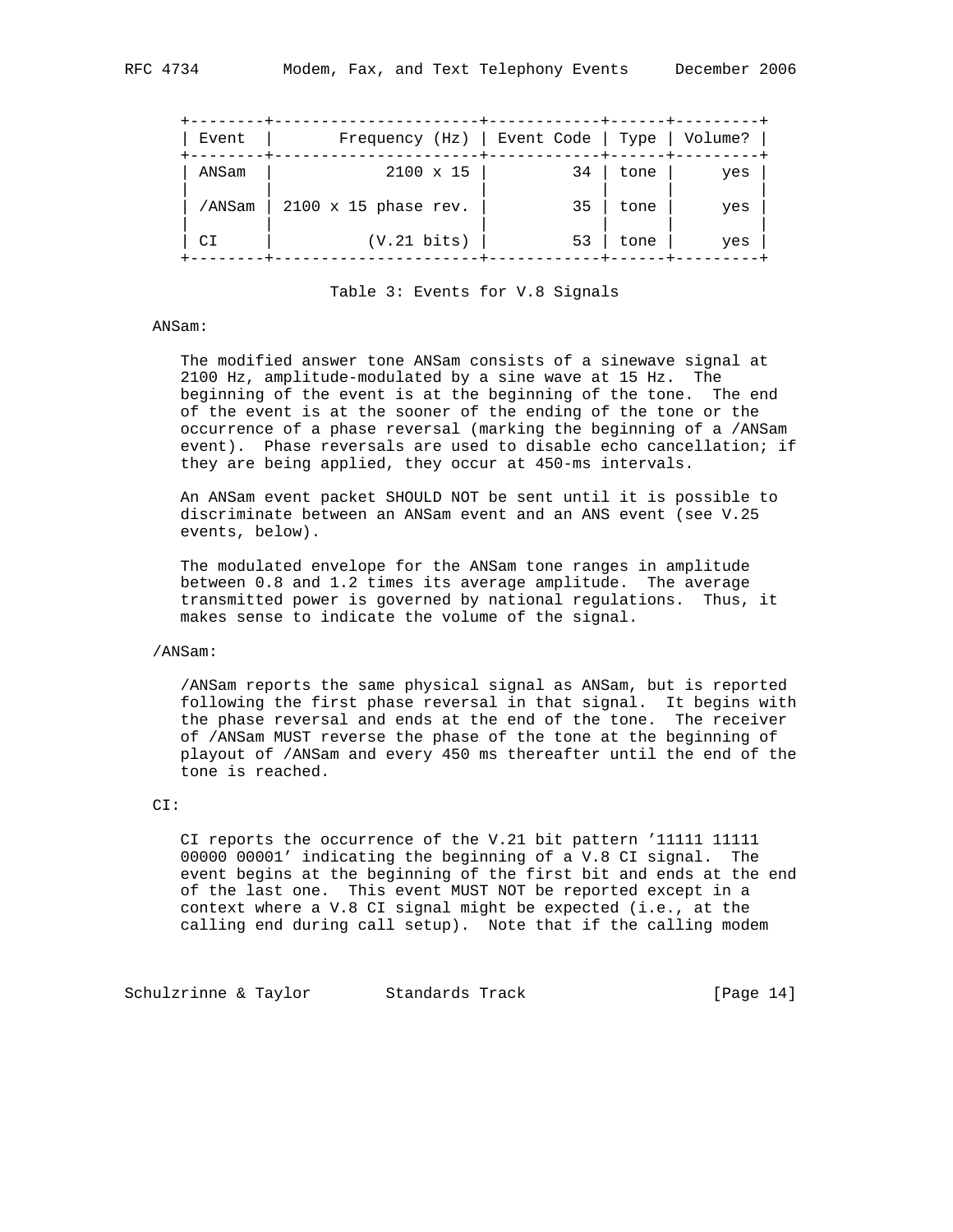sends the CI signal at all, it will typically repeat the signal several times.

 It is expected that the CI event will be most useful when the modem content is being transmitted primarily using another payload type. The event acts as a commentary on that content, allowing the receiver to recognize that V.8 signalling is in progress.

### 2.3.1. Handling of Congestion

 The tolerances built into V.8 suggest that it may be mostly robust in the face of packet losses or delays. Playout of ANSam and /ANSam can be extended for multiple packetization periods without harm, provided that phase reversals occur on schedule at 450-ms intervals during playout of the latter.

 To increase robustness of transmission of the V.21-based signals, sending applications using the V.21 events SHOULD include an integral number of octets, including start and stop bits, in each packet. The presence of start and stop bits provides some hope that receiving implementations can withstand unavoidable gaps in playout between octets. When a message is being repeated (as is possible for CI, CM, and JM), an even stronger robustness measure would be for the receiver to retain a copy of the message when it is first received, and when a packet is delayed or lost to continue playing out the current message instance and commence a new repetition as if packets had continued to arrive on schedule.

## 2.4. V.25 Events

 V.25 [13] is a start-up protocol predating V.8 [9] and V.8 bis [10]. It specifies the exchange of two tone signals: CT and ANS.

 CT (calling tone) consists of a series of interrupted bursts of 1300-Hz tone, on for a duration of not less than 0.5 s and not more than 0.7 s and off for a duration of not less than 1.5 s and not more than 2.0 s. [13]. Modems not starting with the V.8 CI signal often use this tone.

 ANS (Answer tone) is a 2100-Hz tone used to disable echo suppression for data transmission [13], [8]. For fax machines, Recommendation T.30 [8] refers to this tone as called terminal identification (CED) answer tone. ANS differs from V.8 ANSam in that, unlike the latter, it has constant amplitude.

 V.25 specifically includes procedures for disabling echo suppressors as defined by ITU-T Rec. G.164 [6]. However, G.164 echo suppressors have now for the most part been replaced by G.165 [7] echo

Schulzrinne & Taylor Standards Track [Page 15]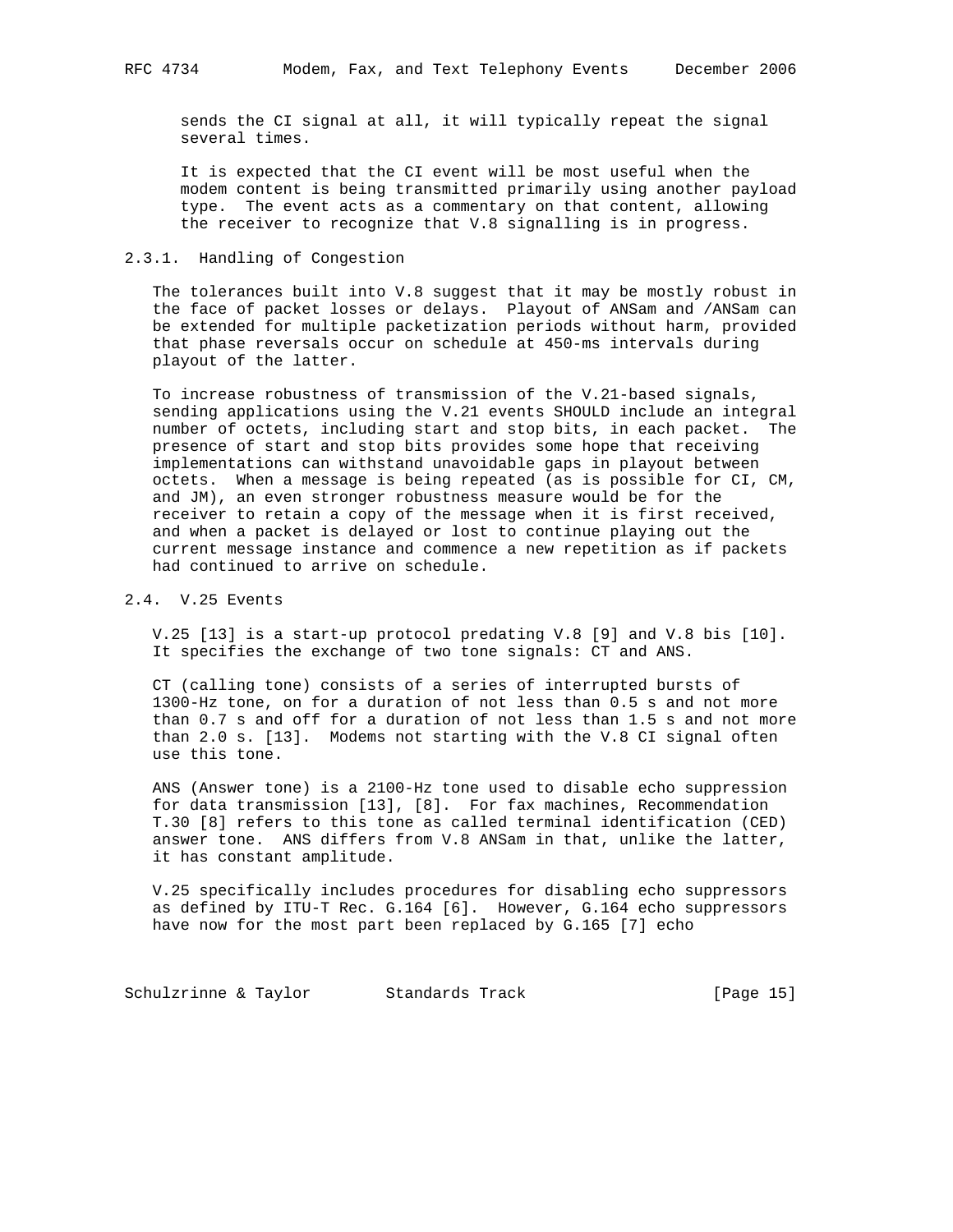cancellers, which require phase reversals in the disabling tone (see ANSam above). As a result, Recommendation V.25 was modified in July 2001 to say that phase reversal in the ANS tone is required if echo cancellers are to be disabled.

One possible V.25 sequence is as follows:

- 1. The calling terminal starts generating CT as soon as the call is connected.
- 2. The called terminal waits in silence for 1.8 to 2.5 s after answer, then begins to transmit ANS continuously. If echo cancellers are on the line, the phase of the ANS signal is reversed every 450 ms. ANS will not reach the calling terminal until the echo control equipment has been disabled. Since this takes about a second, it can only happen in the gap between one burst of CT and the next.
- 3. Following detection of ANS, the calling terminal may stop generating CT immediately or wait until the end of the current burst to stop. In any event, it must wait at least 400 ms (at least 1 s if phase reversal of ANS is being used to disable echo cancellers) after stopping CT before it can generate the calling station response tone. This tone is modem-specific, not specified in V.25.
- 4. The called terminal plays out ANS for 2.6 to 4.0 seconds or until it has detected calling station response for 100 ms. It waits 55-95 ms (nominal 75 ms) in silence. (Note that the upper limit of 95 ms is rather close to the point at which echo control may reestablish itself.) If the reason for ANS termination was timeout rather than detection of calling station response, the called terminal begins to play out ANS again to maintain disabling of echo control until the calling station responds.

| Event             | $Frequency(Hz)$ | Event Code   Type |      | Volume? |
|-------------------|-----------------|-------------------|------|---------|
| Answer tone (ANS) | 2100            | 32                | tone | yes     |
| /ANS              | 2100 ph. rev.   | 33                | tone | yes     |
| СT                | 1300            | 49                | tone | yes     |
|                   |                 |                   |      |         |

The events defined for V.25 signalling are shown in Table 4.

Table 4: Events for V.25 Signals

Schulzrinne & Taylor Standards Track [Page 16]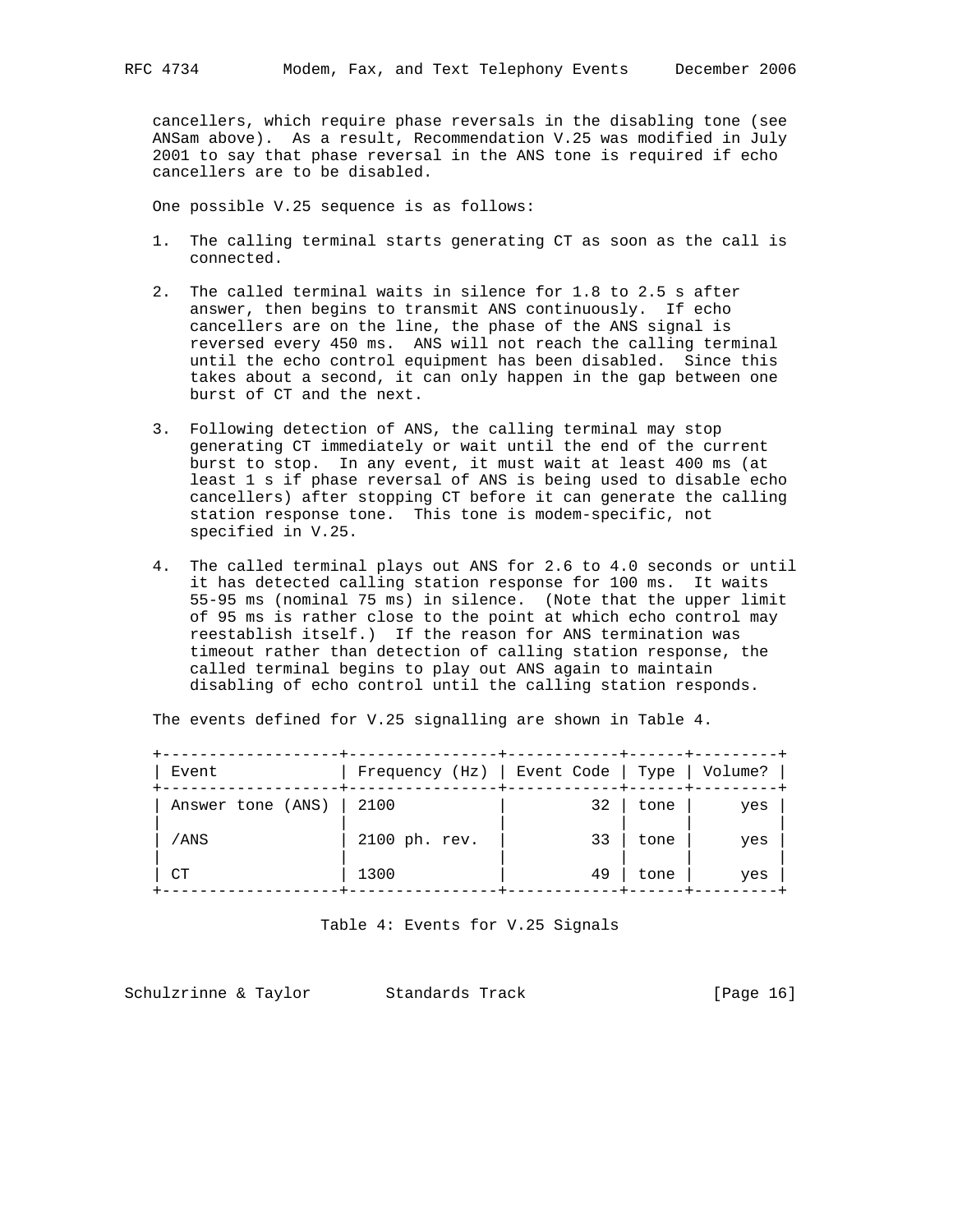### ANS:

 The beginning of the event is at the beginning of the 2100-Hz tone. The end of the event is at the sooner of the ending of the tone or the occurrence of a phase reversal (marking the beginning of a /ANS event).

 An initial ANS event packet SHOULD NOT be sent until it is possible to discriminate between an ANS event and an ANSam event (see V.8 events, above).

## /ANS:

 /ANS reports the same physical signal as ANS, but is reported following the first phase reversal in that signal. It begins with the phase reversal and ends at the end of the tone. The receiver of /ANS MUST reverse the phase of the tone at the beginning of playout of /ANS and every 450 ms thereafter until the end of the tone is reached.

#### CT:

 The beginning of the CT event is at the beginning of an individual burst of the 1300-Hz tone. The end of the event is at the end of that tone burst. The gateway at the calling end SHOULD use a packetization interval smaller than the nominal duration of a CT burst, to ensure that CT playout at the called end precedes the sending of ANS from that end.

### 2.4.1. Handling of Congestion

 The V.25 sequence appears to be robust in the face of lost or delayed packets, provided that the receiver continues to play out any tone it is in the process of playing until more packets are received. The receiver must play out the phase transitions for /ANS on schedule, at 450-ms intervals, even if updates of the /ANS event have been delayed. It also appears to be possible for the sender to temporarily increase the packetization interval to reduce packet volumes when congestion is encountered. The one risk is that extended playout proceeds past the actual end of the tone (as determined retroactively), and the receiver is forced to continue imposing an additional playout buffering lag in order to meet the constraint on maximum duration of the nominal 75-ms silent period following tone playout.

Schulzrinne & Taylor Standards Track [Page 17]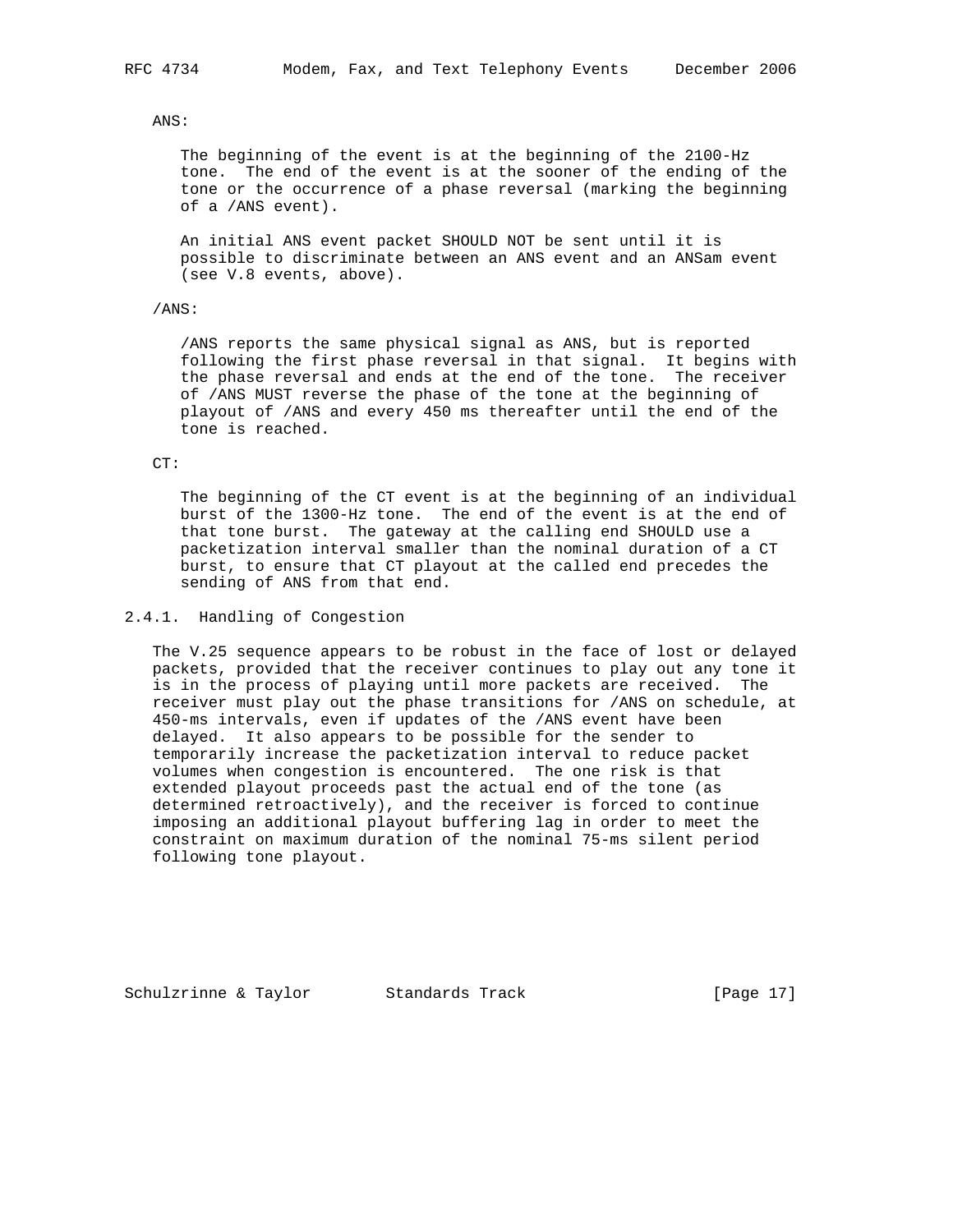ITU-T Recommendation V.32 [14] is a modem using phase-shift keying with quadrature amplitude modification. It operates on a carrier at 1800 Hz, modulated at 2400 symbols/s. The basic data rates for V.32 are 4800 and 9600 bits/s. V.32bis [15] extends the data rates up to 14,400 bits/s. Most or all existing deployments are V.32bis, typically in support of point-of-sale terminals and the like.

 One reason V.32bis is still used is because of its relatively rapid start-up sequence, particularly on leased lines. Operating over the public telephone network, the start-up begins as follows:

- a. the answering end begins with the V.25 answering procedure (1.8 to 2.5 s of silence followed by continuous ANS tone to a maximum of 3.3 s, with possible phase reversals to disable echo cancelling equipment);
- b. the calling end waits in silence until it has detected ANS for  $1 \; \text{s}$ ;
- c. the calling end begins to transmit a V.32/V.32bis pattern designated AA, i.e., a series of '0000' bit sequences transmitted at 4800 bits/s;
- d. upon detecting the AA pattern for at least 100 ms, the called modem is silent for  $75 +/- 20$  ms, then responds with an AC pattern, which is a series of '0011' bit sequences transmitted at 4800 bits/s.

 The difference in leased line operation is that the calling modem starts the session by sending AA. After that, the called modem responds with AC, and the rest of the sequence is unchanged.

 In support of V.32/V.32bis operation, Table 5 defines two events, V32AA and V32AC.

| Event | Bit Pattern      | Event Code   Type   Volume? |      |     |
|-------|------------------|-----------------------------|------|-----|
| V32AA | b'0000' repeated | 63                          | tone | yes |
| V32AC | b'0011' repeated | 27                          | tone | yes |

Table 5: Events for V.32/V.32bis Signals

Schulzrinne & Taylor Standards Track [Page 18]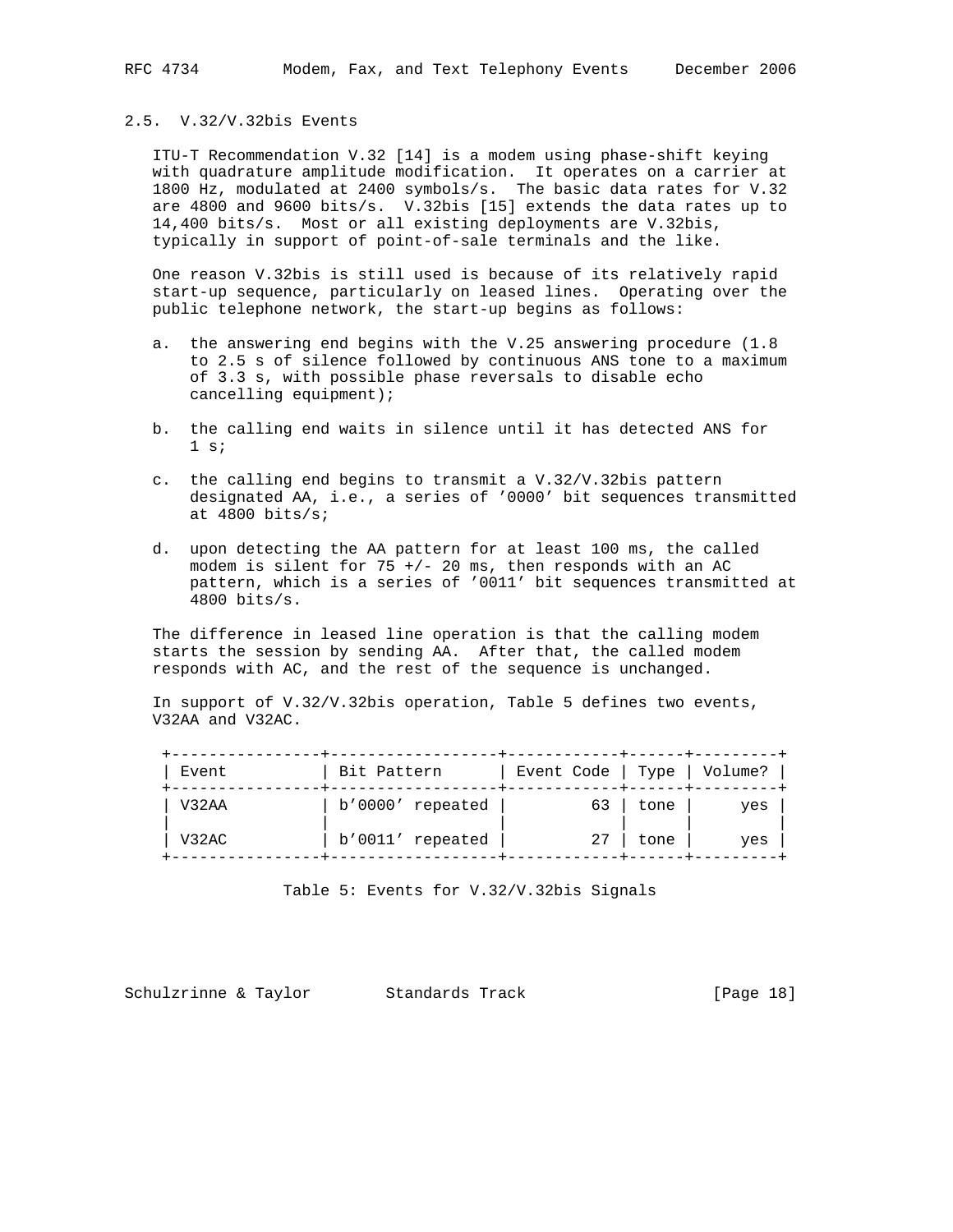### V32AA:

 Indicates that the AA calling pattern of a V.32/V.32bis terminal has been detected.

V32AC:

 Indicates that the AC answering pattern of a V.32/V.32bis terminal has been detected.

 Each of these two events begins at the beginning of its pattern, and ends nominally when the pattern stops being received. Following the sending of either of these events the session may continue using V.150.1 modem relay [32] or Clearmode [17] as negotiated or configured in advance. To help make the transition as quickly as possible, the V32AA or V32AC event SHOULD be reported as soon as the corresponding pattern is detected. It seems likely that the implementation will be transmitting the event reports simultaneously with the same data in an alternate form, typically using RFC 2198 [2] redundancy.

### 2.5.1. Handling of Congestion

 The primary issue raised by congestion is the loss or undue delay of the initial report. Once the receiver is aware that an AA or AC pattern has been detected, further reports are of no interest. The actual duration of the AC pattern may be as short as 27 ms. On this basis, the appropriate sender behavior may be to send at least three packets reporting the event using normal event updates and end of event retransmission behavior and a fairly short packetization interval (20-30 ms).

## 2.6. T.30 Events

 ITU-T Recommendation T.30 [8] defines the procedures used by Group III fax terminals. The pre-message procedures for which the events of this section are defined are used to identify terminal capabilities at each end and negotiate operating mode. Post-message procedures are also included, to handle cases such as multiple document transmission. Fax terminals support a wide variety of protocol stacks, so T.30 has a number of options for control protocols and sequences.

 T.30 defines two tone signals used at the beginning of a call. The CNG signal is sent by the calling terminal. It is a pure 1100-Hz tone played in bursts: 0.5 s on, 3 s off. It continues until timeout

Schulzrinne & Taylor Standards Track [Page 19]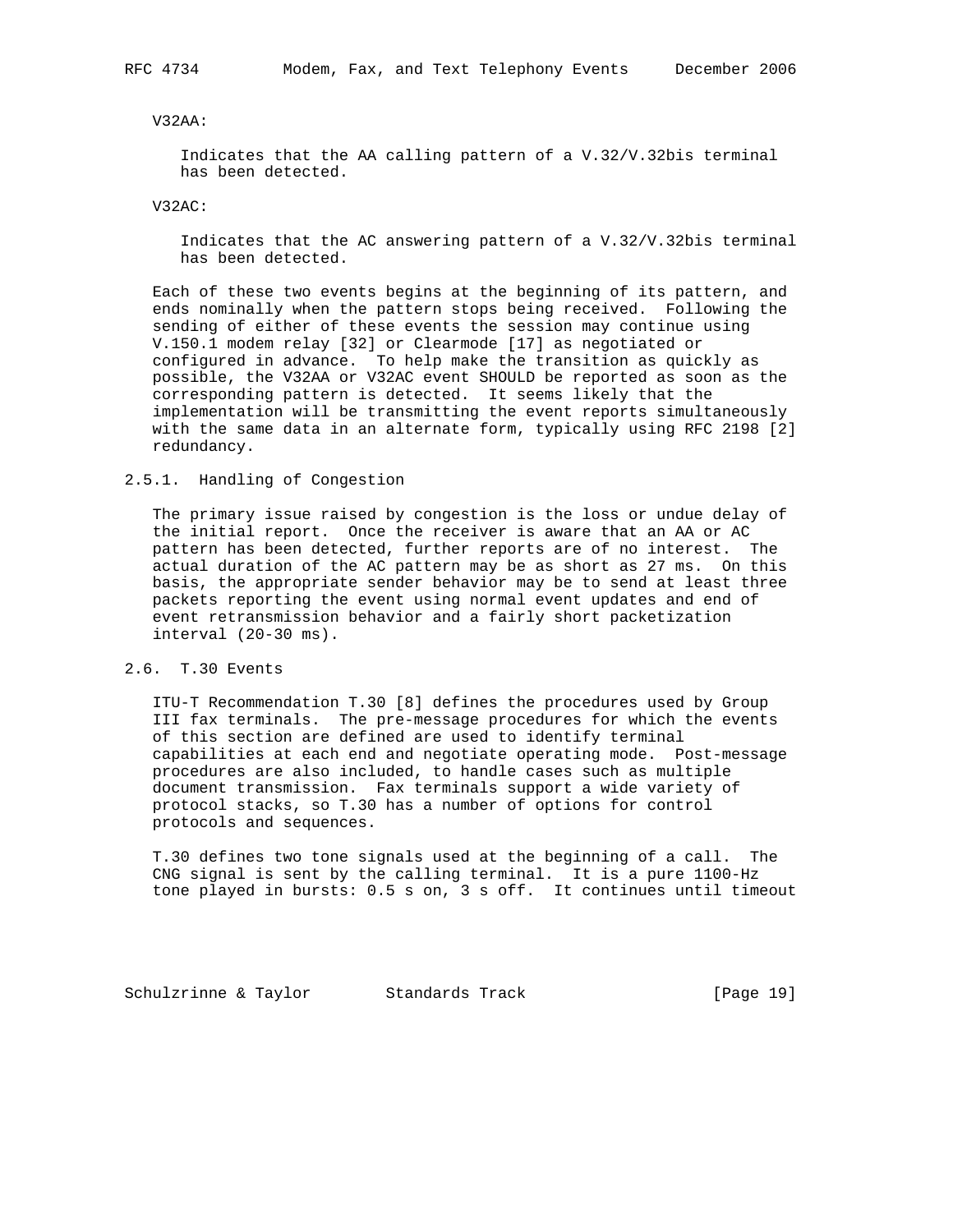or until the calling terminal detects a response. Its primary purpose is to let human operators at the called end know that a fax terminal has been activated at the calling end.

 The called terminal waits in silence for at least 200 ms. It then may return CED tone (which is physically identical to V.25 ANS), or else V.8 ANSam if it has V.8 capability. If called and calling terminals both support V.8, the called terminal will detect CI or more likely CM in response to its ANSam and will continue with V.8 negotiation. Otherwise, the called terminal stops transmitting CED after 2.6 to 4 seconds, waits  $75 + / - 20$  ms in silence, then enters the T.30 negotiation phase.

 In the T.30 negotiation phase the terminals exchange binary messages using V.21 signals, high channel frequencies only, at 300 bits/s. Each message is preceded by a one-second (nominal) preamble consisting entirely of HDLC flag octets (0x7E). This flag has the function of preparing echo control equipment for the message that follows.

The pre-transfer messages exchanged using the V.21 coding are:

Digital Identification Signal (DIS):

 Characterizes the standard ITU-T capabilities of the called terminal. This is always the first message sent.

Digital Transmit Command (DTC):

 A possible response to the DIS signal by the calling terminal. It requests the called terminal to be the transmitter of the fax content.

Digital Command Signal (DCS):

 A command message sent by the transmitting terminal to indicate the options to be used in the transmission and request that the other end prepare to receive fax content. This is sent by the calling end if it will transmit, or by the called end in response to a DTC from the calling end. It is followed by a training signal, also sent by the transmitting terminal.

Confirmation To Receive (CFR):

 A digital response confirming that the entire pre-message procedure including training has been completed and the message transmissions may commence.

Schulzrinne & Taylor Standards Track [Page 20]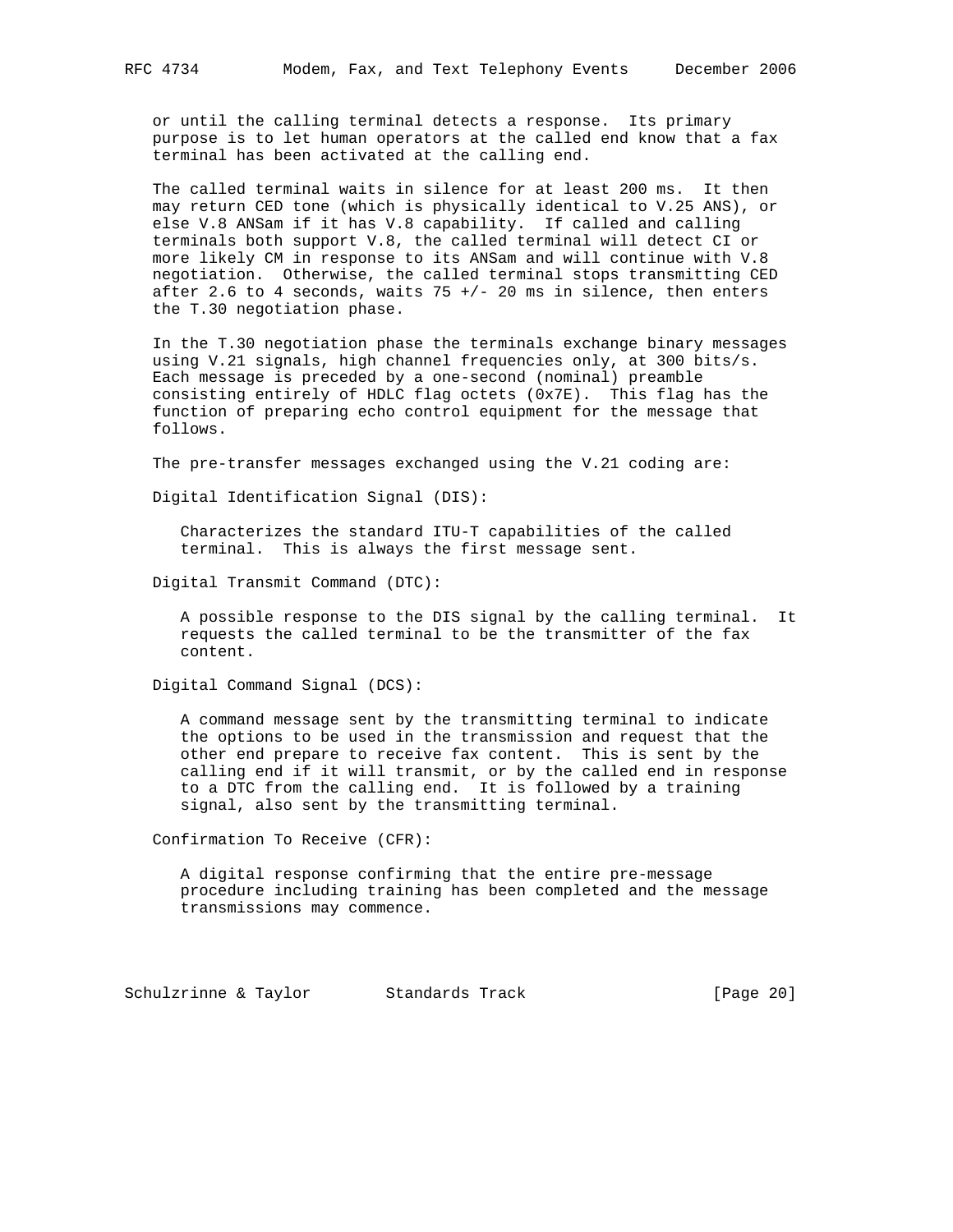Each message may consist of multiple frames bounded by HDLC flags. The messages are organized as a series of octets, but like V.8 bis, T.30 calls for the insertion of extra '0' bits to prevent spurious

 T.30 also provides for the transmission of control messages after document transmission has completed (e.g., to support transmission of multiple documents). The transition to and from the modem used for document transmission (V.17 [24], V.27ter [26], V.29 [27], V.34 [28]) is preceded by 75 ms (nominal) of silence).

 Applications supporting T.30 signalling using the telephone-event payload MAY report the preamble preceding each message both as a series of V.21 bit events and, when it has been recognized, as a single V.21 preamble event. The T.30 control message following the preamble MAY be reported in the form of a sequence of V.21 bit events or using some other payload type. If transmitted as bit events, the transmitted information MUST include the complete contents of the message: the initial HDLC flags, the information field, the checksum, the terminating HDLC flags, and the extra '0' bits added to prevent false recognition of HDLC flags at the receiver. Implementers should note that these extra '0' bits mean that in general T.30 messages as transmitted on the wire will not come out to an even multiple of octets.

 The training signal sent by the transmitting terminal after DCS consists of a steady string of V.21 high channel zeros (1850-Hz tone) for 1.5 s. Since the bit rate (nominally 300 bits/s) should have been clearly established when processing the preceding signalling, it is natural that if the telephony-event payload type is being used, this training signal will also be sent as a series of V.21 bit events at that bit rate. However, if the sending gateway is capable of recognizing the transition from the end of the DCS to the start of training, it MAY report the training signal as a single extended V.21 (high channel) '0' event.

 The events defined for T.30 signalling are shown in Table 6. The CED and /CED events represent exactly the same tone signals as V.25 ANS and /ANS, and are given the same codepoints; they are reproduced here only for convenience.

Schulzrinne & Taylor Standards Track [Page 21]

recognition of HDLC flags.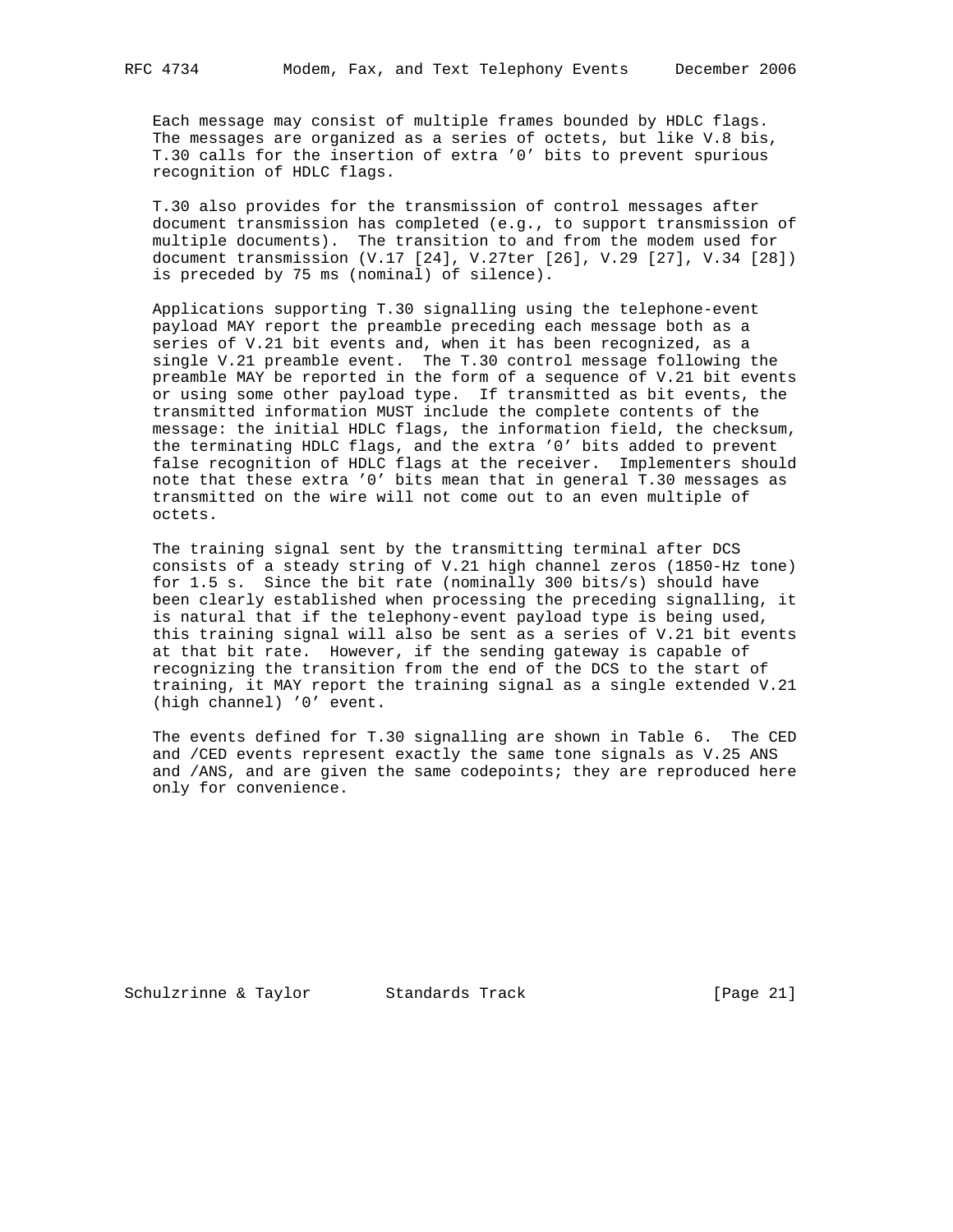| Frequency (Hz)   Event Code   Type   Volume? |
|----------------------------------------------|
| yes                                          |
| yes                                          |
| yes                                          |
| yes                                          |
|                                              |

## Table 6: Events for T.30 Signals

#### CED:

 The beginning of the event is at the beginning of the 2100-Hz tone. The end of the event is at the sooner of the ending of the tone or the occurrence of a phase reversal (marking the beginning of a /CED event).

 An initial CED event packet SHOULD NOT be sent until it is possible to discriminate between a CED event and an ANSam event (see V.8 events, above).

## /CED:

 /CED reports the same physical signal as CED, but is reported following the first phase reversal in that signal. It begins with the phase reversal and ends at the end of the tone. The receiver of /CED MUST reverse the phase of the tone at the beginning of playout of /CED and every 450 ms thereafter until the end of the tone is reached.

## CNG:

 The beginning of the CNG event is at the beginning of an individual burst of the 1100-Hz tone. The end of the event is at the end of that tone burst.

### V.21 preamble flag:

 This event begins with the first V.21 bits transmitted after a period of silence. It ends when a pattern of V.21 bits other than an HDLC flag is observed. This means that the V.21 preamble event absorbs the initial HDLC flags of the following message.

Schulzrinne & Taylor Standards Track [Page 22]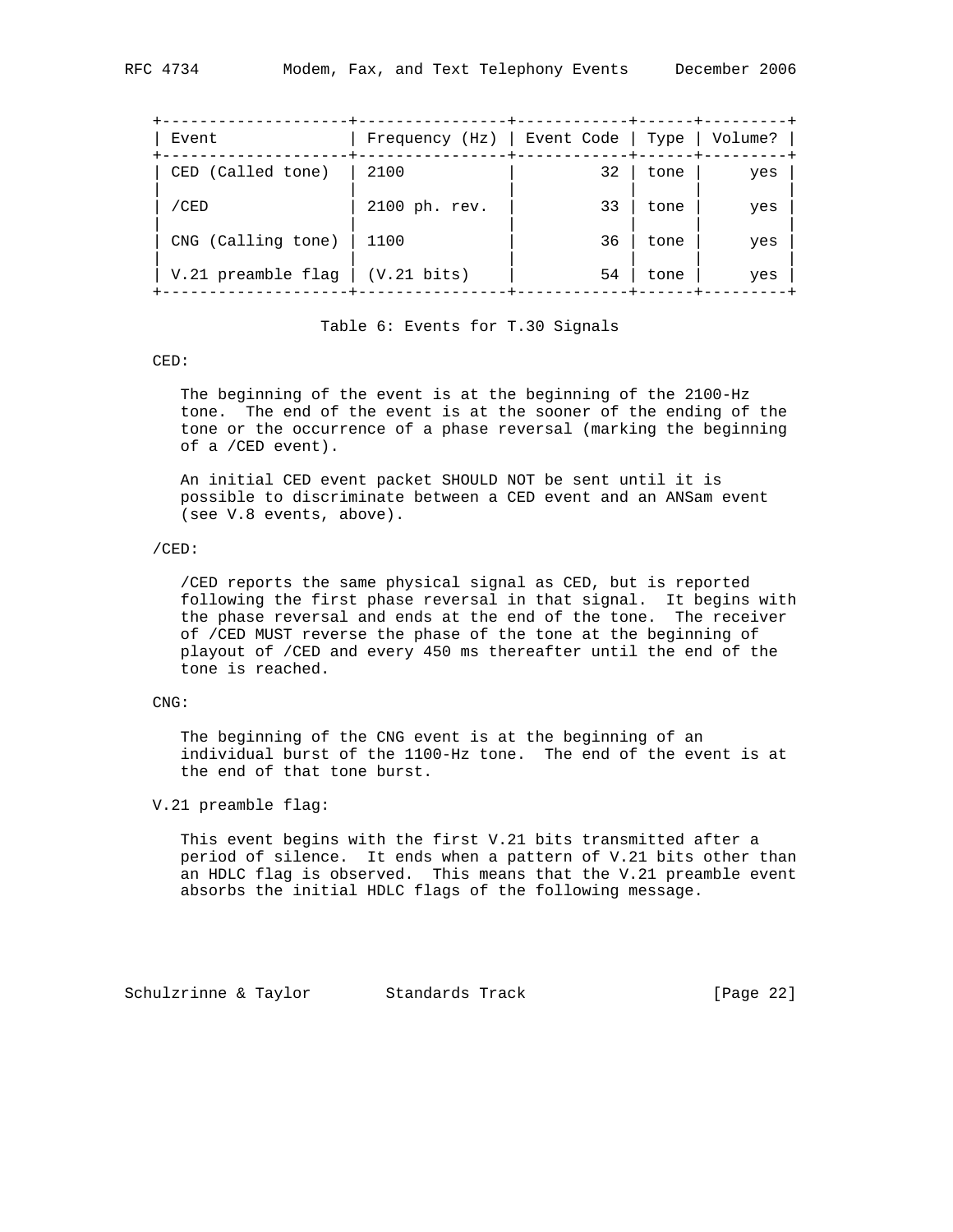It is expected that the V.21 preamble flag event will be most useful when the modem content is being transmitted primarily using another payload type. The event acts as a commentary on that content, allowing the receiver to prepare itself to transition to

#### 2.6.1. Handling of Congestion

fax mode.

 T.30 appears to be an intermediate case in terms of its vulnerability to congestion. Tone playout in the face of packet delay or loss is subject to the same considerations as for V.25 (see Section 2.4.1). Similarly, the receiver may extend playout of the preamble event while waiting for further reports. However, gaps or extended playout of the V.21 sequences are not feasible. This means, as with V.8 bis, that the receiver must manage its playout buffer appropriately to increase robustness in the face of congestion.

- 2.7. Events for Text Telephony
- 2.7.1. Signal Format Indicators for Text Telephony

 Legacy text telephony uses a wide variety of terminals, with different standards favored in different parts of the world. Going forward, the vision is that new terminals will work directly into the packet network and be based on RFC 4103 [18] packetization of character data. In anticipation of this migration, it is RECOMMENDED that text carried in the PSTN by legacy modem protocols be converted to RFC 4103 packets at the sending gateway.

 During a transitional period, however, gateways of a lesser capability may be able to recognize the nature of incoming content, but may only be able to encode it as voice-band data on the packet side. In such circumstances, it will help to optimize processing of the signal at the receiving end if that end receives an indication of the nature of the voice-encoded data signals. The events defined in this section provide such indications, and MAY be used in conjunction with ITU-T Recommendation V.152 [33], as one example, to carry the content as voice-band data.

 Implementers should take note of an additional class of text terminals not considered in the events below. These terminals use dual tone multi-frequency (DTMF) tones to encode and exchange signals. This application is described in RFC 4733 [5], Section 3.1, in conjunction with the registration of DTMF events.

Schulzrinne & Taylor Standards Track (Page 23)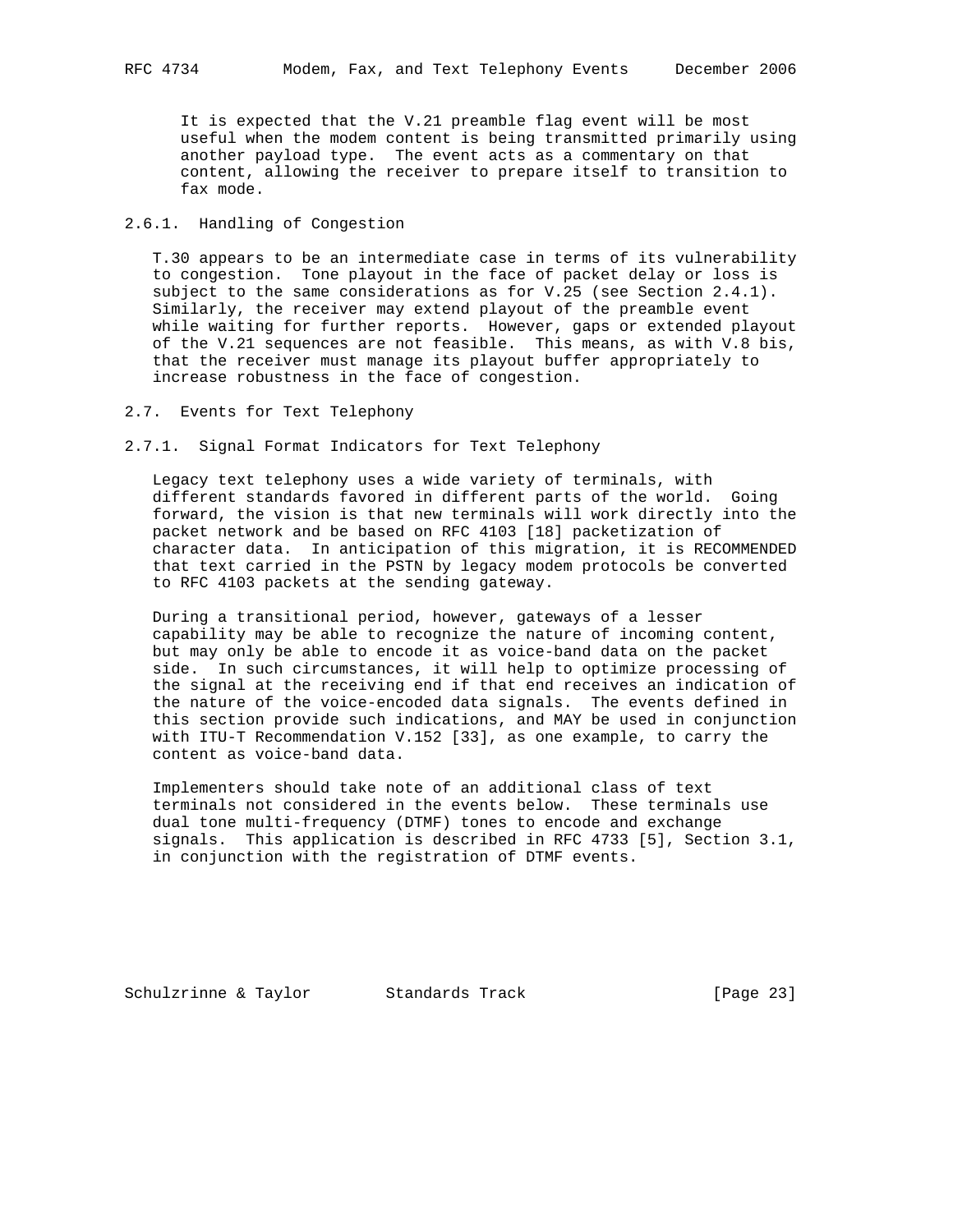The events shown in Table 7 correspond to signals coming from the following modem types:

- o Baudot [34], a five bit character encoding nominally operating at 45.45 or 50 bits/s with frequencies 1800 Hz = '0', 1400 Hz = '1';
- o EDT, which is V.21 [12] operating at 110 bits/s in half-duplex mode (lower channel only); characters are 7-bit IA5 plus initial start bit, trailing parity bit, and two stop bits;
- o Bell 103 mode (documented in Recommendation V.18 Annex D), which is structurally similar to V.21, but uses different frequencies: lower channel, 1070 Hz = '0', 1270 Hz = '1'; upper channel, 2025  $Hz = '0', 2225 Hz = '1';$  characters are US ASCII framed by one start bit, one trailing parity bit, and one stop bit;
- o V.23 [25] based videotex, in Minitel and Prestel versions. V.23 offers a forward channel operating at 1200 bits/s if possible (2100 Hz = '0', 1300 Hz = '1') or otherwise at 600 bits/s (1700 Hz  $= '0', 1300 Hz = '1'),$  and a 75 bits/s backward channel, which is transmitting 390 Hz (continuous '1's) except when '0' is to be transmitted (450 Hz);
- o a non-V.18 text terminal using V.21 [12] at 300 bits/s. Characters are 7-bit national (e.g., US ASCII) with a start bit, parity, and one stop bit.

Schulzrinne & Taylor Standards Track [Page 24]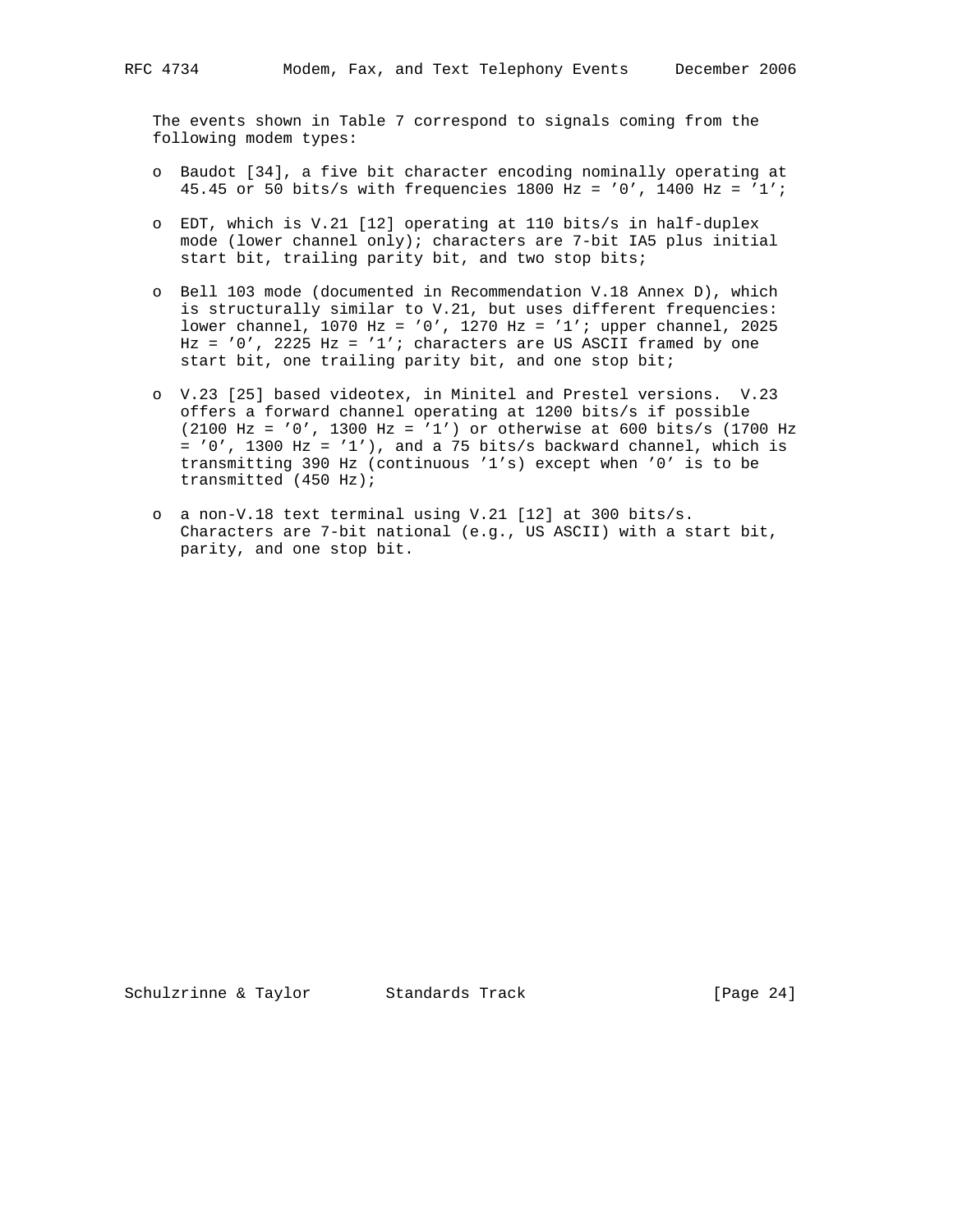| Event              | Bit Rate<br>bits/s | Frequency (Hz) | Event<br>Code | Type  | Volume? |
|--------------------|--------------------|----------------|---------------|-------|---------|
| ANS2225            | N/A                | 2225           | 52            | tone  | yes     |
| V21L110            | 110                | 980/1180       | 55            | other | no      |
| V21L300            | 300                | 980/1180       | 30            | other | no      |
| V21H300            | 300                | 1650/1850      | 31            | other | no      |
| B103L300           | 300                | 1070/1270      | 56            | other | no      |
| V23Main            | 600/1200           | 1700-2100/1300 | 57            | other | no      |
| V23Back            | 75                 | 450/390        | 58            | other | no      |
| <b>Baud4545</b>    | 45.45              | 1800/1400      | 59            | other | no      |
| Baud <sub>50</sub> | 50                 | 1800/1400      | 60            | other | no      |
| XCIMark            | 1200               | 2100/1300      | 62            | tone  | yes     |
|                    |                    |                |               |       |         |

#### Table 7: Indicators for Text Telephony

## ANS2225:

 indicates that a 2225-Hz answer tone has been detected. This is a pure tone with no amplitude modulation and no semantics attached to phase reversals, if there are any. The sender SHOULD report the beginning of the event when the tone is detected. The sender MAY send updates as the tone continues, and MUST report the end of the event when the tone ceases. The tone concerned is generated by a Bell 103-type modem in answer mode. This event MUST NOT be reported outside of the startup context (i.e., on the answering side at the beginning of a call).

### V21L110:

 indicates that the sender has detected V.21 modulation operating in the lower channel at 110 bits/s. Note that it may take some time to distinguish between 300 bits/s and 110 bits/s operation. It is expected that implementations will not transmit both this event and individual V.21 bit events for the same content.

Schulzrinne & Taylor Standards Track [Page 25]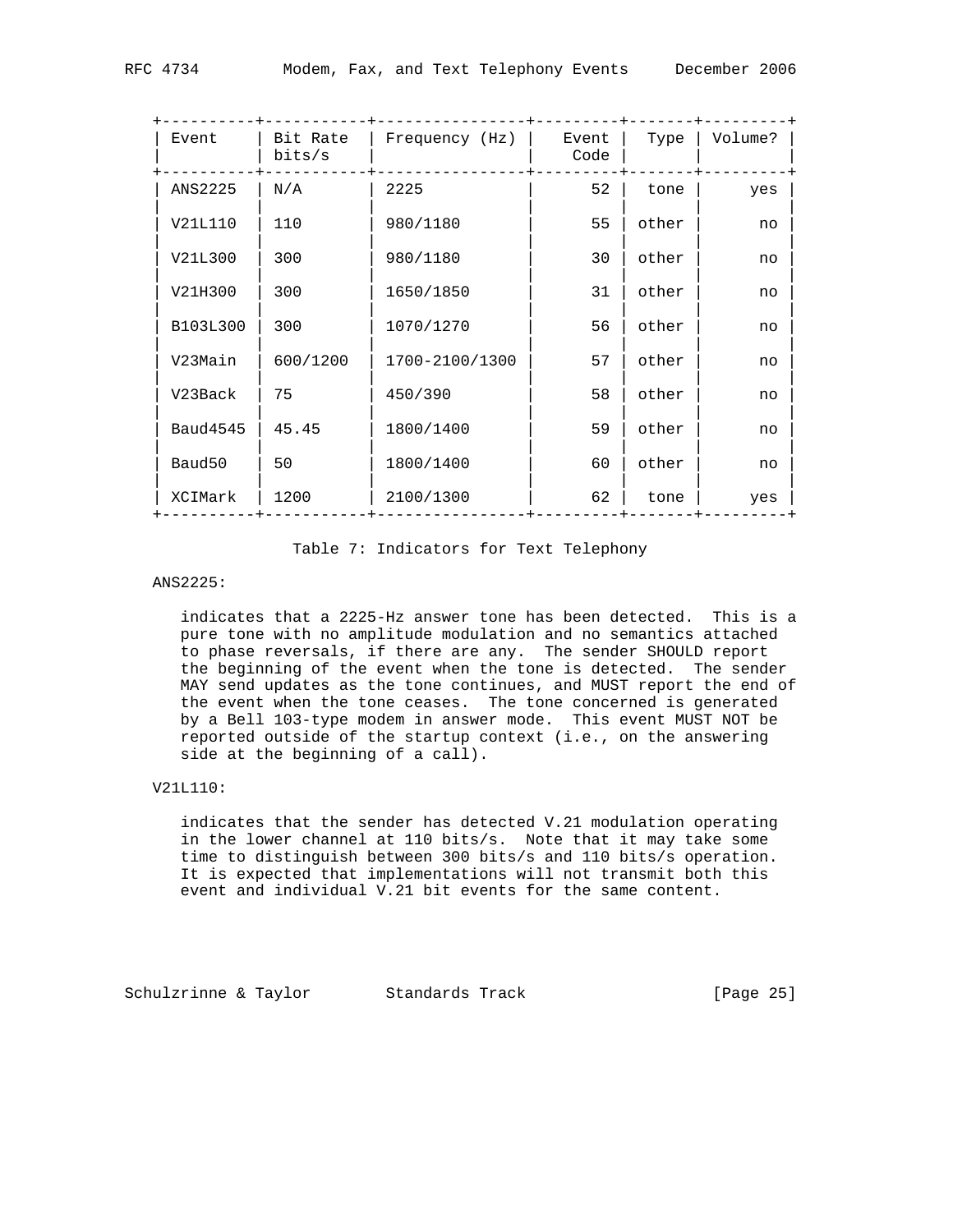#### V21L300:

 indicates that the sender has detected V.21 modulation operating in the lower channel at 300 bits/s. Note that it may take some time to distinguish between 300 bits/s and 110 bits/s operation. It is expected that implementations will not transmit both this event and individual V.21 bit events for the same content.

### V21H300:

 indicates that the sender has detected V.21 modulation operating in the upper channel at 300 bits/s. It is expected that implementations will not transmit both this event and individual V.21 bit events for the same content.

#### B103L300:

 indicates that the sending device has detected Bell 103 class modulation operating in the low channel at 300 bits/s.

#### V23Main:

 indicates that the sending device has detected V.23 modulation operating in the high-speed channel. As described below, this indicator may alternate with the XCIMark indication.

#### V23Back:

 indicates that the sending device has detected V.23 modulation operating in the 75 bit/s back-channel.

### Baud4545:

 indicates that the sending device has detected Baudot modulation operating at 45.45 bits/s.

### Baud50:

 indicates that the sending device has detected Baudot modulation operating at 50 bits/s.

#### XCIMark:

 Indicates that the sending device has detected the specific bit pattern (0) 1111 1111(1)(0)1111 1111(1) sent at 1200 bits/s using V.23 upper-channel modulation, following a period of V.23 main channel "mark" (1300 Hz).

Schulzrinne & Taylor Standards Track [Page 26]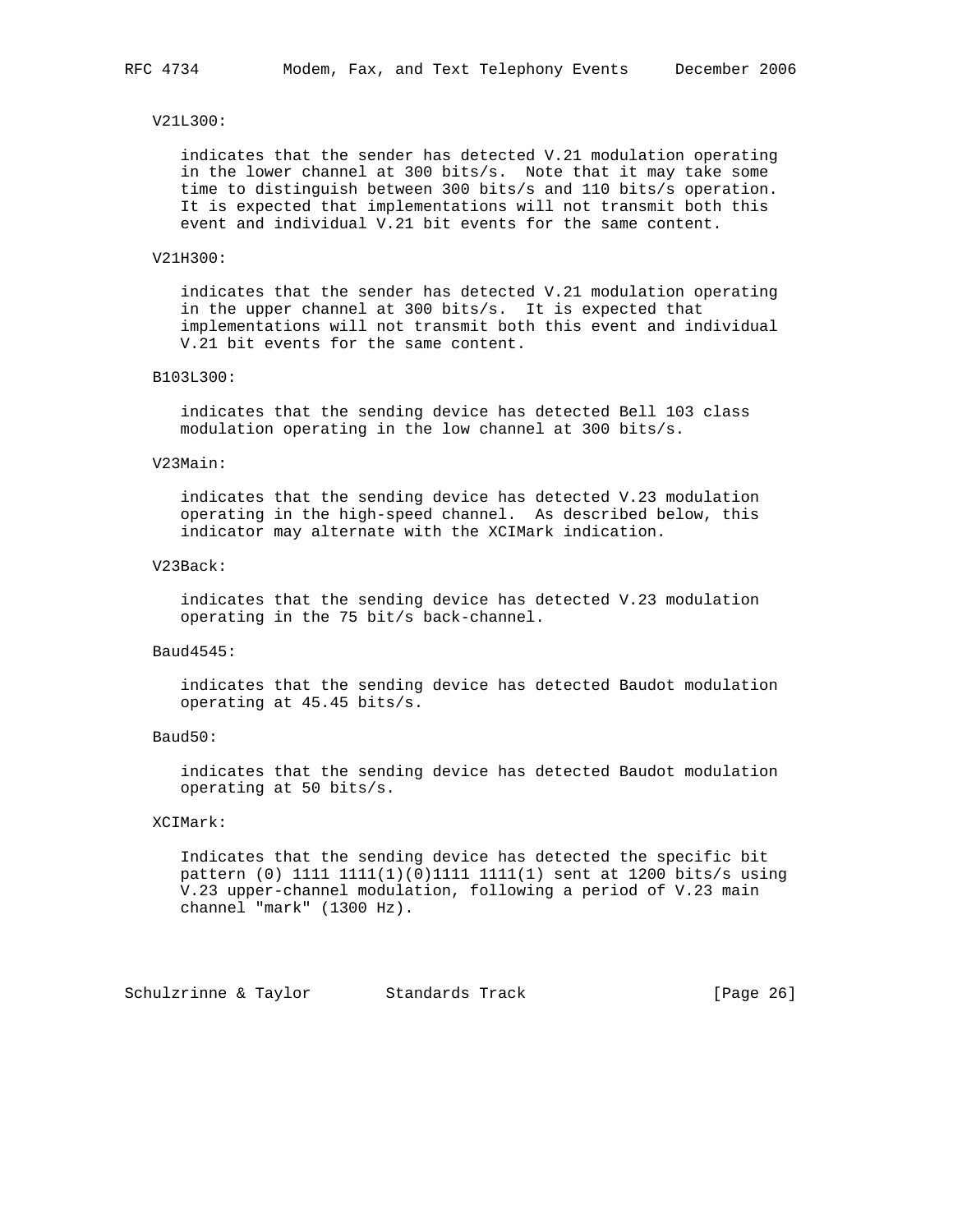It is assumed in all cases that the event reports described here are being transmitted in addition to another media encoding, typically G.711 [19] voice-band data, reporting the same information. A natural method to do this is to combine the voice-band data with event reports in an RFC 2198 [2] redundancy payload.

 The handling of ANS2225 has been indicated above. Since it is a specific tone, it can be handled like any other tone event.

 For all of the other indicators, the sender SHOULD generate an initial event report as soon as the nature of the audio content has been recognized. For reliability, the initial event report SHOULD be retransmitted twice at short intervals. (20 ms is a suggested value, although the packetization period of the associated media may be sufficient.) The sender MAY continue to send additional reports of the same indicator event, although these have little value once the receiver has adjusted itself to the type of content it is receiving.

 If the nature of the content changes (e.g., because it is coming from a V.18 terminal in the probing stage), the sender MUST send an event report for the new content type as soon as it is recognized. If the sender has been sending updates for the previous indicator, it SHOULD report the end of that previous indicator event along with the beginning of the new one.

2.7.1.1. Handling of Congestion

 In the face of packet loss or delay, it is appropriate for the receiver to continue to play out the ANS2225 event until further packets are received. For the other events, the issue is loss of the initial event report rather than maintenance of playout continuity. The advice on retransmission of these other events already given above is sufficient to deal with packet loss or delay due to congestion.

## 2.7.2. Use of Events with V.18 Modems

 ITU-T Recommendation V.18 [11] defines a terminal for text conversation, possibly in combination with voice. V.18 is intended to interoperate with a variety of legacy text terminals, so its start-up sequence can consist of a series of stimuli designed to determine what is at the other end. Two V.18 terminals talking to each other will use V.8 to negotiate startup and continue at the physical level with V.21 at 300 bits/s carrying 7-bit characters bounded by start and stop bits.

Schulzrinne & Taylor Standards Track [Page 27]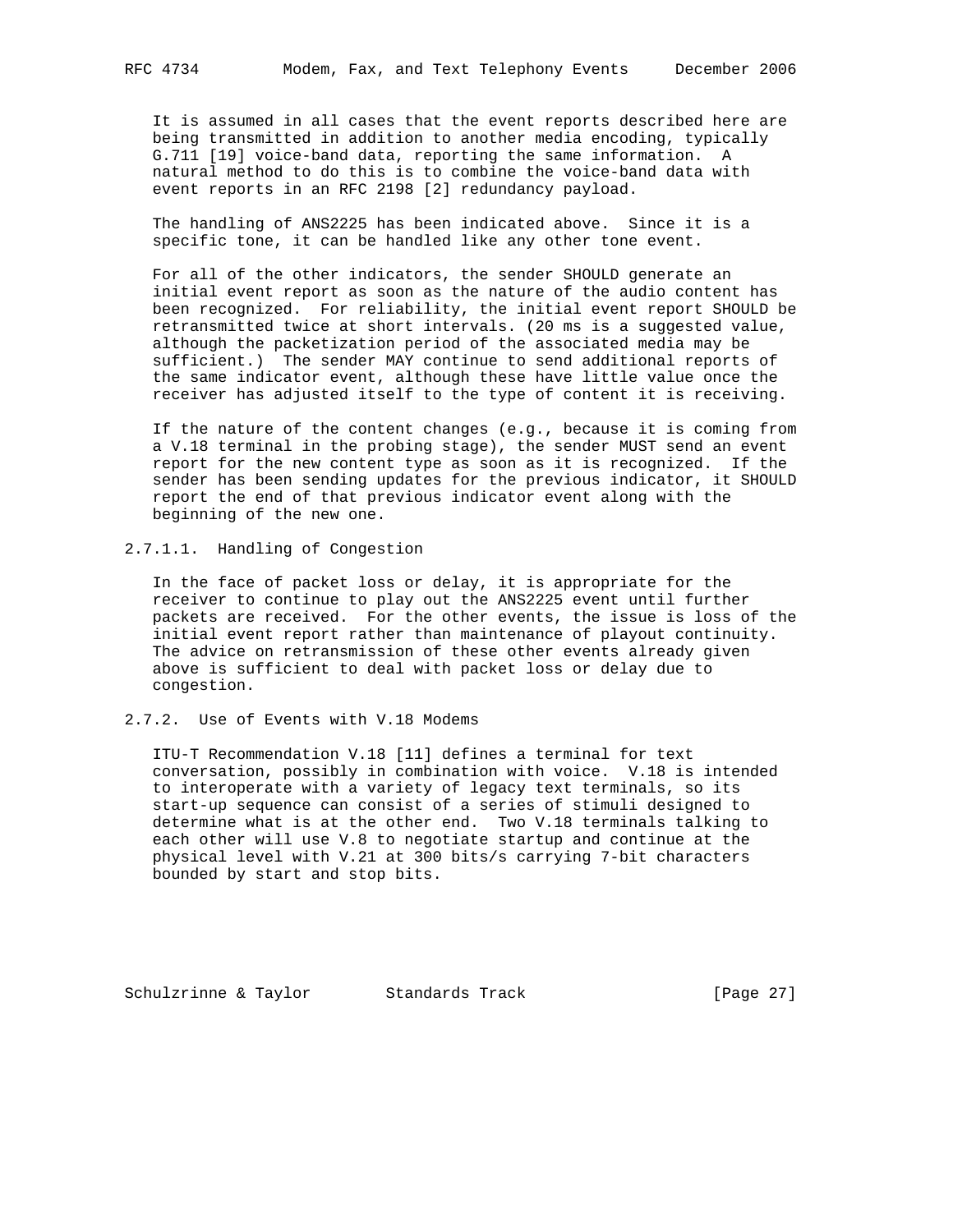The V.18 terminal is also designed to interoperate with the text modems listed in the previous sub-section. The startup sequences for all these different terminal types are naturally quite different. The V.18 initial startup sequence specifically addresses itself to V.8-capable terminals and V.21 terminals and, by the combination of signals, to V.23 videotex terminals. During the initial startup sequence, the V.18 terminal listens for frequency responses characterizing the other terminal types. If it does not make contact in the preliminary step, it probes for each type specifically. By the nature of the application, V.18 has been designed to provide an extremely robust startup capability.

 The handling of the V.18 XCI signal is a specific case of the procedures described in the previous section. XCI is a signal transmitted in high-band V.23 modulation to stimulate V.23 terminals to respond and to allow detection of V.18 capabilities in a DCE. The 3-second XCI signal uses the V.23 upper channel having periods of "mark" (i.e., 1300 Hz) alternating with the XCIMark pattern. The full definition is found in V.18, Section 3.13. The sender SHOULD indicate V23Main during the transmission of the "mark" portion of XCI, and change the indication to XCIMark when that pattern is detected.

## 2.8. A Generic Indicator

 Numerous proprietary modem protocols exist, as well as standardized protocols not identified above. Table 8 defines a single indicator event that may be used to identify modem content when a more specific event is unavailable. Typically, this would be sent in combination with another payload type, for example, voice-band data as specified by ITU-T Recommendation V.152 [33].

 As with the indicators in the previous section, the sender SHOULD generate an initial event report as soon as the nature of the audio content has been recognized. For reliability, the initial event report SHOULD be retransmitted twice at short intervals. (20 ms is a suggested value, although the packetization period of the associated media may be sufficient.) The sender MAY continue to send additional reports of the VBDGen event, although these have little value once the receiver has adjusted itself to the type of content it is receiving.

Schulzrinne & Taylor Standards Track [Page 28]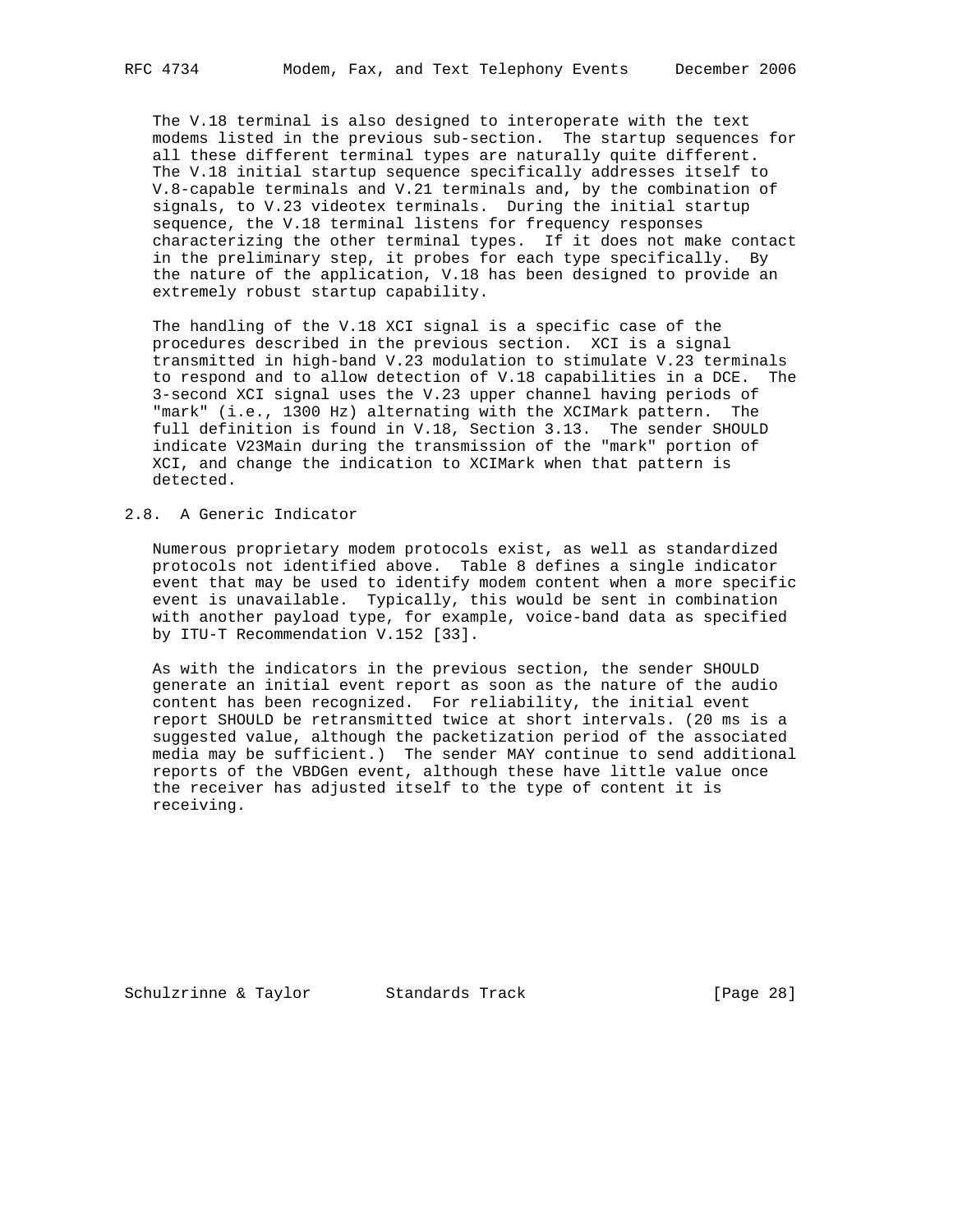| 41.J4 | Modell, rax, |  |
|-------|--------------|--|
|       |              |  |
|       |              |  |

| Event | Bit Rate<br>bits/s | Frequency<br>(Hz) | Event<br>Code | Type  | Volume? |
|-------|--------------------|-------------------|---------------|-------|---------|
|       | VBDGen   Variable  | Variable          | 61            | other | no      |

#### Table 8: Generic Modem Signal Indicator

### VBDGen:

 indicates that the sender has detected tone patterns indicating the operation of some form of modem. This indicator SHOULD NOT be sent if a more specific event is available.

3. Strategies for Handling Fax and Modem Signals

 As described in Section 1.2, the typical data application involves a pair of gateways interposed between two terminals, where the terminals are in the PSTN. The gateways are likely to be serving a mixture of voice and data traffic, and need to adopt payload types appropriate to the media flows as they occur. If voice compression is in use for voice calls, this means that the gateways need the flexibility to switch to other payload types when data streams are recognized.

 Within the established IETF framework, this implies that the gateways must negotiate the potential payloads (voice, telephone-event, tones, voice-band data, T.38 fax [21], and possibly RFC 4103 [18] text and Clearmode [17] octet streams) as separate payload types. From a timing point of view, this is most easily done at the beginning of a call, but results in an over-allocation of resources at the gateways and in the intervening network.

 One alternative is to use named events to buy time while out-of-band signals are exchanged to update to the new payload type applicable to the session. Thanks to the events defined in this document, this is a viable approach for sessions beginning with V.8, V.8 bis, T.30, or V.25 control sequences.

 Named data-related events also allow gateways to optimize their operation when data signals are received in a relatively general form. One example is the use of V.8-related events to deduce that the voice-band data being sent in a G.711 payload comes from a higher-speed modem and therefore requires disabling of echo cancellers.

Schulzrinne & Taylor Standards Track [Page 29]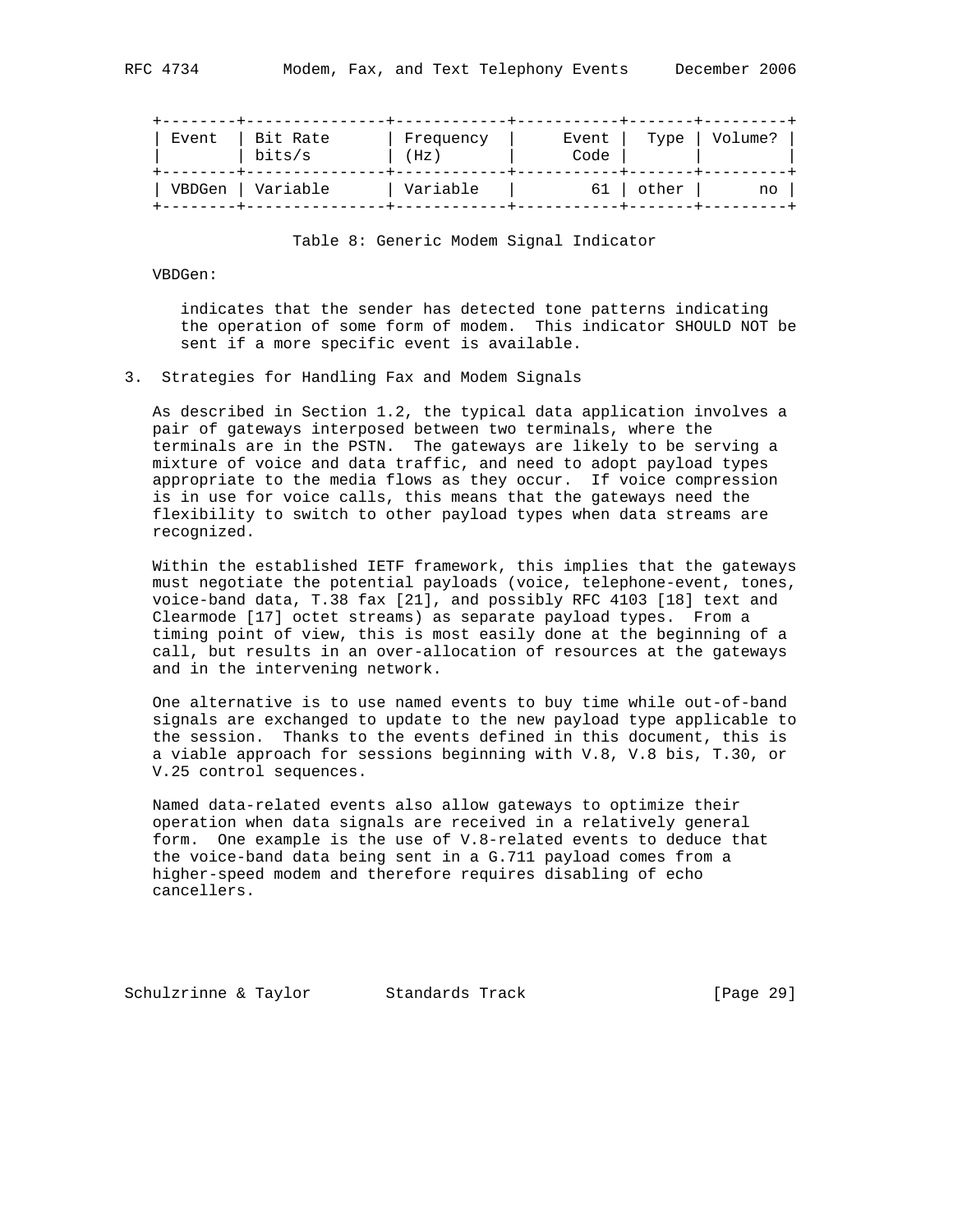All of the control procedures described in the sub-sections of Section 2 eventually give way to data content. As mentioned above, this content will be carried by other payload types. Receiving gateways MUST be prepared to switch to the other payload type within the time constraints associated with the respective applications. (For several of the procedures documented above, the sender provides 75 ms of silence between the initial control signalling and the sending of data content.) In some cases (V.8 bis [10], T.30 [8]), further control signalling may happen after the call has been established.

 A possible strategy is to send both the telephone-event and the data payload in an RFC 2198 [2] redundancy arrangement. The receiving gateway then propagates the data payload whenever no event is in progress. For this to work, the data payload and events (when present) MUST cover exactly the same content over the same time period; otherwise, spurious events will be detected downstream. An example of this mode of operation is shown below.

 Note that there are a number of cases where no control sequence will precede the data content. This is true, for example, for a number of legacy text terminal types. In such instances, the events defined in Section 2.7 in particular MAY be sent to help the remote gateway optimize its handling of the alternative payload.

4. Example of V.8 Negotiation

 This section presents an example of the use of the event codes defined in Section 2. The basic scenario is the startup sequence for duplex V.34 modem operation. It is assumed that once the initial V.8 sequence is complete, the gateways will enter into voice-band data operation using G.711 encoding to transmit the modem signals. The basic packet sequence is indicated in Table 9. Sample packets are then shown in detail for two variants on event transmission strategy:

- o simultaneous transmission of events and retransmitted events using RFC 2198 [2] redundancy;
- o simultaneous transmission of events, retransmitted events, and voice-band data covering the same content using RFC 2198 redundancy.

 For simplicity and semi-realism, the times shown for the example scenario assume a fixed lag at each gateway of 20 ms between the packet side of the gateway and the local user equipment and vice versa (i.e., minimum of 40 ms between packet received and packet sent specifically in response to the received packet). A propagation delay of 5 ms is assumed between gateways. It is assumed that the

Schulzrinne & Taylor Standards Track [Page 30]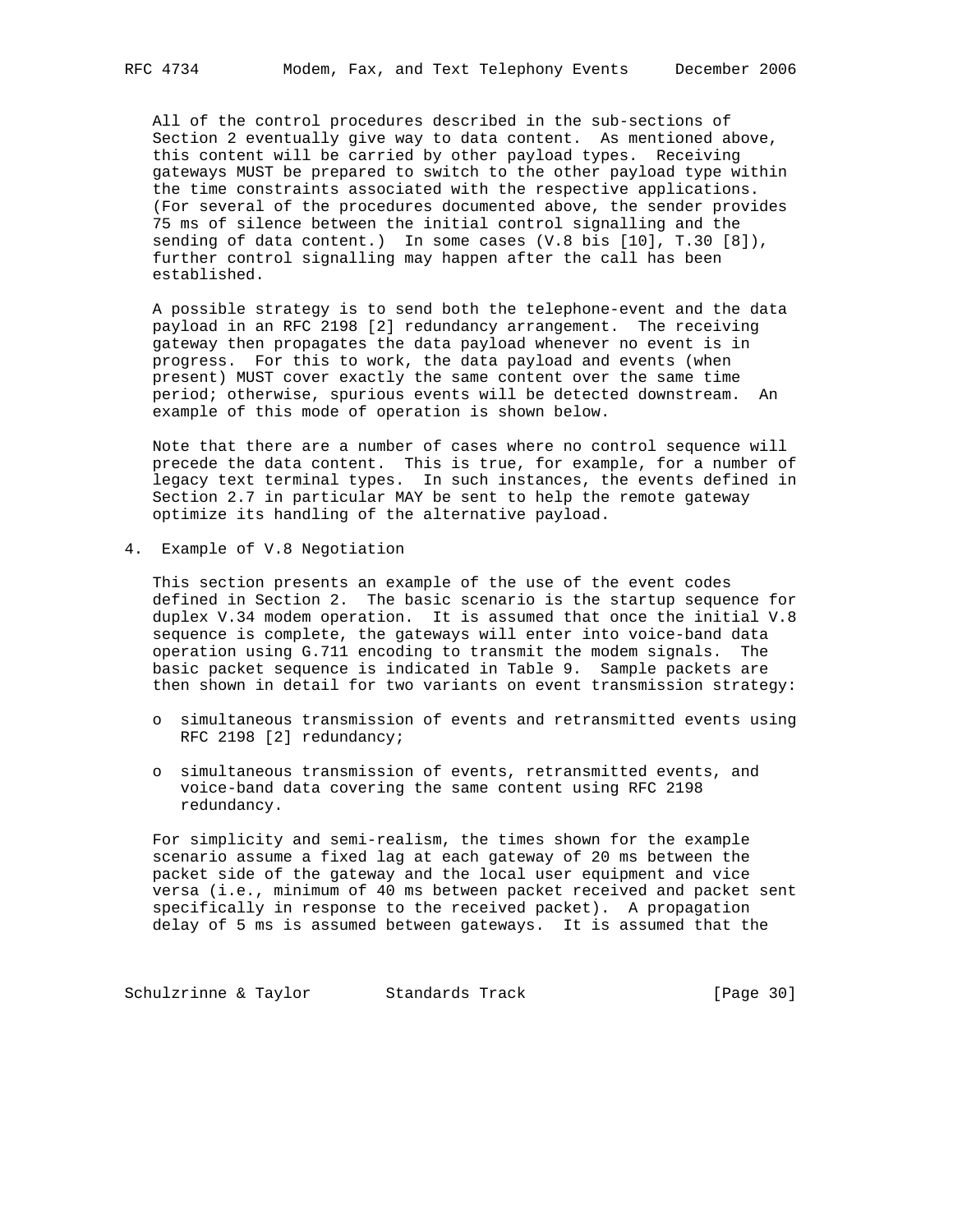event packetization interval is 30 ms, a reasonable compromise between packet volume and buffering delay, particularly for V.21 events.

 At the basic V.8 protocol level, the table assumes that the answering modem waits 0.2 s (200 ms) from the beginning of the call to start transmitting ANSam. The calling modem waits 1 s (1000 ms) from the time it begins to receive ANSam until it begins to send the V.8 CM signal. Both modems wait 75 ms from the time they finish sending and receiving CJ, respectively, until they begin sending V.34 modem signals.

| Time (ms) | Event                                                                                                                                                                                                                                                                                                                                                                                                                                                              |
|-----------|--------------------------------------------------------------------------------------------------------------------------------------------------------------------------------------------------------------------------------------------------------------------------------------------------------------------------------------------------------------------------------------------------------------------------------------------------------------------|
| 220.0     | The called gateway detects the start of ANSam from<br>its end.                                                                                                                                                                                                                                                                                                                                                                                                     |
| 250.0     | The called gateway sends out the first ANSam event<br>packet. M bit is set, timestamp is ts0 + 1760<br>(where ts0 is the timestamp value at the start of<br>the call). The initial ANSam event continues until<br>a phase shift is detected at 670.0 ms (see below).<br>Up to this time, the called gateway sends out<br>further ANSam event updates, with the same initial<br>timestamp, M bit off, and cumulative duration<br>increasing by 240 units each time. |
| 255.0     | The calling gateway receives the first ANSam event<br>report and begins playout of ANSam tone at its end.                                                                                                                                                                                                                                                                                                                                                          |
| 275.0     | The calling terminal receives the beginning of ANSam<br>tone and starts its timer. It will begin sending<br>the CM signal 1 s later (at 1275.0 ms into the<br>call).                                                                                                                                                                                                                                                                                               |
| 670.0     | The called gateway detects a phase shift in the<br>incoming signal, marking a change from ANSam to<br>This happens to coincide with the end of a<br>/ANSam.<br>packetization interval. For the sake of the<br>example, assume that the called gateway does not<br>detect this in time for the event report it sends<br>out.                                                                                                                                        |

Schulzrinne & Taylor Standards Track [Page 31]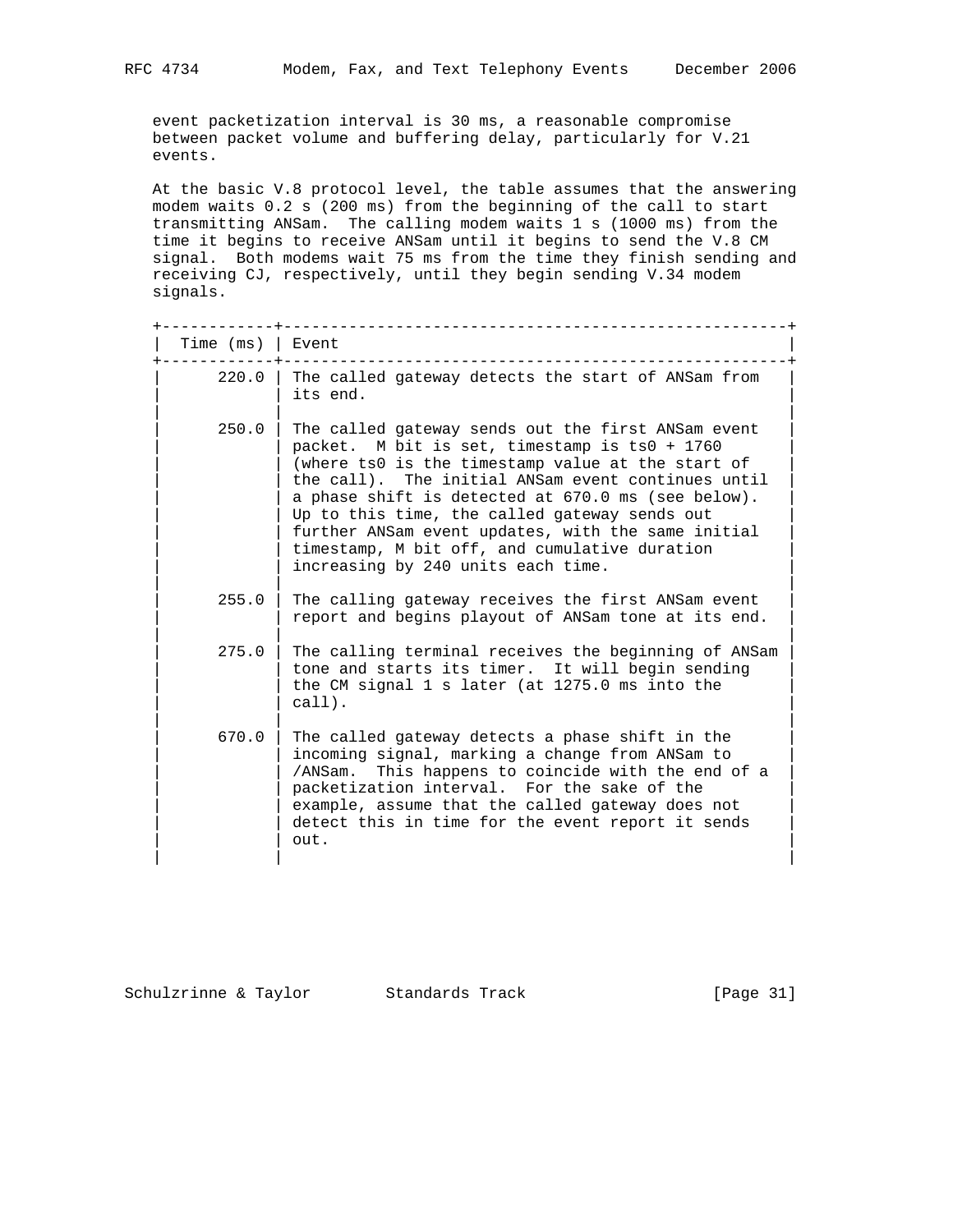| 700.0 | The called gateway issues its next-scheduled event | report packet, indicating an initial report for /ANSam (M bit set, timestamp ts0 + 5360, duration 240 timestamp units). The packet also carries the first retransmission of the final ANSam report, total duration 3600 units, this time with the E bit  $\vert$  set.  $\vert$ 

> $1295.0$  | The calling gateway begins to receive the CM signal from the calling modem.

| | |

| | |

| | |

- 1325.0 | The calling gateway sends a packet containing the first 9 bits of the CM signal.
- 1445.0 | The calling gateway sends out a packet containing the last 4 bits of the first CM signal, plus the first 5 bits of the next repetition of that signal. CM bits will continue to be transmitted from the calling gateway until 2015.0 ms (see below), for a total of 24 packets. (The final packet also carries the beginning of the CJ signal.)
- $1596.7$  | The called gateway completes playout of the final bit of the second occurrence of the CM signal.

| | |

| | |

| | |

| | |

- 1636.7 | The called gateway detects end of /ANSam (and beginning of JM) from the called modem. The next packet is not yet due to go out.
- $1660.0$  | The called gateway sends out a packet combining the final /ANSam event report (E bit set and total duration 533 timestamp units) with the first 7 bits of the JM signal. The M bit for the packet is set and the packet timestamp is ts0 + 12560 (the start of the now-discontinued /ANSam event).
- $1690.0$  | The called gateway sends out a packet containing the next nine bits of JM signal. The M bit is set and the timestamp is ts0 + 13280 (beginning of the first bit in the packet). JM will continue to be transmitted until 2170.0 ms (see below), for a total of 18 packets (plus two for final retransmissions). | | |
- $1938.3$  | The calling gateway completes playout of the final packet of the second occurrence of the JM signal. | | |
	- $1995.0$  | The calling gateway begins to receive the initial | bits of the CJ signal.

Schulzrinne & Taylor Standards Track [Page 32]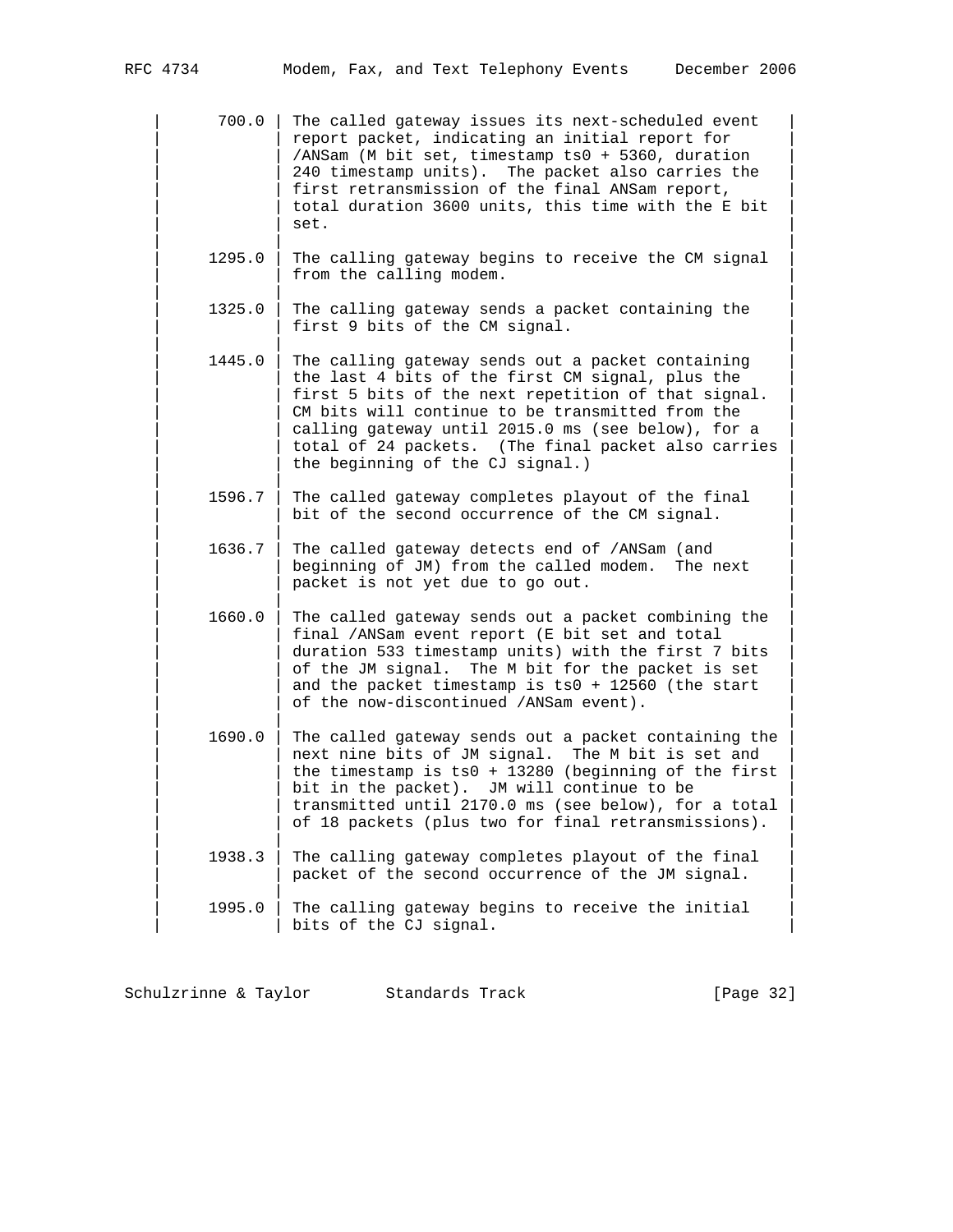| | |  $2015.0$  | The calling gateway sends a packet containing the final 3 bits of the first decad of a CM signal and first 6 bits of a CJ signal. | | |  $2095.0$  | The calling gateway receives the last bit of the CJ signal. A period of silence lasting 75-ms begins at the called end. It is not yet time to send out an event report. | | |  $2105.0$  | The calling gateway sends out a packet containing the final 6 bits of the CJ signal. | | |  $2130.0$  | The called gateway finishes playing out the last CJ signal bit sent to it. | | |  $2135.0$  | The calling gateway sends a packet containing no new events, but retransmissions of the last 15 bits of the CJ signal (in two generations). | | |  $2165.0$  | The calling gateway sends out a packet containing no new events, but retransmissions of the final 6 bits of the CJ signal. | | | 2170.0 | The called gateway sends out the last packet containing bits of the JM signal (except for retransmissions). Note that according to the V.8 specification these bits do not in general complete a JM signal or even an "octet" of that signal (although they happen to do so in this example). A 75 ms period of silence begins at the called end. | | |  $2170.0$  | The calling gateway begins to receive V.34 signalling from the called modem. | | | | 2175.0 | The calling gateway finishes playing out the last JM | signal bit sent to it. | | | | 2195.0 | The calling gateway sends out a first packet of V.34 | signalling as voice-band data (PCMU). Timestamp is  $ts0 + 17360$  and M bit is set to indicate the beginning of content after silence. The packet contains 200 8-bit samples. Packetization interval is shown here as continuing to be 30 ms. It could be less, but MUST NOT be more because that would make the silent period too long. | | |

Schulzrinne & Taylor Standards Track [Page 33]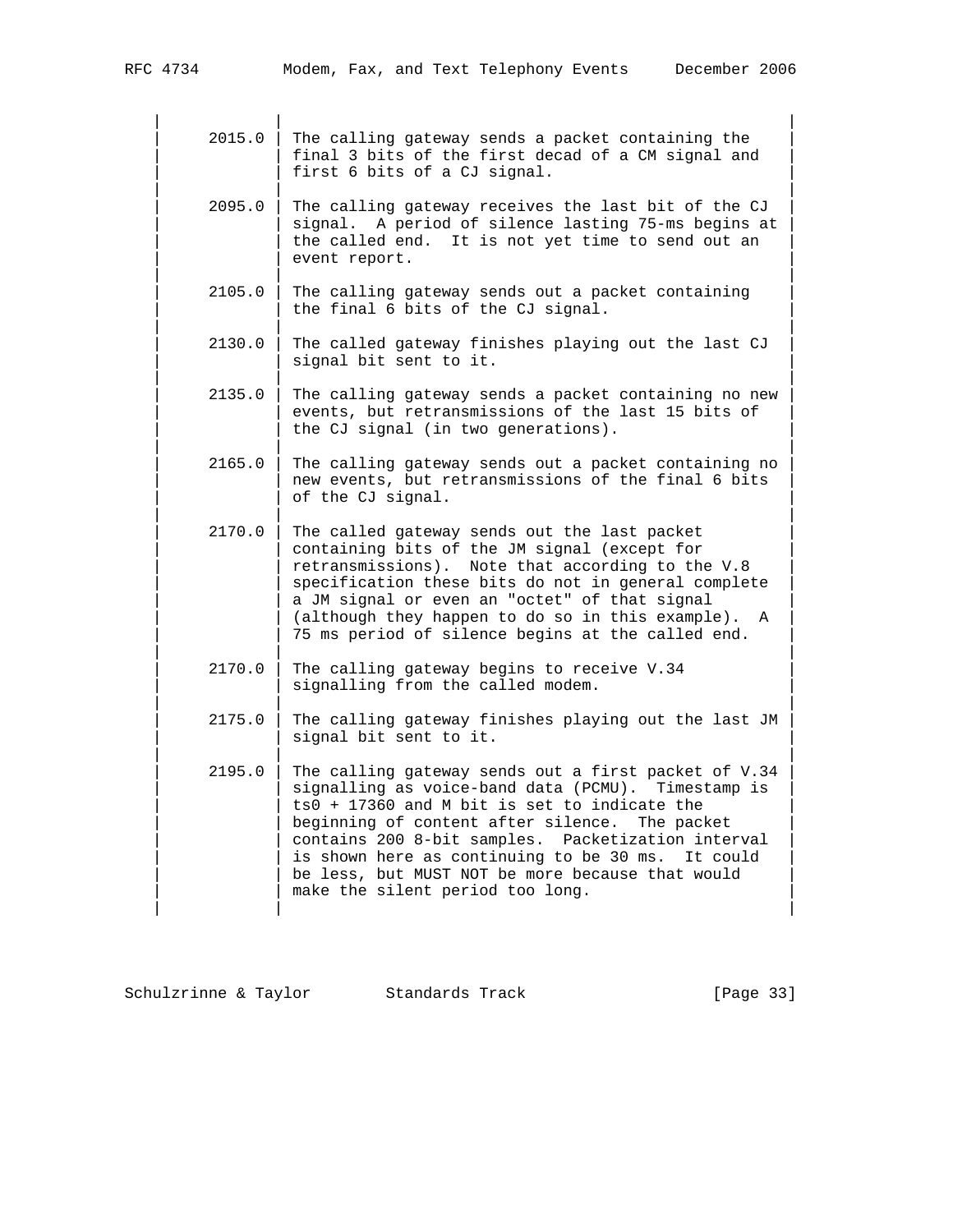| | |

| | |

| | |

| | |

- 2200.0 | The called gateway sends a packet containing no new events, but retransmissions of the last 18 bits of the JM signal (in two generations).
- $2225.0$  | The calling gateway sends out the second packet of V.34 signalling as voice-band data (PCMU). Timestamp is  $ts0 + 17560$  and M bit is not set. The packet contains 240 8-bit samples.
- | | |  $2230.0$  | The called gateway sends out a packet containing no new events, but retransmissions of the final 9 bits of the JM signal.
	- $2245.0$  | The called gateway begins to receive V.34 signalling from the called modem.
	- $2255.0$  | The calling gateway sends out a third packet of V.34 signalling as voice-band data (PCMU). Timestamp is  $ts0 + 17800$  and M bit is not set. The packet contains 240 8-bit samples.
- $2260.0$  | The called gateway sends out a first packet of V.34 signalling as voice-band data (PCMU). Timestamp is  $ts0 + 17960$  and M bit is set to indicate the beginning of content after silence. The packet contains 120 samples. Packetization interval is shown here as continuing to be 30 ms. It could be less, but MUST NOT be more because that would make the silent period too long. | | | | . . . | . . . |

+------------+------------------------------------------------------+

Table 9: Events for Example V.8 Scenario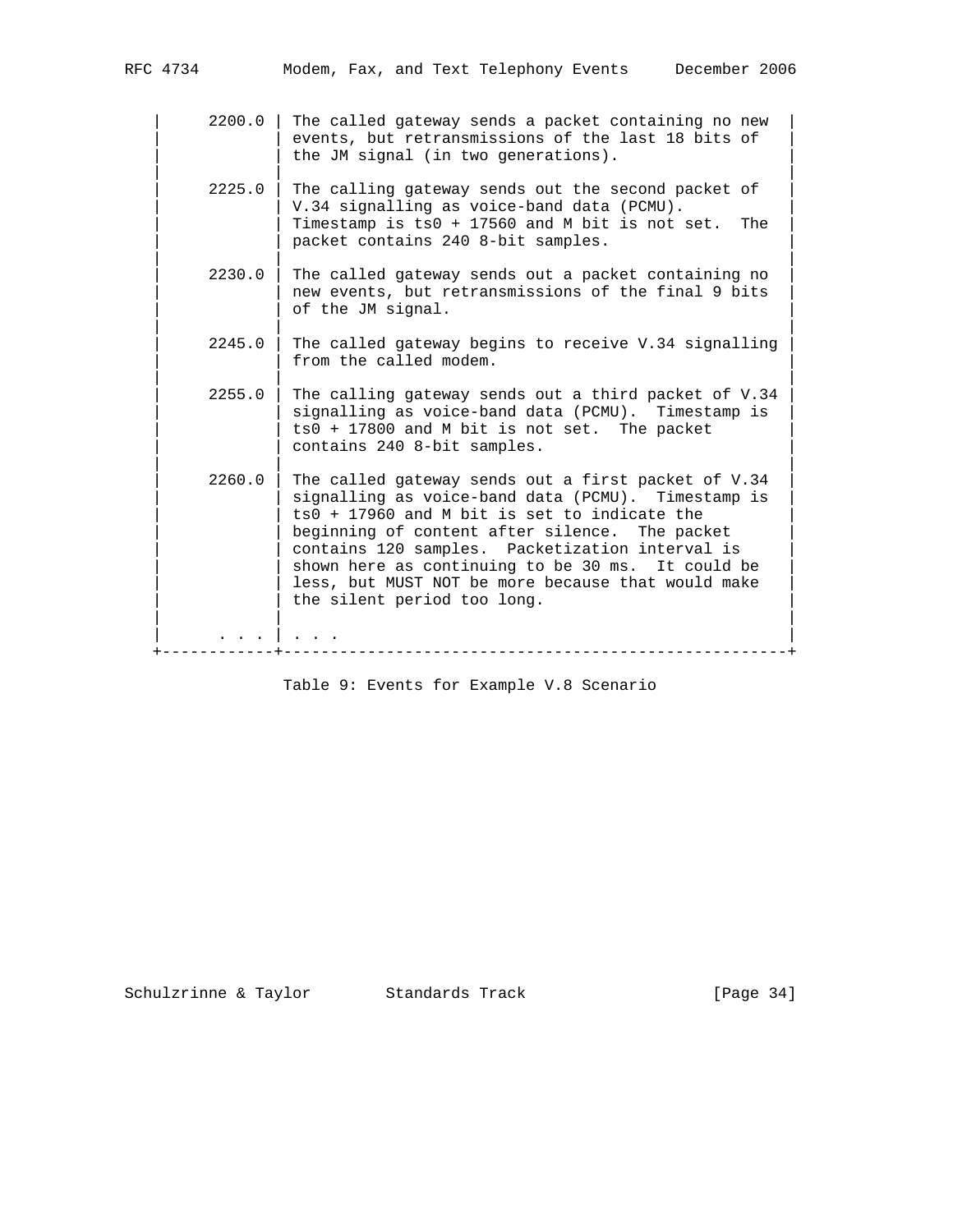4.1. Simultaneous Transmission of Events and Retransmitted Events Using RFC 2198 Redundancy

 Negotiation of the transmission mode being described in this section would use SDP similar to the following:

 m=audio 12343 RTP/AVP 99 a=rtpmap:99 pcmu/8000 m=audio 12345 RTP/AVP 100 101 a=rtpmap:100 red/8000/1 a=fmtp:100 101/101/101 a=rtpmap:101 telephone-event/8000 a=fmtp:101 0-15,32-41,43,46,48-49,52-68

 This indicates two media streams, the first for G.711 (i.e., voice or voice-band data), the second for triply-redundant telephone events. As RFC 2198 notes, it is also possible for the sender to send telephone-event payloads without redundancy in the second stream, although the redundant form is the primary transmission mode. (It would be reasonable to send the interim ANSam reports without redundancy.) The set of telephone events supported includes the DTMF events (not relevant in this example), and all of the data events defined in this document. In fact, only event codes 34-35 and 37-40 are used in the example.

 For the purpose of illustrating the use of RFC 2198 redundancy as well as showing the basic composition of the event reports, the second packet reporting JM signal bits (sent by the called gateway at 1690.0 ms) seems to be a good choice. This packet will also carry the second retransmission of the final /ANSam event report and the first retransmission of the initial 7 bits of the JM signal. The detailed content of the packet is shown in Figure 1. To see the contents of the successive generations more clearly, they are presented as if they were aligned on successive 32-bit boundaries. In fact, they are all offset by one octet, following on consecutively from the RFC 2198 header.

 The M bit is set in the RTP header for the packet, as required for the coding of multiple events in the primary block of data. In fact, RFC 2198 implies that this is the correct behavior, but does not say so explicitly. The E bit is set for every event. It is possible that it would not be set for the final event in the primary block.

Schulzrinne & Taylor Standards Track [Page 35]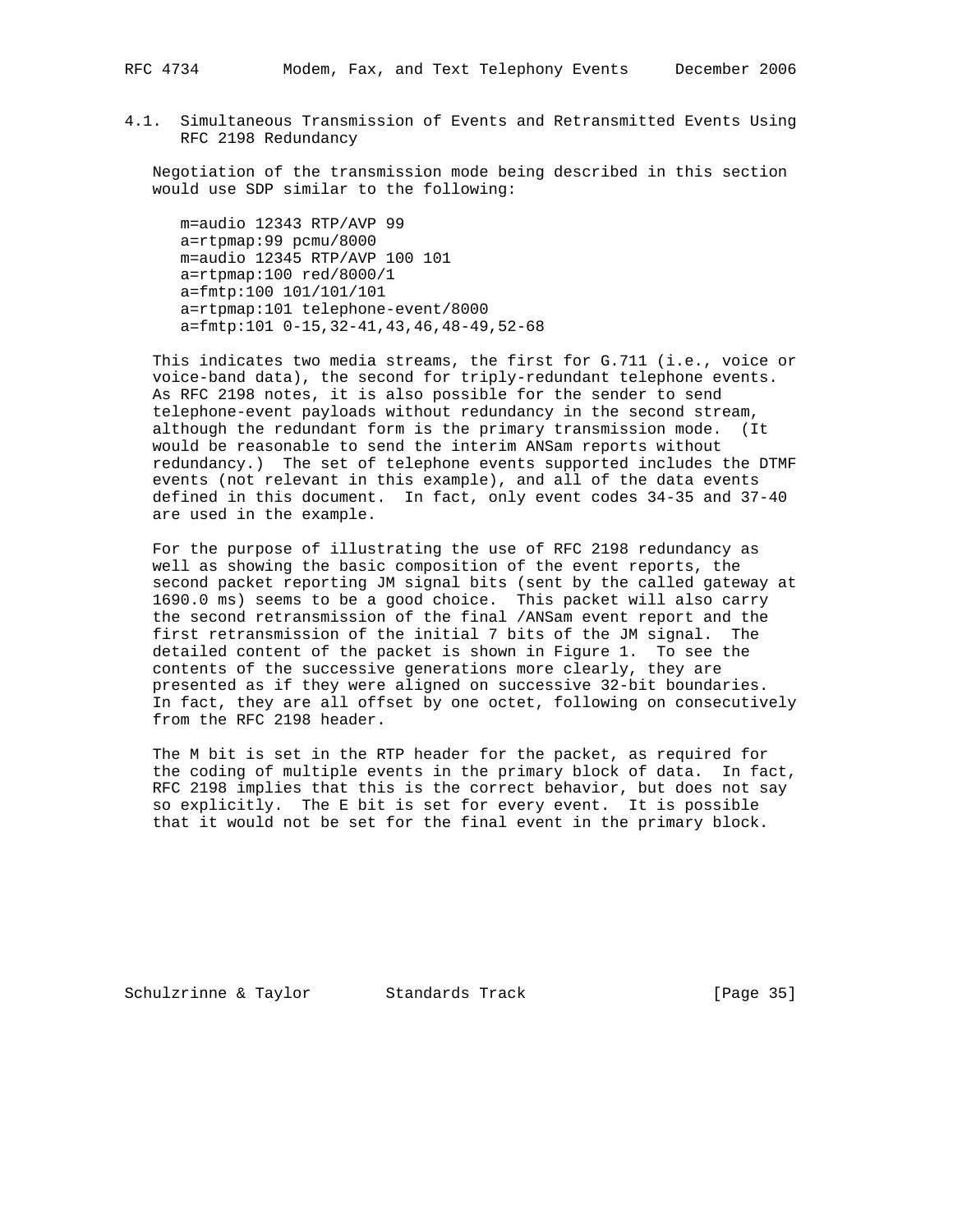0  $1$   $2$   $3$  0 1 2 3 4 5 6 7 8 9 0 1 2 3 4 5 6 7 8 9 0 1 2 3 4 5 6 7 8 9 0 1 +-+-+-+-+-+-+-+-+-+-+-+-+-+-+-+-+-+-+-+-+-+-+-+-+-+-+-+-+-+-+-+-+  $|V=2|P|X|$  CC=0  $|1|$  PT=100  $|$  sequence number = seq0 + 48 | +-+-+-+-+-+-+-+-+-+-+-+-+-+-+-+-+-+-+-+-+-+-+-+-+-+-+-+-+-+-+-+-+  $\tt$ imestamp =  $ts0 + 13280$  +-+-+-+-+-+-+-+-+-+-+-+-+-+-+-+-+-+-+-+-+-+-+-+-+-+-+-+-+-+-+-+-+ synchronization source (SSRC) identifier +-+-+-+-+-+-+-+-+-+-+-+-+-+-+-+-+-+-+-+-+-+-+-+-+-+-+-+-+-+-+-+-+ |1| block PT=101| timestamp offset = 720 | block length =  $4$  | +-+-+-+-+-+-+-+-+-+-+-+-+-+-+-+-+-+-+-+-+-+-+-+-+-+-+-+-+-+-+-+-+ |1| block PT=101| timestamp offset = 267 | block length = 28 | +-+-+-+-+-+-+-+-+-+-+-+-+-+-+-+-+-+-+-+-+-+-+-+-+-+-+-+-+-+-+-+-+ |0| block PT=101| (begin block for /ANSam ...) +-+-+-+-+-+-+-+-+-+-+-+-+-+-+-+-+-+-+-+-+-+-+-+-+-+-+-+-+-+-+-+-+ /ANSam block (second retransmission) +-+-+-+-+-+-+-+-+-+-+-+-+-+-+-+-+-+-+-+-+-+-+-+-+-+-+-+-+-+-+-+-+  $event = 35 |1|R|$  volume  $|$  duration = 533 | +-+-+-+-+-+-+-+-+-+-+-+-+-+-+-+-+-+-+-+-+-+-+-+-+-+-+-+-+-+-+-+-+ First 7 bits of JM (="1111111" in V.21 high channel) (first retransmission) +-+-+-+-+-+-+-+-+-+-+-+-+-+-+-+-+-+-+-+-+-+-+-+-+-+-+-+-+-+-+-+-+ | event =  $40$  |1|R| volume | duration =  $27$  | +-+-+-+-+-+-+-+-+-+-+-+-+-+-+-+-+-+-+-+-+-+-+-+-+-+-+-+-+-+-+-+-+ / (5 similar events, durations 27,26,27,27,26 respectively) / +-+-+-+-+-+-+-+-+-+-+-+-+-+-+-+-+-+-+-+-+-+-+-+-+-+-+-+-+-+-+-+-+  $event = 40 |1|R| volume$  | duration = 27 +-+-+-+-+-+-+-+-+-+-+-+-+-+-+-+-+-+-+-+-+-+-+-+-+-+-+-+-+-+-+-+-+ Next 9 bits of JM (="111000000" in V.21 high channel) (new content) +-+-+-+-+-+-+-+-+-+-+-+-+-+-+-+-+-+-+-+-+-+-+-+-+-+-+-+-+-+-+-+-+  $event = 40 |1|R| volume$  | duration = 27 +-+-+-+-+-+-+-+-+-+-+-+-+-+-+-+-+-+-+-+-+-+-+-+-+-+-+-+-+-+-+-+-+ / (7 similar events, codes 40,40,39,39,39,39,39 and / durations 26,27,27,26,27,27,26 respectively) +-+-+-+-+-+-+-+-+-+-+-+-+-+-+-+-+-+-+-+-+-+-+-+-+-+-+-+-+-+-+-+-+  $event = 39 |1|R|$  volume  $|$  duration = 27 +-+-+-+-+-+-+-+-+-+-+-+-+-+-+-+-+-+-+-+-+-+-+-+-+-+-+-+-+-+-+-+-+

Figure 1: Packet Contents, Redundant Events Only

Schulzrinne & Taylor Standards Track [Page 36]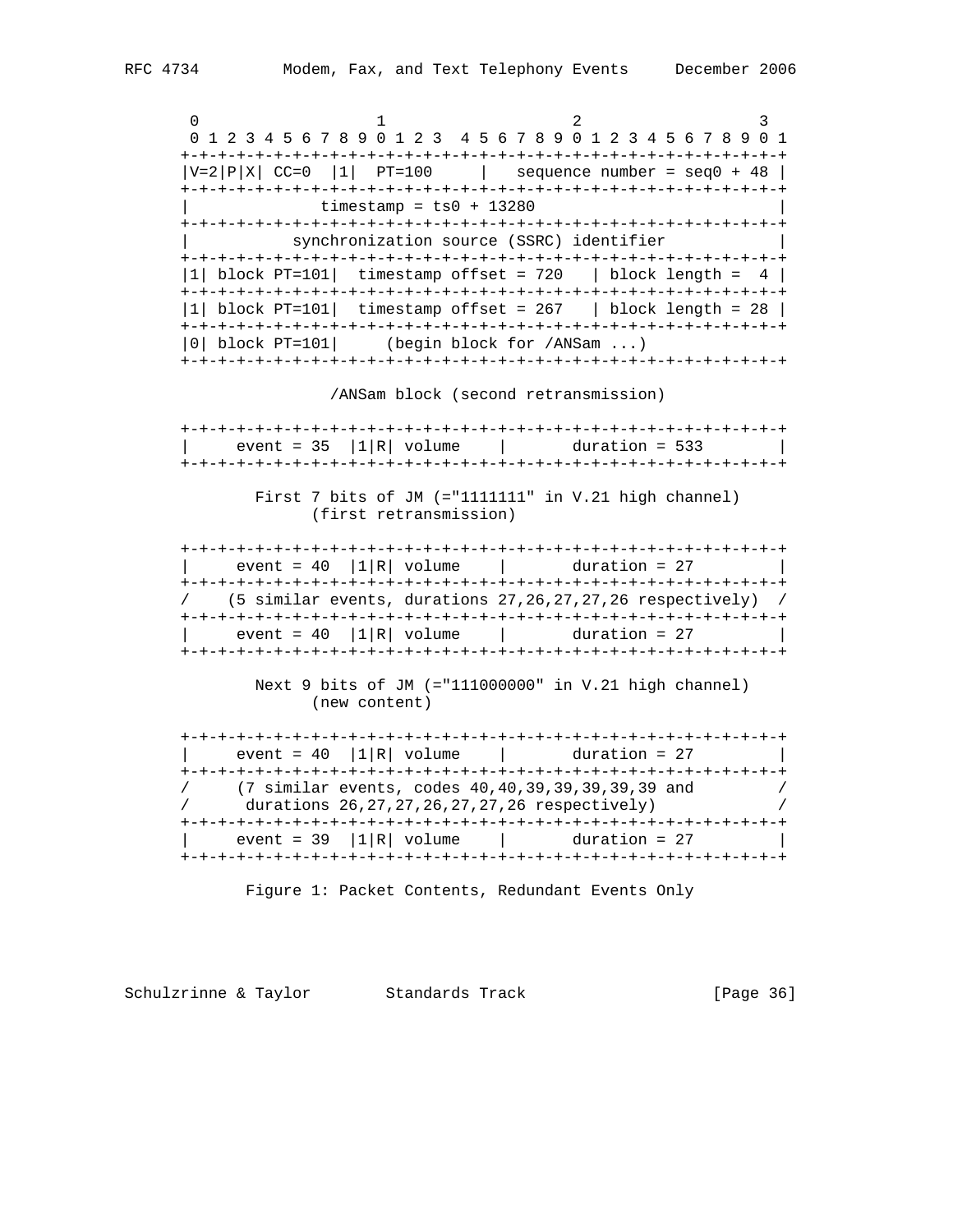Since all of the events in the above packet are consecutive and adjacent, it would have been permissible according to the telephone event payload specification to carry them as a simple event payload without the RFC 2198 header. The advantage of the latter is that the receiving gateway can skip over the retransmitted events when processing the packet, unless it needs them.

4.2. Simultaneous Transmission of Events and Voice-Band Data Using RFC 2198 Redundancy

 Negotiation of the transmission mode being described in this section would use SDP similar to the following:

 m=audio 12343 RTP/AVP 99 100 101 a=rtpmap:99 red/8000/1 a=fmtp:99 100/101/101/101 a=rtpmap:100 pcmu/8000 a=rtpmap:101 telephone-event/8000 a=fmtp:101 0-15,32-41,43,46,48-49,52-68

 This indicates one media stream, with G.711 (i.e., voice or voice band data) as the primary content, along with three blocks of telephone events. RFC 2198 requires that the more voluminous representation (i.e., the G.711) be the primary one. The most recent block of events covers the same time period as the voice-band data. The other two streams provide the first and second retransmissions of the events as in the previous example. Because G.711 is the primary content, the M bit for the packets will in general not be set, except after periods of silence.

 Figure 2 shows the detailed packet content for the same sample point as in the previous figure, but including the G.711 content.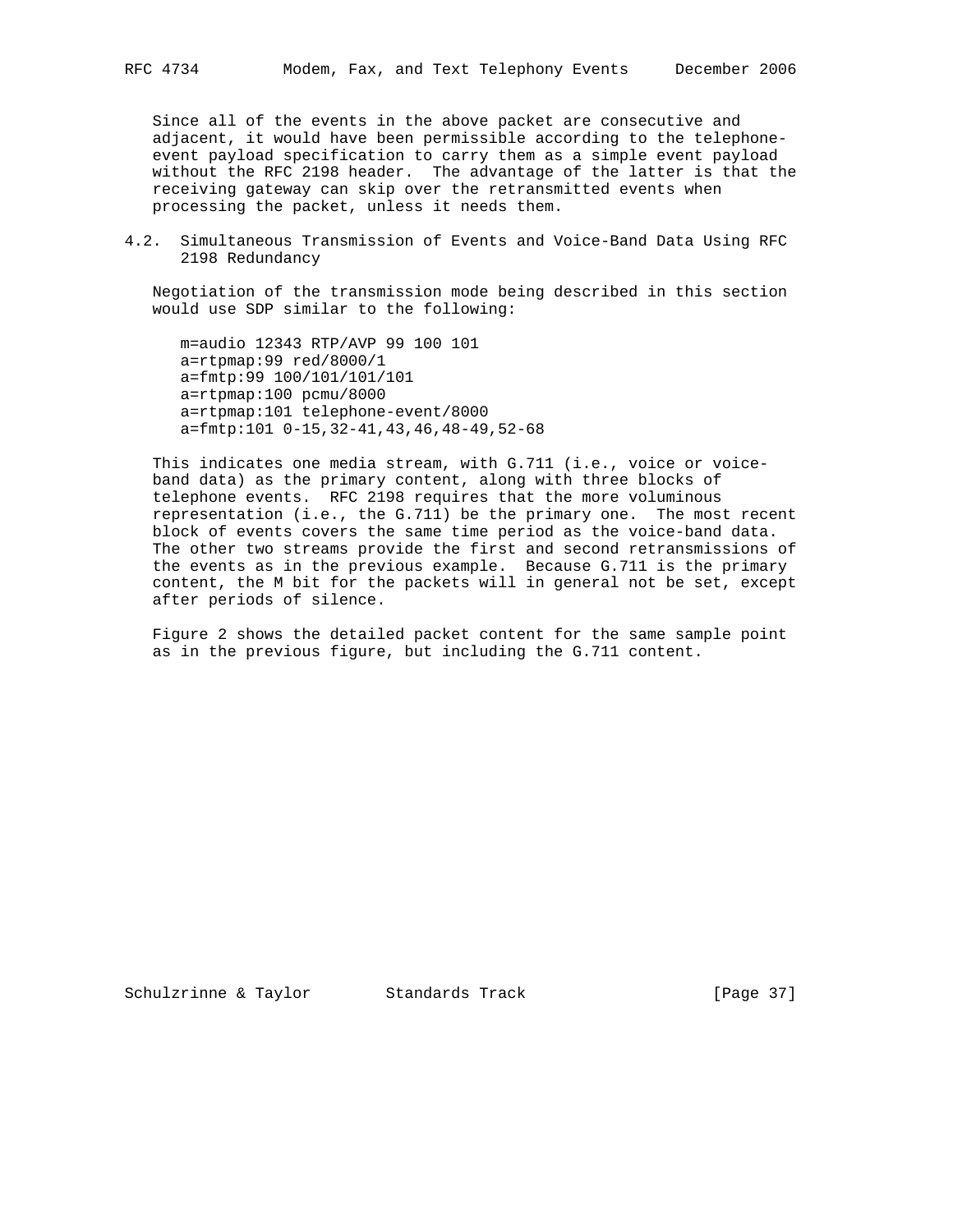0 1 2 3 4 5 6 7 8 9 0 1 2 3 4 5 6 7 8 9 0 1 2 3 4 5 6 7 8 9 0 1 +-+-+-+-+-+-+-+-+-+-+-+-+-+-+-+-+-+-+-+-+-+-+-+-+-+-+-+-+-+-+-+-+  $|V=2|P|X|$  CC=0 |0| PT=99 | sequence number = seq0 + 48 | +-+-+-+-+-+-+-+-+-+-+-+-+-+-+-+-+-+-+-+-+-+-+-+-+-+-+-+-+-+-+-+-+  $\tt$ imestamp =  $ts0 + 13280$  +-+-+-+-+-+-+-+-+-+-+-+-+-+-+-+-+-+-+-+-+-+-+-+-+-+-+-+-+-+-+-+-+ synchronization source (SSRC) identifier +-+-+-+-+-+-+-+-+-+-+-+-+-+-+-+-+-+-+-+-+-+-+-+-+-+-+-+-+-+-+-+-+ |1| block PT=101| timestamp offset = 720 | block length =  $4$  | +-+-+-+-+-+-+-+-+-+-+-+-+-+-+-+-+-+-+-+-+-+-+-+-+-+-+-+-+-+-+-+-+ |1| block PT=101| timestamp offset = 267 | block length = 28 | +-+-+-+-+-+-+-+-+-+-+-+-+-+-+-+-+-+-+-+-+-+-+-+-+-+-+-+-+-+-+-+-+ |1| block PT=101| timestamp offset = 0 | block length = 36 | +-+-+-+-+-+-+-+-+-+-+-+-+-+-+-+-+-+-+-+-+-+-+-+-+-+-+-+-+-+-+-+-+ |0| block PT=100| (begin block for /ANSam ...) +-+-+-+-+-+-+-+-+-+-+-+-+-+-+-+-+-+-+-+-+-+-+-+-+-+-+-+-+-+-+-+-+

/ANSam block (second retransmission)

| event = $35$   1   R   volume | $duration = 533$ |
|-------------------------------|------------------|
|                               |                  |

 First 7 bits of JM (="1111111" in V.21 high channel) (first retransmission)

 +-+-+-+-+-+-+-+-+-+-+-+-+-+-+-+-+-+-+-+-+-+-+-+-+-+-+-+-+-+-+-+-+  $|\text{ event = 40} |1|R| \text{ volume}$  | duration = 27 | +-+-+-+-+-+-+-+-+-+-+-+-+-+-+-+-+-+-+-+-+-+-+-+-+-+-+-+-+-+-+-+-+ / (5 similar events, durations 27,26,27,27,26 respectively) / +-+-+-+-+-+-+-+-+-+-+-+-+-+-+-+-+-+-+-+-+-+-+-+-+-+-+-+-+-+-+-+-+  $event = 40 |1|R|$  volume  $|$  duration = 27 +-+-+-+-+-+-+-+-+-+-+-+-+-+-+-+-+-+-+-+-+-+-+-+-+-+-+-+-+-+-+-+-+

> Next 9 bits of JM (="111000000" in V.21 high channel) (new content)

 +-+-+-+-+-+-+-+-+-+-+-+-+-+-+-+-+-+-+-+-+-+-+-+-+-+-+-+-+-+-+-+-+ | event =  $40$  |1|R| volume | duration =  $27$  +-+-+-+-+-+-+-+-+-+-+-+-+-+-+-+-+-+-+-+-+-+-+-+-+-+-+-+-+-+-+-+-+ / (7 similar events, codes 40,40,39,39,39,39,39 and / / durations 26,27,27,26,27,27,26 respectively) / +-+-+-+-+-+-+-+-+-+-+-+-+-+-+-+-+-+-+-+-+-+-+-+-+-+-+-+-+-+-+-+-+  $event = 39 |1|R| volume$  | duration = 27 +-+-+-+-+-+-+-+-+-+-+-+-+-+-+-+-+-+-+-+-+-+-+-+-+-+-+-+-+-+-+-+-+

Schulzrinne & Taylor Standards Track [Page 38]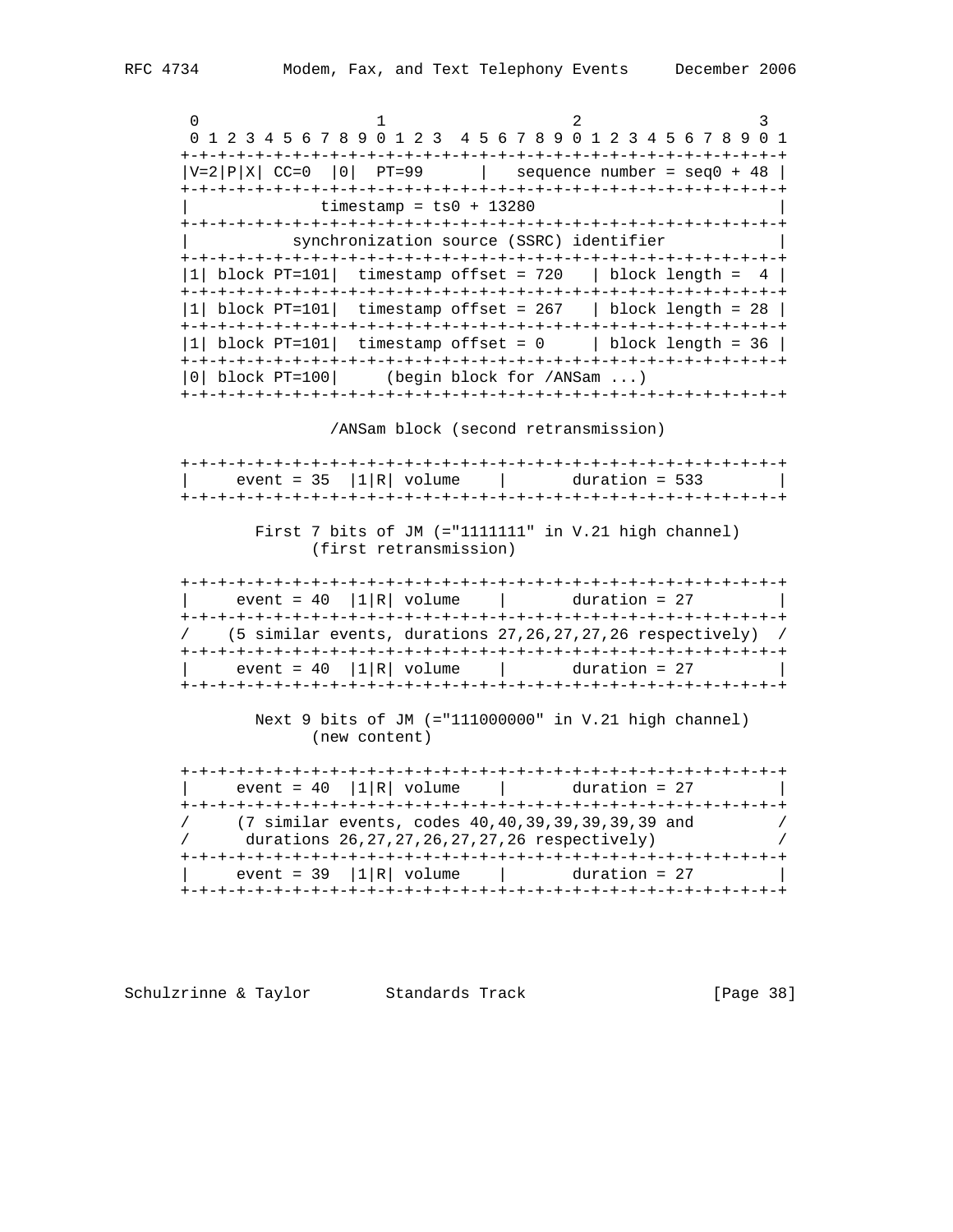30 ms of G.711-encoded voice-band data (240 samples)

 +-+-+-+-+-+-+-+-+-+-+-+-+-+-+-+-+-+-+-+-+-+-+-+-+-+-+-+-+-+-+-+-+ | Sample 1 | Sample 2 | Sample 3 | Sample 4 | +-+-+-+-+-+-+-+-+-+-+-+-+-+-+-+-+-+-+-+-+-+-+-+-+-+-+-+-+-+-+-+-+ / . . . / +-+-+-+-+-+-+-+-+-+-+-+-+-+-+-+-+-+-+-+-+-+-+-+-+-+-+-+-+-+-+-+-+ | Sample 237 | Sample 238 | Sample 239 | Sample 240 | +-+-+-+-+-+-+-+-+-+-+-+-+-+-+-+-+-+-+-+-+-+-+-+-+-+-+-+-+-+-+-+-+

Figure 2: Packet Contents with Voice-Band Data Combined with Events

5. Security Considerations

 The V.21 bit events defined in this document may be used to transmit user-sensitive data. This could include initial log-on sequences and application-level protocol exchanges as well as user content. As a result, such a usage of V.21 bit events entails, in the terminology of [16], threats to both communications and system security. The attacks of concern are:

- o confidentiality violations and password sniffing;
- o hijacking of data sessions through message insertion;
- o modification of the transmitted content through man-in-the-middle attacks;
- o denial of service by means of message insertion, deletion, and modification aimed at interference with the application protocol.

 To prevent these attacks, the transmission of V.21 bit events MUST be given confidentiality protection. Message authentication and the protection of message integrity MUST also be provided. These address the threats posed by message insertion and modification. With these measures in place, RTP sequence numbers and the redundancy provided by the RFC 4733 procedures for transmission of events add protection against and some resiliency in the face of message deletion.

 The other events defined in this document (and V.21 bit events within control sequences) are used only for the setup and control of sessions between data terminals or fax devices. While disclosure of these events would not expose user-sensitive data, it can potentially expose capabilities of the user equipment that could be exploited by attacks in the PSTN domain. Thus, confidentiality protection SHOULD be provided. The primary threat is denial of service, through injection of inappropriate signals at vulnerable points in the control sequence or through alteration or blocking of enough event

Schulzrinne & Taylor Standards Track (Page 39)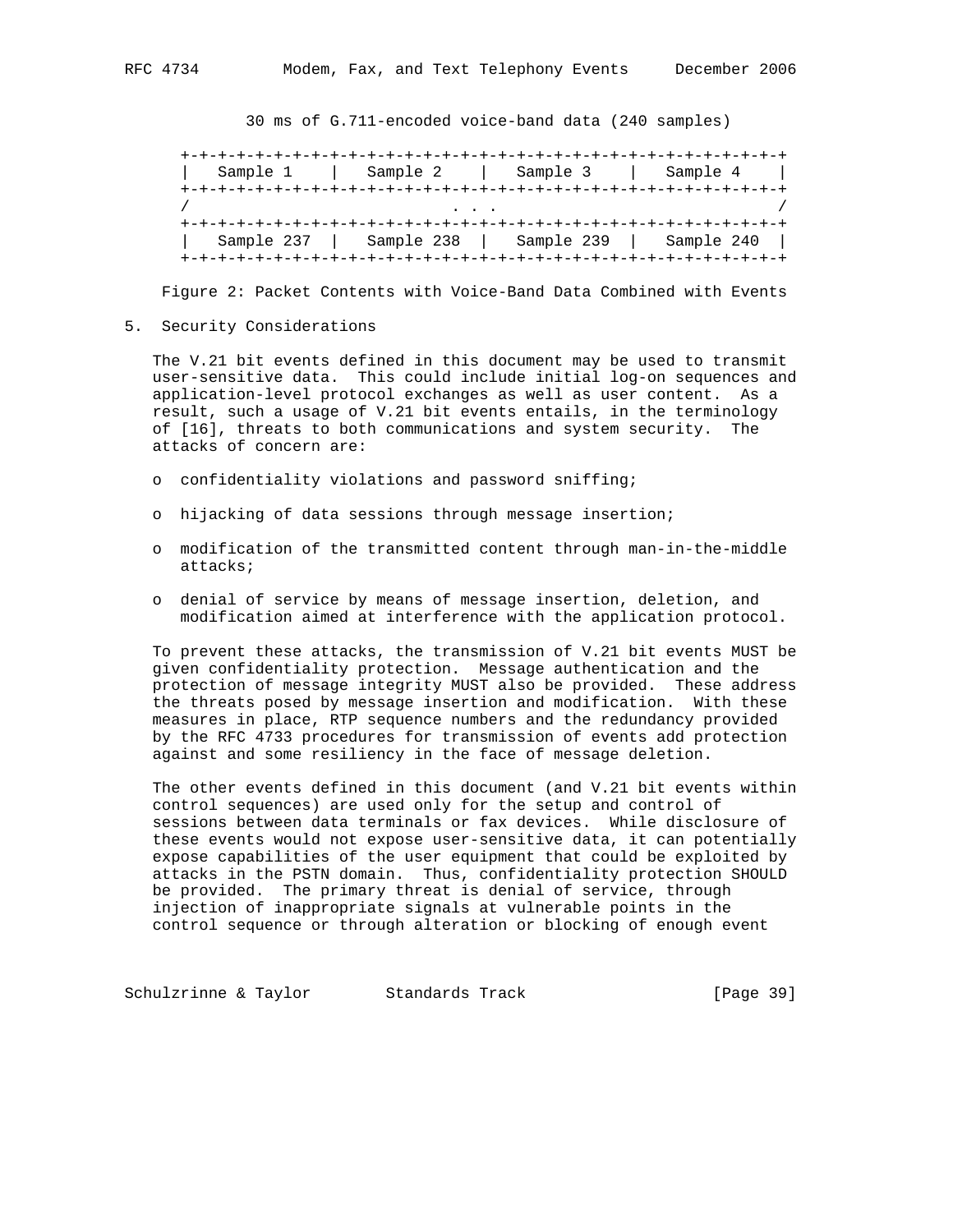packets to disrupt that sequence. To meet the injection threat, message authentication and integrity protection MUST be provided.

 The Secure Real-time Transport Protocol (SRTP) [3] meets the requirements for protection of confidentiality, message integrity, and message authentication described above. It SHOULD therefore be used to protect media streams containing the events described in this document.

 Note that the appropriate method of key distribution for SRTP may vary with the specific application.

 In some deployments, it may be preferable to use other means to provide protection equivalent to that provided by SRTP.

6. IANA Considerations

 This document adds the events in Table 10 to the registry established by RFC 4733 [5].

| Event<br>Code | Event Name                                                                                                                                   | Reference |
|---------------|----------------------------------------------------------------------------------------------------------------------------------------------|-----------|
| 23            | CRdSeg: second segment of V.8 bis CRd<br>signal                                                                                              | RFC 4734  |
| 24            | CReSeq: second seqment of V.8 bis CRe<br>signal                                                                                              | RFC 4734  |
| 25            | MRdSeg: second segment of V.8 bis MRd<br>signal                                                                                              | RFC 4734  |
| 26            | MReSeq: second seqment of V.8 bis MRe<br>signal                                                                                              | RFC 4734  |
| 27            | V32AC: A pattern of bits modulated at 4800<br>bits/s, emitted by a $V.32/V.32bis$<br>answering terminal upon detection of the<br>AA pattern. | RFC 4734  |
| 28            | V8bISeq: first seqment of initiating V.8<br>bis signal                                                                                       | RFC 4734  |
| 29            | V8bRSeg: first segment of responding V.8<br>bis signal                                                                                       | RFC 4734  |

| Schulzrinne & Taylor | Standards Track | [Page 40] |
|----------------------|-----------------|-----------|
|----------------------|-----------------|-----------|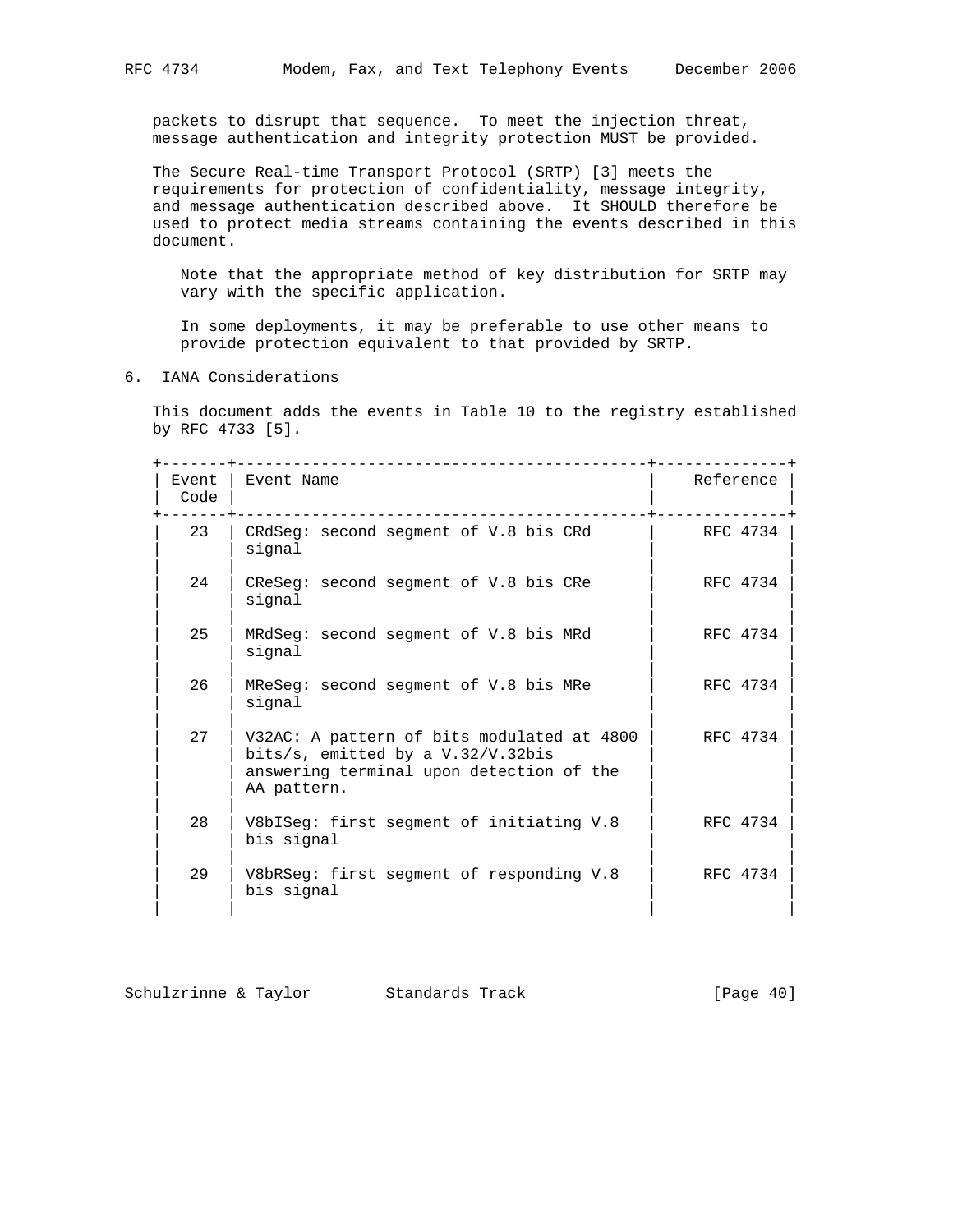| RFC 4734 | Modem, Fax, and Text Telephony Events December 2006                                                       |          |
|----------|-----------------------------------------------------------------------------------------------------------|----------|
| 30       | V21L300: 300 bits/s low channel V.21<br>indication                                                        | RFC 4734 |
| 31       | V21H300: 300 bits/s high channel V.21<br>indication                                                       | RFC 4734 |
| 32       | ANS (V.25 Answer tone). Also known as CED<br>(T.30 Called tone).                                          | RFC 4734 |
| 33       | /ANS (V.25 Answer tone after phase shift).<br>Also known as / CED (T.30 Called tone after<br>phase shift) | RFC 4734 |
| 34       | ANSam (V.8 amplitude modified Answer tone)                                                                | RFC 4734 |
| 35       | /ANSam (V.8 amplitude modified Answer tone<br>after phase shift)                                          | RFC 4734 |
| 36       | CNG (T.30 Calling tone)                                                                                   | RFC 4734 |
| 37       | V.21 channel 1 (low channel), '0' bit                                                                     | RFC 4734 |
| 38       | V.21 channel 1, '1' bit. Also used for<br>ESiSeg (second segment of V.8 bis ESi<br>signal).               | RFC 4734 |
| 39       | $V.21$ channel 2, '0' bit                                                                                 | RFC 4734 |
| 40       | V.21 channel 2, '1' bit. Also used for<br>ESrSeg (second segment of V.8 bis ESr<br>signal).               | RFC 4734 |
| 49       | CT (V.25 Calling Tone)                                                                                    | RFC 4734 |
| 52       | ANS2225: 2225-Hz indication for text<br>telephony                                                         | RFC 4734 |
| 53       | CI (V.8 Call Indicator signal preamble)                                                                   | RFC 4734 |
| 54       | V.21 preamble flag (T.30)                                                                                 | RFC 4734 |
| 55       | V21L110: 110 bits/s V.21 indication for<br>text telephony                                                 | RFC 4734 |
| 56       | B103L300: Bell 103 low channel indication<br>for text telephony                                           | RFC 4734 |
|          |                                                                                                           |          |

|  | Schulzrinne & Taylor |  | Standards Track | [Page $41$ ] |
|--|----------------------|--|-----------------|--------------|
|--|----------------------|--|-----------------|--------------|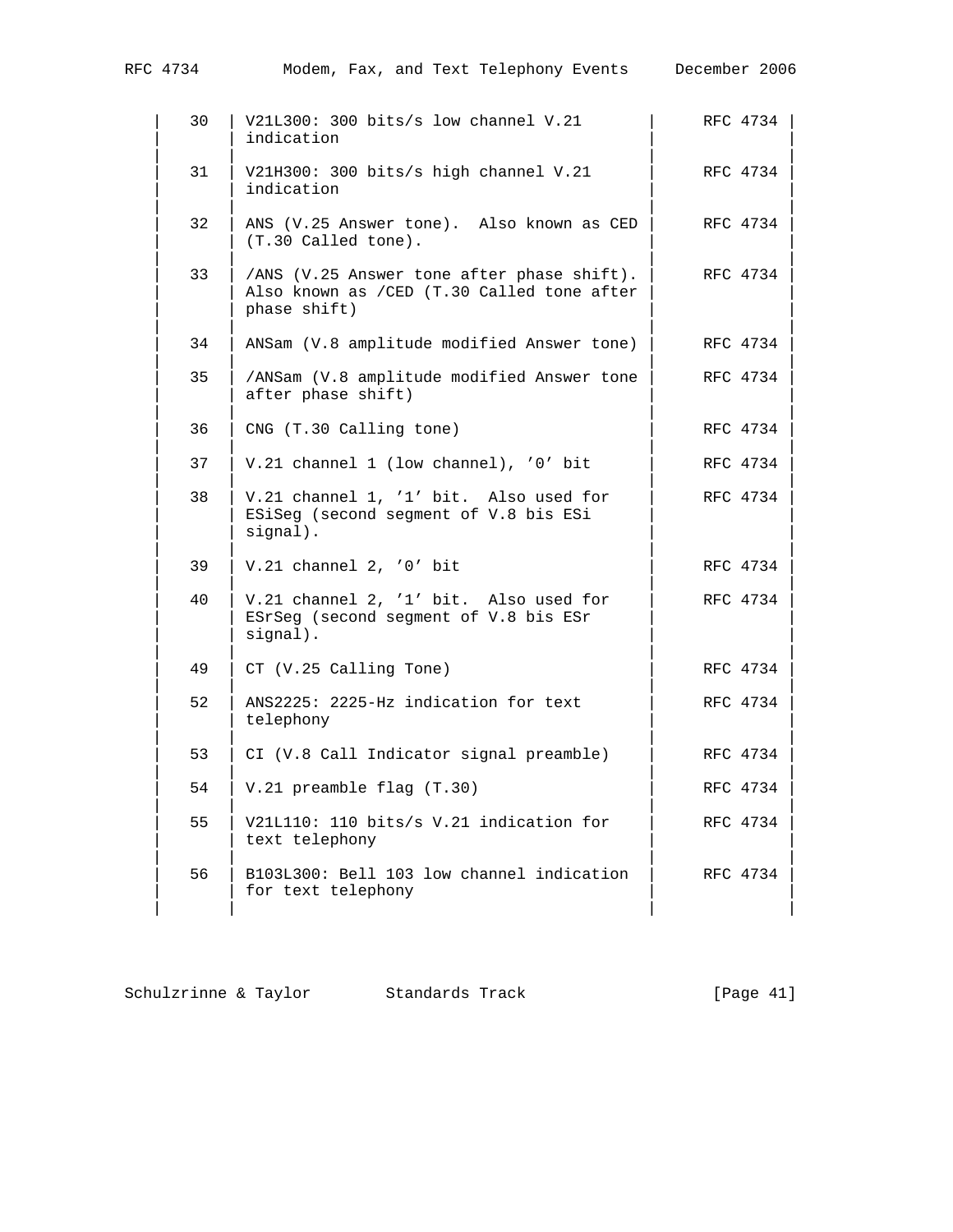| RFC 4734 | Modem, Fax, and Text Telephony Events                          | December 2006 |
|----------|----------------------------------------------------------------|---------------|
| 57       | V23Main: V.23 main channel indication for<br>text telephony    | RFC 4734      |
| 58       | V23Back: V.23 back channel indication for<br>text telephony    | RFC 4734      |
| 59       | Baud4545: 45.45 bits/s Baudot indication<br>for text telephony | RFC 4734      |
| 60       | Baud50: 50 bits/s Baudot indication for<br>text telephony      | RFC 4734      |
|          |                                                                |               |

61 | VBDGen: Tone patterns indicative of use of  $|$  RFC 4734

 | | | | 62 | XCIMark: A pattern of bits modulated in | RFC 4734

 | | | | | 63 | V32AA: A pattern of bits modulated at 4800 | RFC 4734 |

the V.23 main channel, emitted by a V.18

bits/s, emitted by a V.32/V.23bis calling

an unidentified modem type

calling terminal.

terminal.

Table 10: Data-Related Additions to RFC 4733 Telephony Event Registry

+-------+--------------------------------------------+--------------+

7. Acknowledgements

 Scott Petrack was the original author of RFC 2833. Henning Schulzrinne later loaned his expertise to complete the document, but Scott must be credited with the energy behind the idea of a compact encoding of tones over IP.

 Gunnar Hellstrom and Keith Chu provided particularly useful comments helping to shape the present document. Amiram Allouche and Ido Benda drew the authors' attention to the value of including events for V.32/V.32bis in the document, and Yaakov Stein confirmed details of operation of this modem.

Schulzrinne & Taylor Standards Track [Page 42]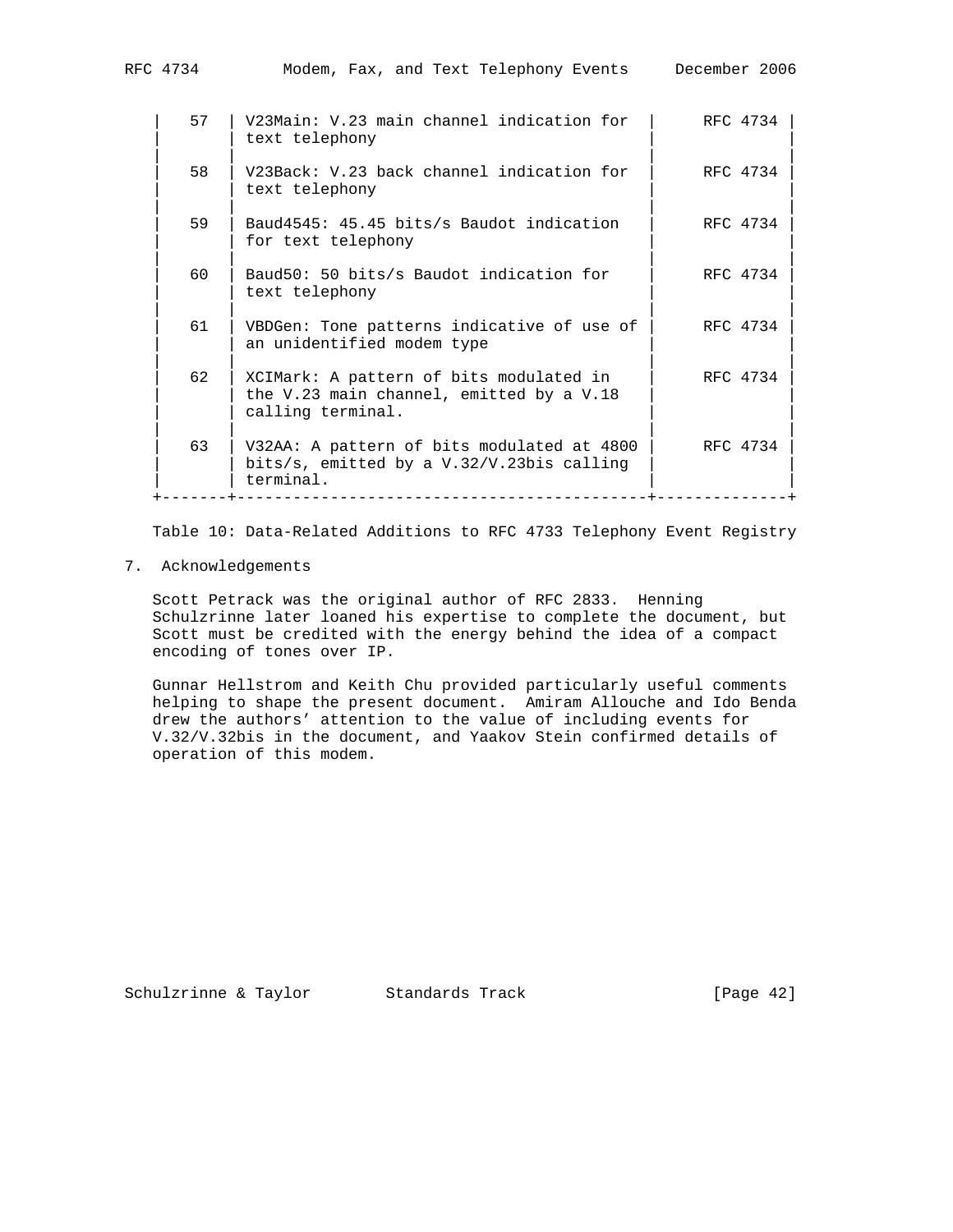## 8. References

- 8.1. Normative References
	- [1] Bradner, S., "Key words for use in RFCs to Indicate Requirement Levels", BCP 14, RFC 2119, March 1997.
	- [2] Perkins, C., Kouvelas, I., Hodson, O., Hardman, V., Handley, M., Bolot, J., Vega-Garcia, A., and S. Fosse-Parisis, "RTP Payload for Redundant Audio Data", RFC 2198, September 1997.
	- [3] Baugher, M., McGrew, D., Naslund, M., Carrara, E., and K. Norrman, "The Secure Real-time Transport Protocol (SRTP)", RFC 3711, March 2004.
	- [4] Handley, M., Jacobson, V., and C. Perkins, "SDP: Session Description Protocol", RFC 4566, July 2006.
	- [5] Schulzrinne, H. and T. Taylor, "RTP Payload for DTMF Digits, Telephony Tones, and Telephony Signals", RFC 4733, December 2006.
	- [6] International Telecommunication Union, "Echo suppressors", ITU-T Recommendation G.164, November 1988.
	- [7] International Telecommunication Union, "Echo cancellers", ITU-T Recommendation G.165, March 1993.
	- [8] International Telecommunication Union, "Procedures for document facsimile transmission in the general switched telephone network", ITU-T Recommendation T.30, July 2003.
	- [9] International Telecommunication Union, "Procedures for starting sessions of data transmission over the public switched telephone network", ITU-T Recommendation V.8, November 2000.
	- [10] International Telecommunication Union, "Procedures for the identification and selection of common modes of operation between data circuit-terminating equipments (DCEs) and between data terminal equipments (DTEs) over the public switched telephone network and on leased point-to-point telephone-type circuits", ITU-T Recommendation V.8 bis, November 2000.
	- [11] International Telecommunication Union, "Operational and interworking requirements for {DCEs operating in the text telephone mode", ITU-T Recommendation V.18, November 2000.

See also Recommendation V.18 Amendment 1, Nov. 2002.

Schulzrinne & Taylor Standards Track [Page 43]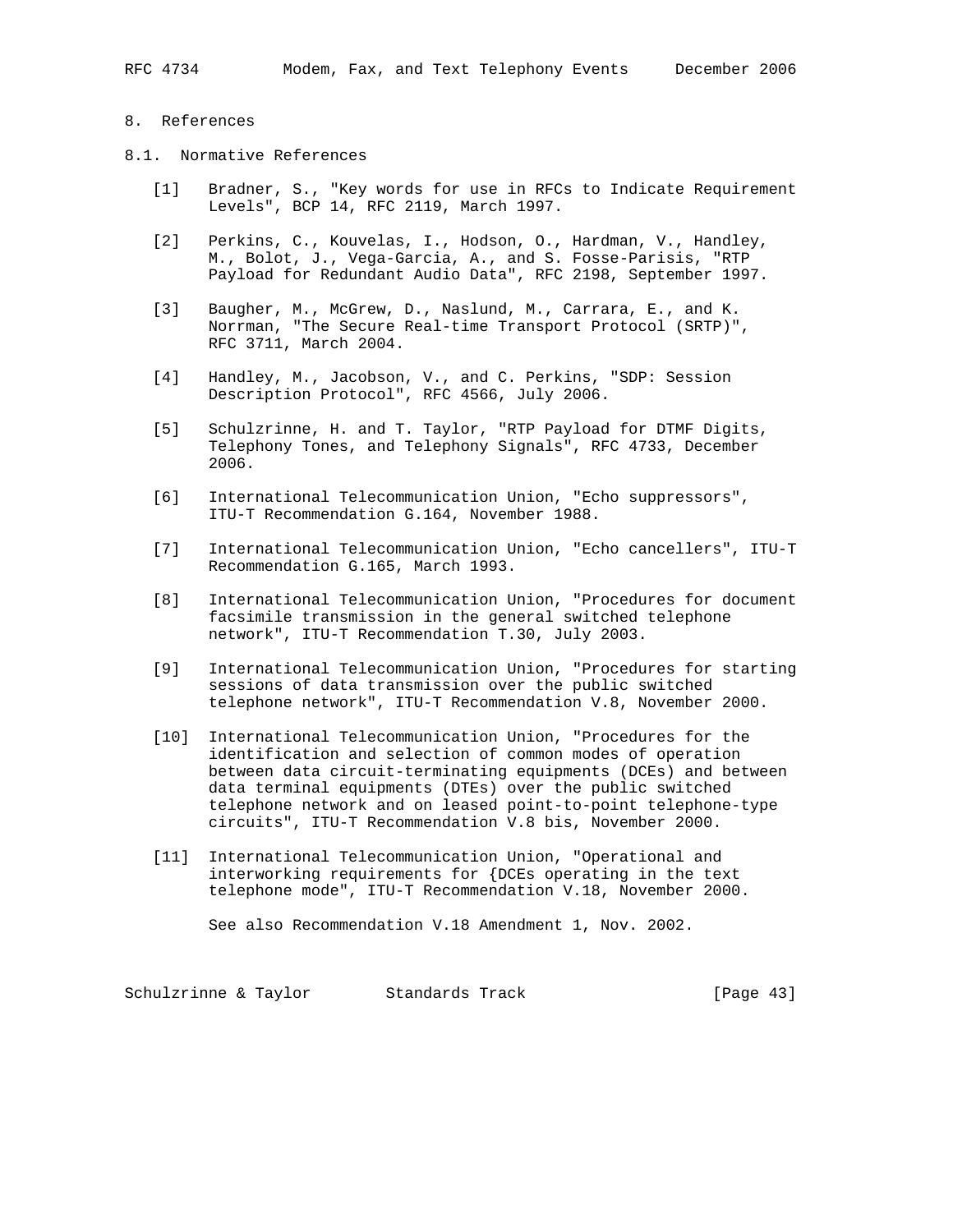- [12] International Telecommunication Union, "300 bits per second duplex modem standardized for use in the general switched telephone network", ITU-T Recommendation V.21, November 1988.
- [13] International Telecommunication Union, "Automatic answering equipment and general procedures for automatic calling equipment on the general switched telephone network including procedures for disabling of echo control devices for both manually and automatically established calls", ITU-T Recommendation V.25, October 1996.

See also Corrigendum 1 to Recommendation V.25, Jul. 2001.

- [14] International Telecommunication Union, "A family of 2-wire, duplex modems operating at data signalling rates of up to 9600 bit/s for use on the general switched telephone network and on leased telephone-type circuits", ITU-T Recommendation V.32, March 1993.
- [15] International Telecommunication Union, "A duplex modem operating at data signalling rates of up to 14 400 bit/s for use on the general switched telephone network and on leased point-to-point 2-wire telephone-type circuits", ITU-T Recommendation V.32bis, February 1991.
- 8.2. Informative References
	- [16] Rescorla, E. and B. Korver, "Guidelines for Writing RFC Text on Security Considerations", BCP 72, RFC 3552, July 2003.
	- [17] Kreuter, R., "RTP Payload Format for a 64 kbit/s Transparent Call", RFC 4040, April 2005.
	- [18] Hellstrom, G. and P. Jones, "RTP Payload for Text Conversation", RFC 4103, June 2005.
	- [19] International Telecommunication Union, "Pulse code modulation (PCM) of voice frequencies", ITU-T Recommendation G.711, November 1988.
	- [20] International Telecommunication Union, "Terminal for low bit rate multimedia communication", ITU-T Recommendation H.324, March 2002.
	- [21] International Telecommunication Union, "Procedures for real time Group 3 facsimile communication over IP networks", ITU-T Recommendation T.38, July 2003.

Schulzrinne & Taylor Standards Track [Page 44]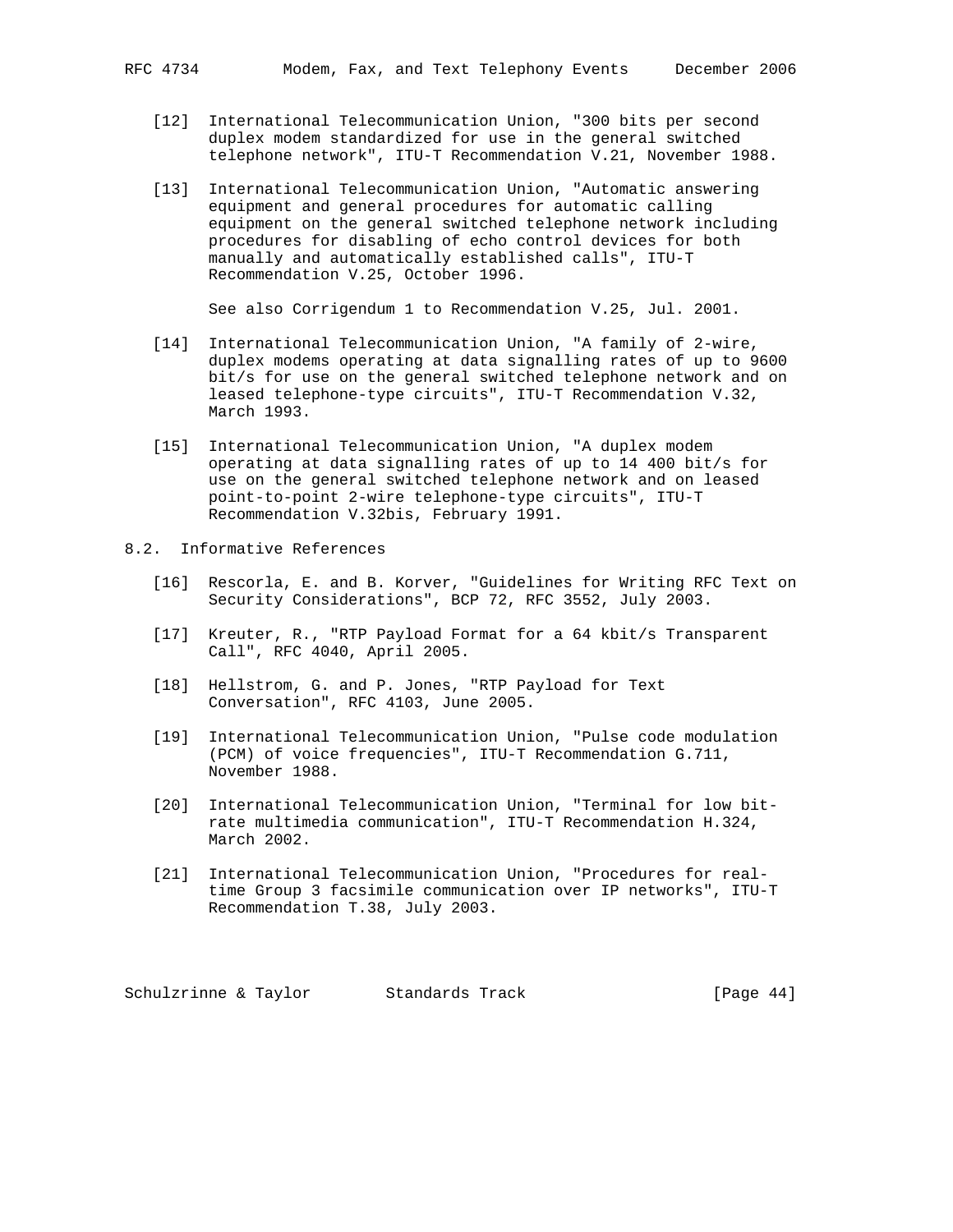- [22] International Telecommunication Union, "International interworking for videotex services", ITU-T Recommendation T.101, November 1994.
- [23] International Telecommunication Union, "Data protocols for multimedia conferencing", ITU-T Recommendation T.120, July 1996.
- [24] International Telecommunication Union, "A 2-wire modem for facsimile applications with rates up to 14 400 bit/s", ITU-T Recommendation V.17, February 1991.
- [25] International Telecommunication Union, "600/1200-baud modem standardized for use in the general switched telephone network", ITU-T Recommendation V.23, November 1988.
- [26] International Telecommunication Union, "4800/2400 bits per second modem standardized for use in the general switched telephone network", ITU-T Recommendation V.27ter, November 1988.
- [27] International Telecommunication Union, "9600 bits per second modem standardized for use on point-to-point 4-wire leased telephone-type circuits", ITU-T Recommendation V.29, November 1988.
- [28] International Telecommunication Union, "A modem operating at data signalling rates of up to 33 600 bit/s for use on the general switched telephone network and on leased point-to-point 2-wire telephone-type circuits", ITU-T Recommendation V.34, February 1998.
- [29] International Telecommunication Union, "A digital modem and analogue modem pair for use on the Public Switched Telephone Network (PSTN) at data signalling rates of up to 56 000 bit/s downstream and up to 33 600 bit/s upstream", ITU-T Recommendation V.90, September 1998.
- [30] International Telecommunication Union, "A digital modem operating at data signalling rates of up to 64 000 bit/s for use on a 4-wire circuit switched connection and on leased point-to-point 4-wire digital circuits", ITU-T Recommendation V.91, May 1999.
- [31] International Telecommunication Union, "Enhancements to Recommendation V.90", ITU-T Recommendation V.92, November 2000.

Schulzrinne & Taylor Standards Track [Page 45]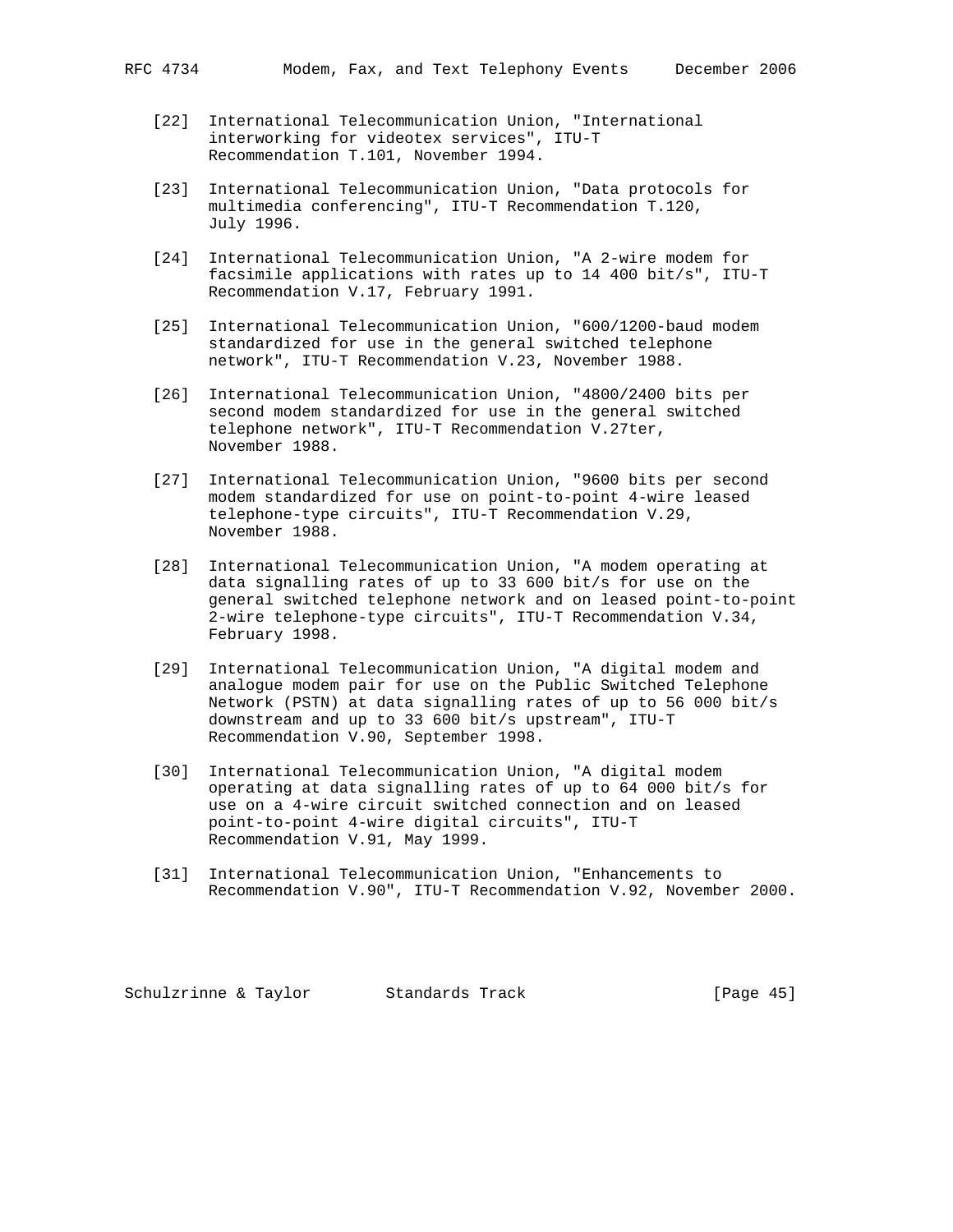- [32] International Telecommunication Union, "Modem-over-IP networks: Procedures for the end-to-end connection of V-series DCEs", ITU-T Recommendation V.150.1, January 2003.
- [33] International Telecommunication Union, "Procedures for supporting voice-band data over IP networks", ITU-T Recommendation V.152, January 2005.
- [34] Telecommunications Industry Association, "A Frequency Shift Keyed Modem for Use on the Public Switched Telephone Network", ANSI TIA- 825-A-2003, April 2003.

Authors' Addresses

 Henning Schulzrinne Columbia U. Dept. of Computer Science Columbia University 1214 Amsterdam Avenue New York, NY 10027 US

EMail: schulzrinne@cs.columbia.edu

 Tom Taylor Nortel 1852 Lorraine Ave Ottawa, Ontario K1H 6Z8 Canada

EMail: taylor@nortel.com

Schulzrinne & Taylor Standards Track [Page 46]